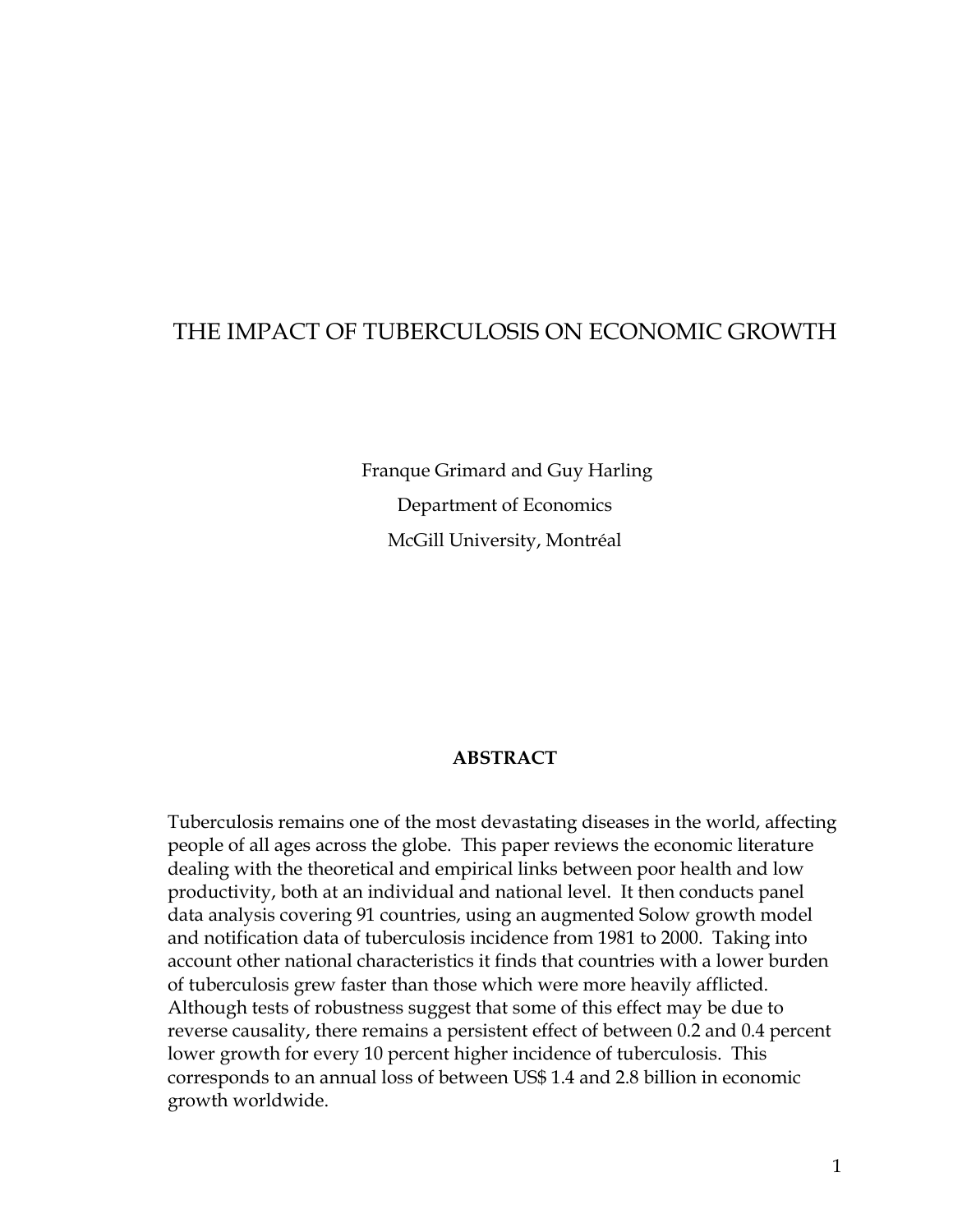### **1. INTRODUCTION**

Despite rumours of its demise, tuberculosis remains one of the most deadly, and disabling, diseases in the developing world. According to the World Health Organization's Global Burden of Disease project (Mathers 2002), in 2000 it was the eighth highest cause of death, and the tenth highest cause of disability adjusted life years (DALYs).<sup>1</sup> Still more disturbing is that unlike most other major diseases, with the notable exception of HIV/AIDS, its burden is spread across all age groups and is responsible for the deaths of many productive individuals in the core 15 to 44 age group.[2](#page-1-1) 

In addition to being a significant disease, tuberculosis is also increasingly a high profile issue. Its recent resurgence, due in part to the rise of multi-drug resistant (MDR) strains, and its intimate connection with HIV/AIDS in the developing world – it is often the first opportunistic infection to strike AIDS patients – have led to increased attention in medical and media circles. This is evidenced by the launch in January 2002 of the Global Fund to Fight AIDS, Tuberculosis and Malaria, a public-private partnership that aims to raise and direct funds towards the prevention and treatment of these three diseases.[3](#page-1-2)

<span id="page-1-0"></span><sup>&</sup>lt;sup>1</sup> DALYs reflect the period of healthy life lost to illness, as measured by time incapacitated multiplied by the severity of incapacity, including premature mortality. Deaths from Mathers et al (2002) table 13, p 35; DALYs from Mathers et al (2002) table 18, p39.<br><sup>2</sup> In 1990 it was the second greatest cause of death in this age group for men, and the leading

<span id="page-1-1"></span>cause of death among women. The only other infectious disease among the leading ten causes was HIV (Murray, Christopher JL and Lopez, AD (1996) Vol 1, table 3.13, p 182).

<span id="page-1-2"></span><sup>3</sup> For details, see http://www.globalfundatm.org.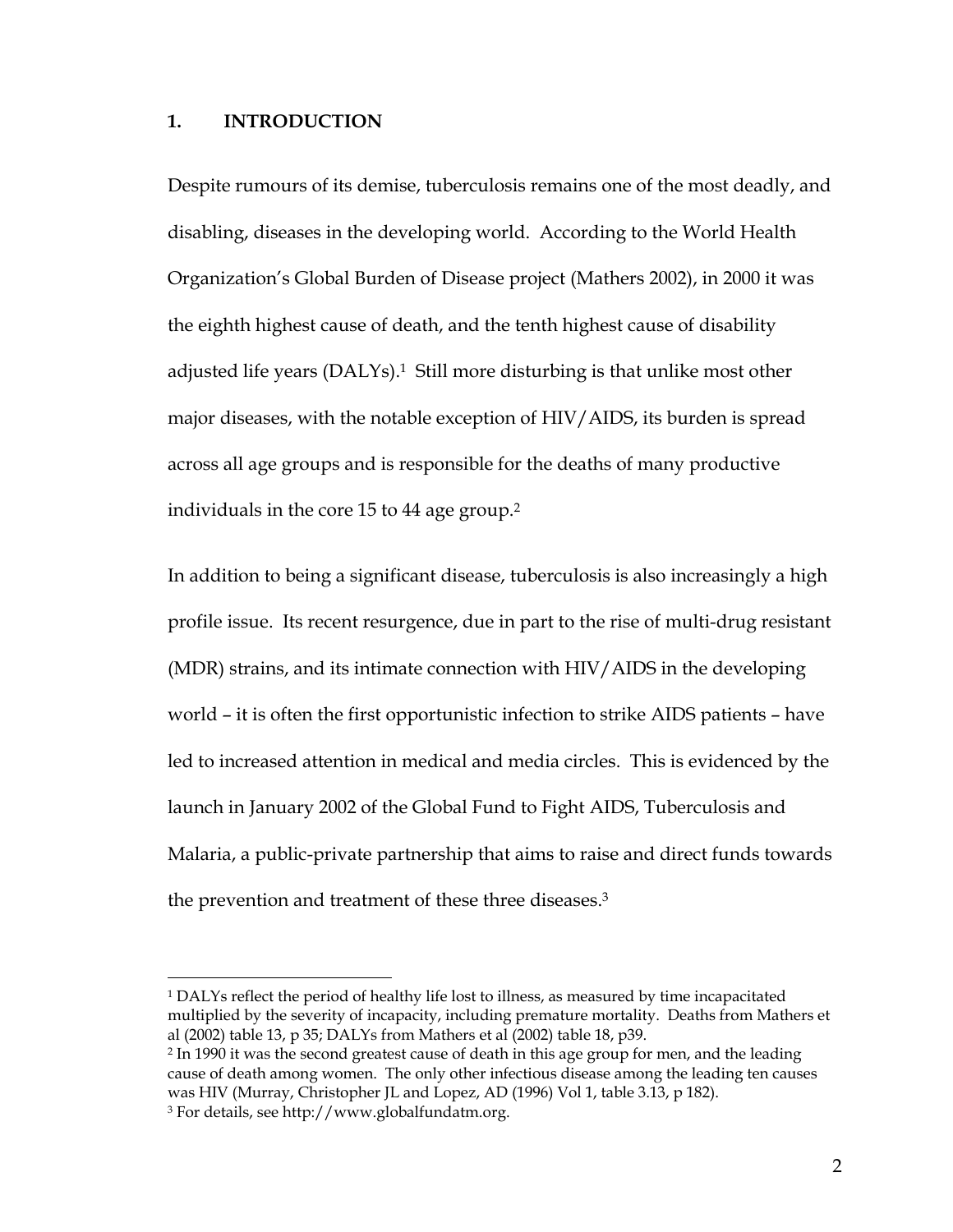This funding drive was buttressed by academic research aimed at uncovering the costs and benefits to society of successfully reducing the world's disease burden. Much of this work came under the banner of the Commission on Macroeconomics and Health (CMH), a World Health Organization (WHO) study of the relationship between health, economic growth and poverty reduction.[4 I](#page-2-0)n light of this and other efforts to raise expenditure on tuberculosis treatment it seems useful to study in detail the potential macroeconomic impact of a reduction in this disease, in order to justify both current outlays and potential future spending. While detailed studies of each strand of the disease are needed, this paper will focus on the overall burden of disease: is there a demonstrable effect of lower gross tuberculosis incidence on economic growth at the national, and therefore the worldwide, level.

The paper is set out as follows: the remainder of this section contains a brief summary of current tuberculosis incidence, known impact and treatment; section 2 reviews of the literature in the fields of economic growth modelling, health and productivity, and the likely impact of increased health spending on outcomes; section 3 presents the methodology for this study and an outline of the data used; section 4 reports the results; and section 5 draws some tentative conclusions and makes suggestions for further work.

<span id="page-2-0"></span><sup>4</sup> The final report of this commission is available at http://www.cmhealth.org or as Commission on Macroeconomics and Health (2001).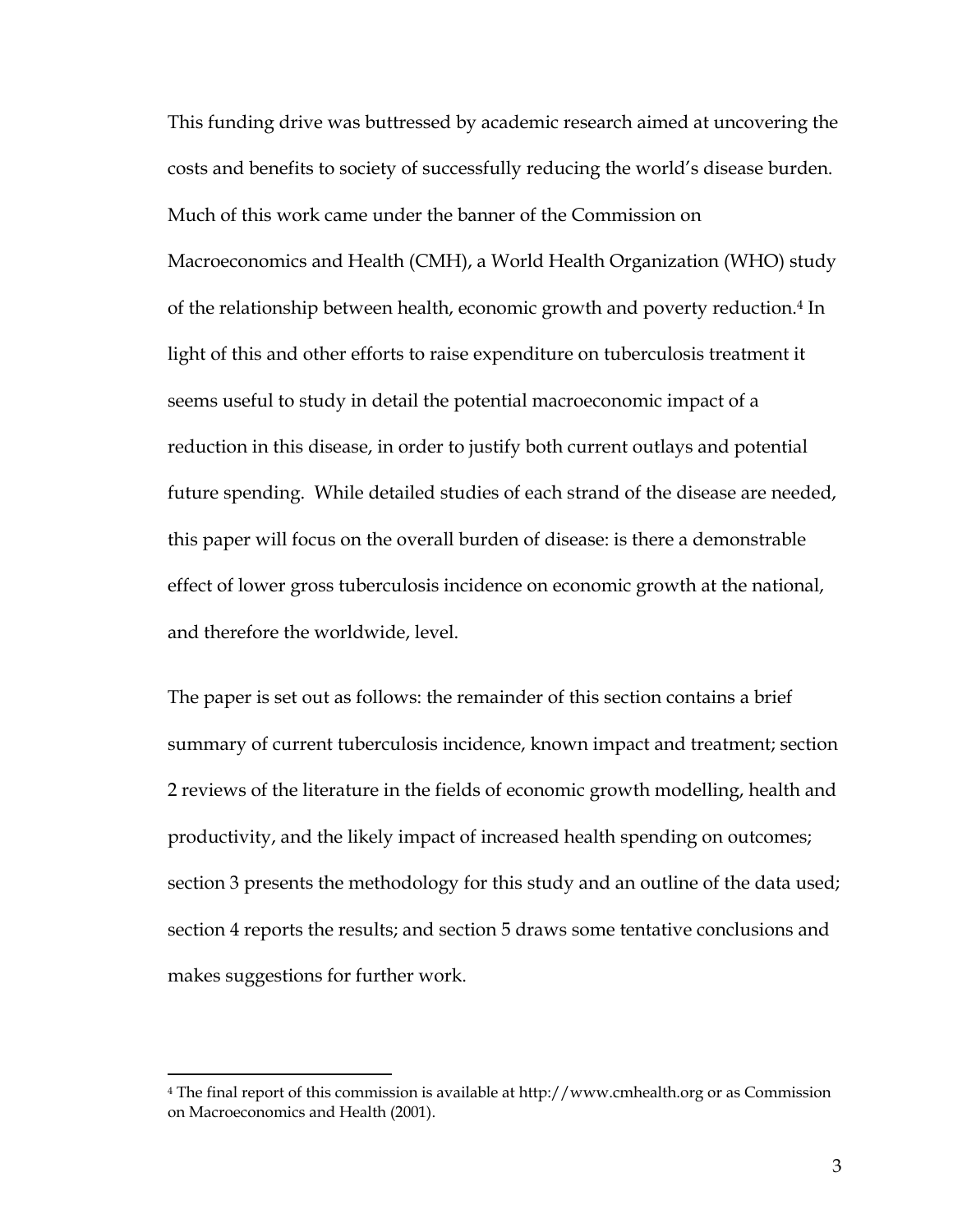#### **1.1 An overview of tuberculosis**

Tuberculosis is a disease which is found throughout the world, although the overwhelming majority of cases are found in poorer countries. Although 1.86 billion people are infected with the tuberculosis bacillus,<sup>5</sup> rather fewer individuals actually become ill in a given year, the most recent estimate being 8.46 million cases in 2001.[6](#page-3-1) Of these 6.77 million, or 80 percent of the total, occurred in just 22 high burden countries located primarily in South and East Asia and Sub-Saharan Africa[.7](#page-3-2) While China and India between them account for some 40 percent of worldwide cases, the highest case rates are believed to be in Zimbabwe, South Africa, Kenya and Cambodia. Such estimates are uncertain since reporting of tuberculosis undershoots what is believed to be the true world burden by around half[.8](#page-3-3) 

Tuberculosis is caused by *Mycobacterium tuberculosis* and is spread largely through the coughing and sneezing of infectious patients[.9](#page-3-4) Once infected around one in ten people develop the disease. The incubation period of the disease ranges from weeks to years, although it is rarely more than five years, and after

<span id="page-3-0"></span><sup>5</sup> Dye, Christopher, Scheele, S, Dolin, P, Pathania, V and Raviglione, MC (1999) p 681

<span id="page-3-1"></span><sup>6</sup> World Health Organization (2003) table 4, p 10

<span id="page-3-2"></span><sup>7</sup> Figures from World Health Organization (2003) table 4, p 10; a full list of these high-burden countries can be found in Appendix 1.

<span id="page-3-3"></span><sup>8</sup> In 2001 there were a total of 3.81 million reported cases of tuberculosis: see World Health Organization (2003) table 10, p 19.<br><sup>9</sup> Details for this paragraph are taken from Borgdorff, Martien W, Floyd, K and Broeckmans, JF

<span id="page-3-4"></span><sup>(2001),</sup> which provides an excellent introduction to tuberculosis, treatment options, their efficacy and cost-effectiveness, and constraints to a broad "scaling up" of treatment, in particular DOTS (see next footnote).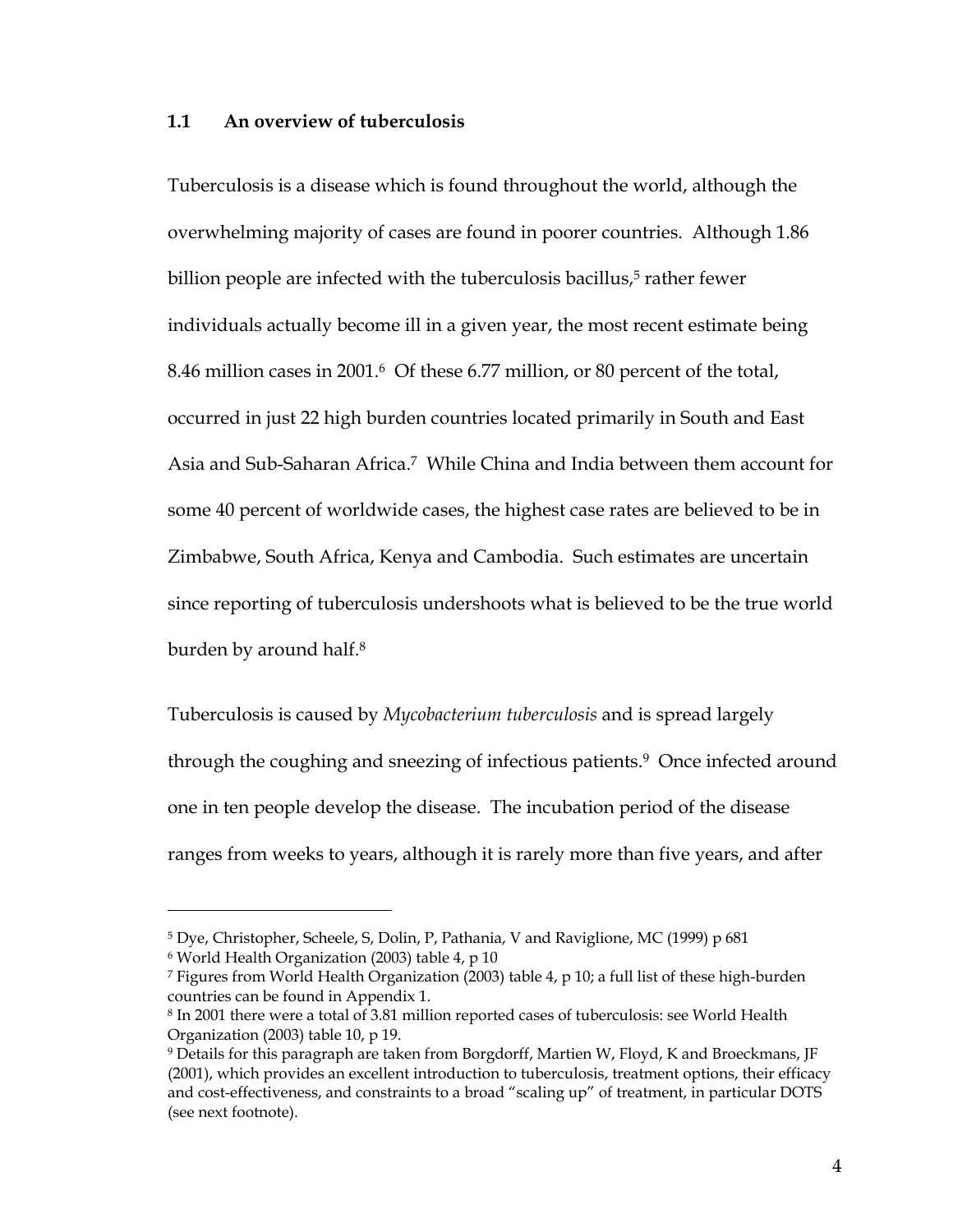this point any incidence is usually due to further contact with an infectious source. While tuberculosis can affect many areas of the body, by far the most common location is the lungs. Untreated pulmonary tuberculosis leads to death in between 60 and 70 percent of cases; however an uncomplicated infection, if treated by a course of oral chemotherapy has a very high success rate. In the developed world deaths from non-MDR- or HIV-TB are rare, and in the developing world an intensive, "short-course", treatment regime completed under supervision reduces fatality rates to around five percent.[10](#page-4-0) Such treatment regimes have been found to have cost-effectiveness rates from a provider perspective as low as US\$ 1-4 per DALY saved,<sup>11</sup> although this depends on the cost of a programme and the type of tuberculosis being treated: in a middleincome country with high HIV infection rates this figure is likely to be closer to US\$ 40 per DALY.[12](#page-4-2) While there are a number of other potential strategies for treating tuberculosis, including BCG vaccination in infancy, prophylactic chemotherapy and active case finding, they do not appear to be so cost-effective.

<span id="page-4-0"></span><sup>&</sup>lt;sup>10</sup> This is the WHO standardised practice called "Directly Observed Treatment, Short-Course" or DOTS and involves six to eight months of treatment with a combination of drugs. During the first two or three months on an intensive regimen is followed, which a health professional or other responsible individual watches patients self-administer to ensure compliance. This approach is intended to significantly reduce the incidence of MDR tuberculosis, which usually arises through partially completed chemotherapy regimens.

<span id="page-4-1"></span> $11$  Original figure from the 1993 World Development Report published by the World Bank; quoted in Borgdorff et al (2001) p 30.

<span id="page-4-2"></span> $12$  This is because higher income countries also have higher staff costs for treatment, and because a treated HIV-TB case adds an average of two years to an individual's life, as opposed to around 40 years in the vase of a non-HIV positive patient.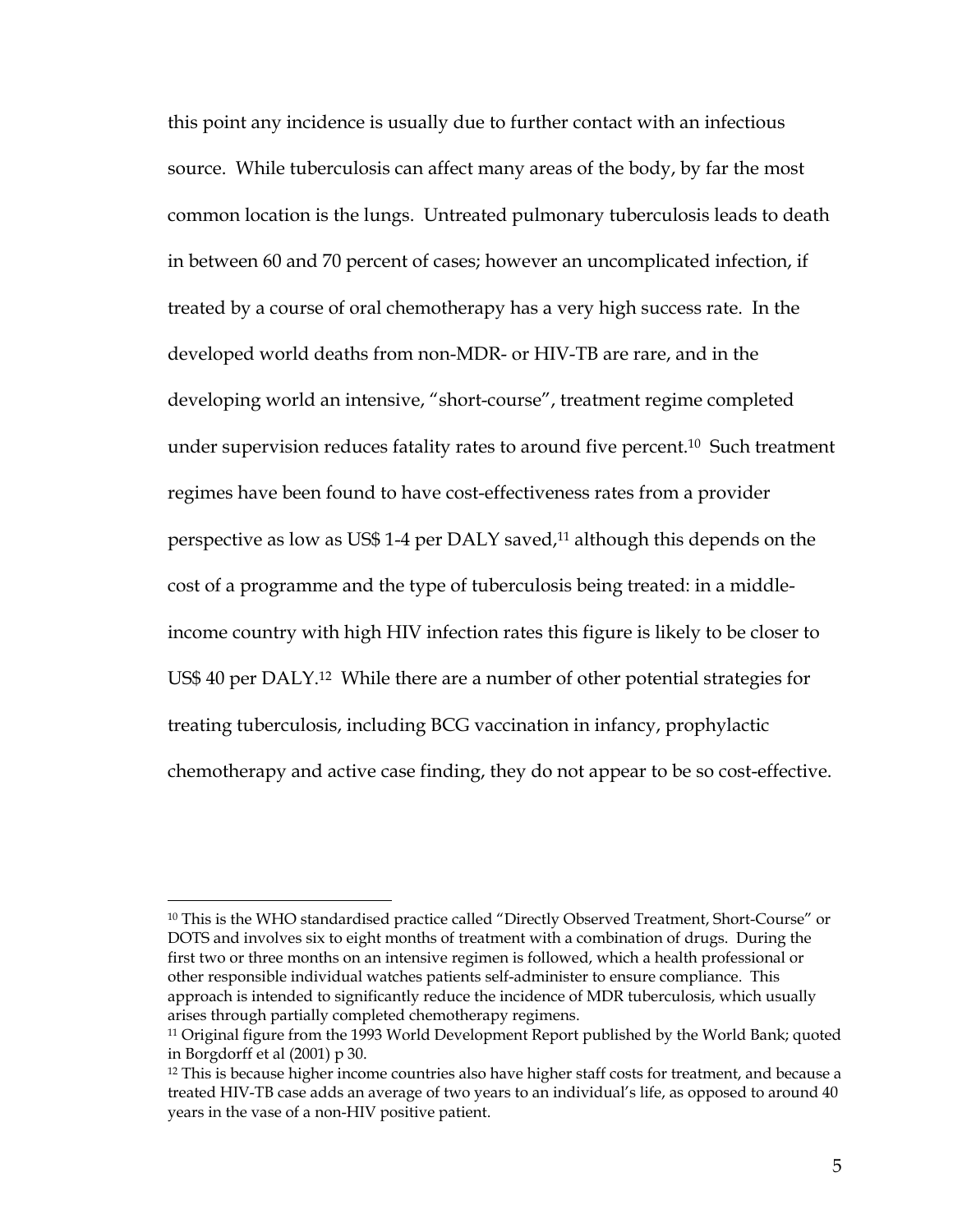Tuberculosis has long been a disease associated with poverty and poor public sanitation, and in the nineteenth and early twentieth centuries was a significant issue across what is today the developed world. This high incidence of disease dropped steadily as incomes increased and sanitation improved, and after 1950 decreased more rapidly to today's low levels, due most likely to the introduction of anti-tuberculosis chemotherapy.[13](#page-5-0) While this may give cause to hope that a rise in average income may reduce tuberculosis without direct action to treat the disease, this is not borne out by patterns of incidence in the developing world. The global burden of cases has been rising, by 0.4 percent in 2001,<sup>14</sup> and in the light of the rise in HIV it was estimated in 1993 that case number might rise in the future, even given a decreasing risk of infection.[15](#page-5-2)

HIV-TB has in recent years become a serious issue, given that tuberculosis is often the first opportunistic disease to strike AIDS patients, raising the risk of active disease in a bacillus infected individual from between ten and twenty percent over a lifetime to around ten percent per year. Recent estimates by Elisabeth Corbett and colleagues (2002) are that nine percent of adult tuberculosis cases, and 13 percent of tuberculosis deaths, are attributable to co-infections with HIV, with the figures for Africa being considerably higher.

<span id="page-5-0"></span><sup>&</sup>lt;sup>13</sup> This argument is advanced by Borgdorff et al (2001), p 11.

<span id="page-5-1"></span><sup>14</sup> World Health Organization (2003), p 1

<span id="page-5-2"></span><sup>&</sup>lt;sup>15</sup> This is because the reduced resistance to disease raises the percentage of bacillus-infected individuals who suffer from the disease (Murray, Christopher JL, Styblo, K and Rouillon, A (1993) p 240-1).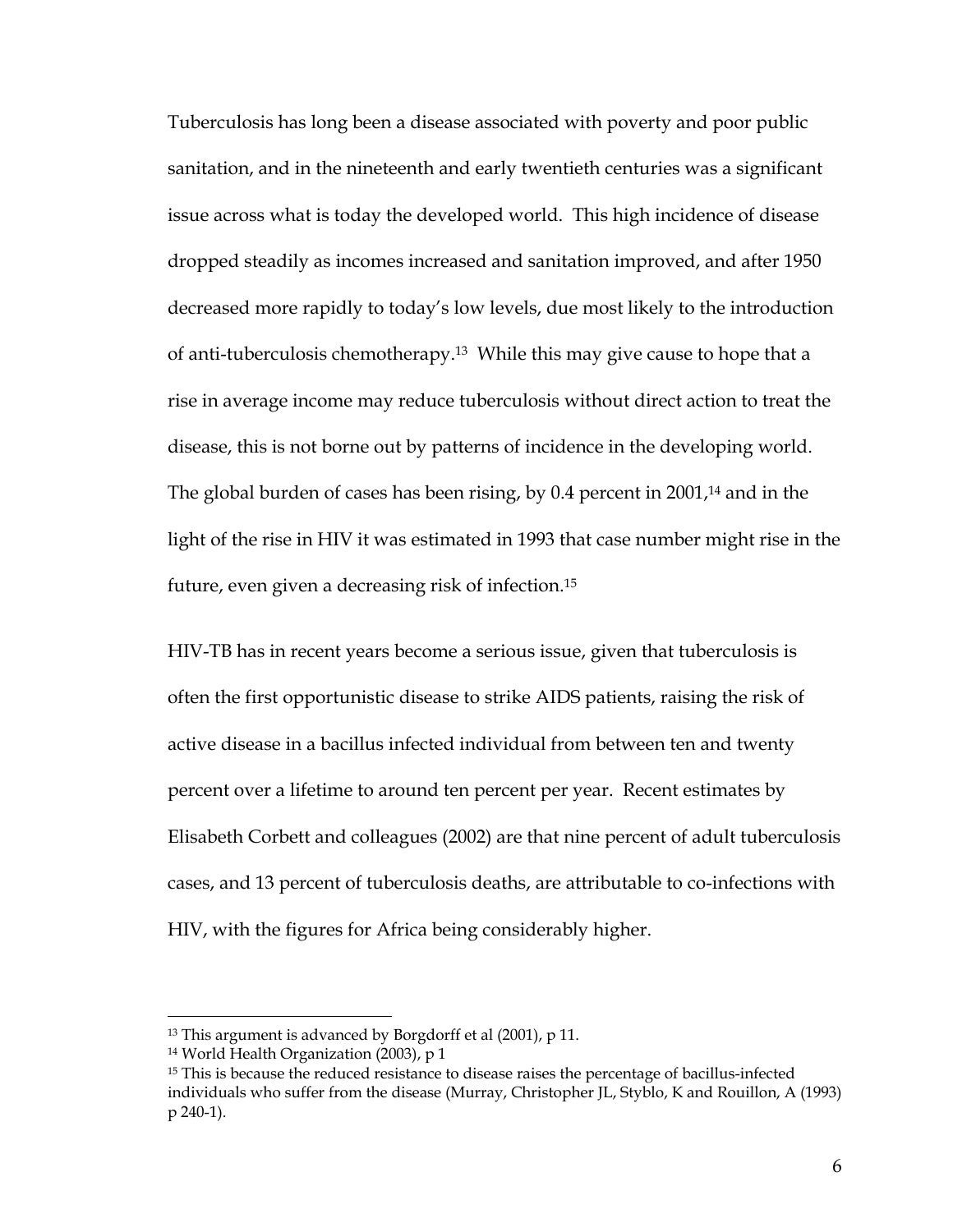MDR-TB is defined as new cases of tuberculosis which are resistant to at least isoniazid and rifampicin, the two mainstays of tuberculosis treatment, and such resistant strains of the disease have come into existence largely as a result of uncompleted drug regimens to solve uncomplicated infections. Patients in such cases cannot be treated using the DOTS formula, but must undergo far longer and more expensive regimens, which cost tens of thousands of dollars at market prices. Thankfully recent moves to create a worldwide joint-purchasing arrangement have significantly reduced the cost to providers, but the burden of treating such cases continues to be considerable: even on the best terms MDR-TB drugs remain some 50 times more expensive than a standard DOTS regimen. A recent study by Pedro Suárez and colleagues (2002) in Peru estimated that in a well-run programme for MDR-TB patients the cost per DALY gained would still be at least US\$ 165. Christopher Dye and colleagues (2002) estimate that some 3.2 percent of all tuberculosis cases were MDR-TB in 2000, and so long as many countries, and individuals, take an ad-hoc approach to tuberculosis treatment these figures, and thus the average cost of tuberculosis treatment, are likely to rise.

Given this potential combination of lower benefits (HIV-TB) and higher costs (MDR-TB) to treatment, outlays to restrain such developments may pay considerable dividends. Katherine Floyd and colleagues (2002) estimate that approximately US\$ 1.2 billion is required each year to treat tuberculosis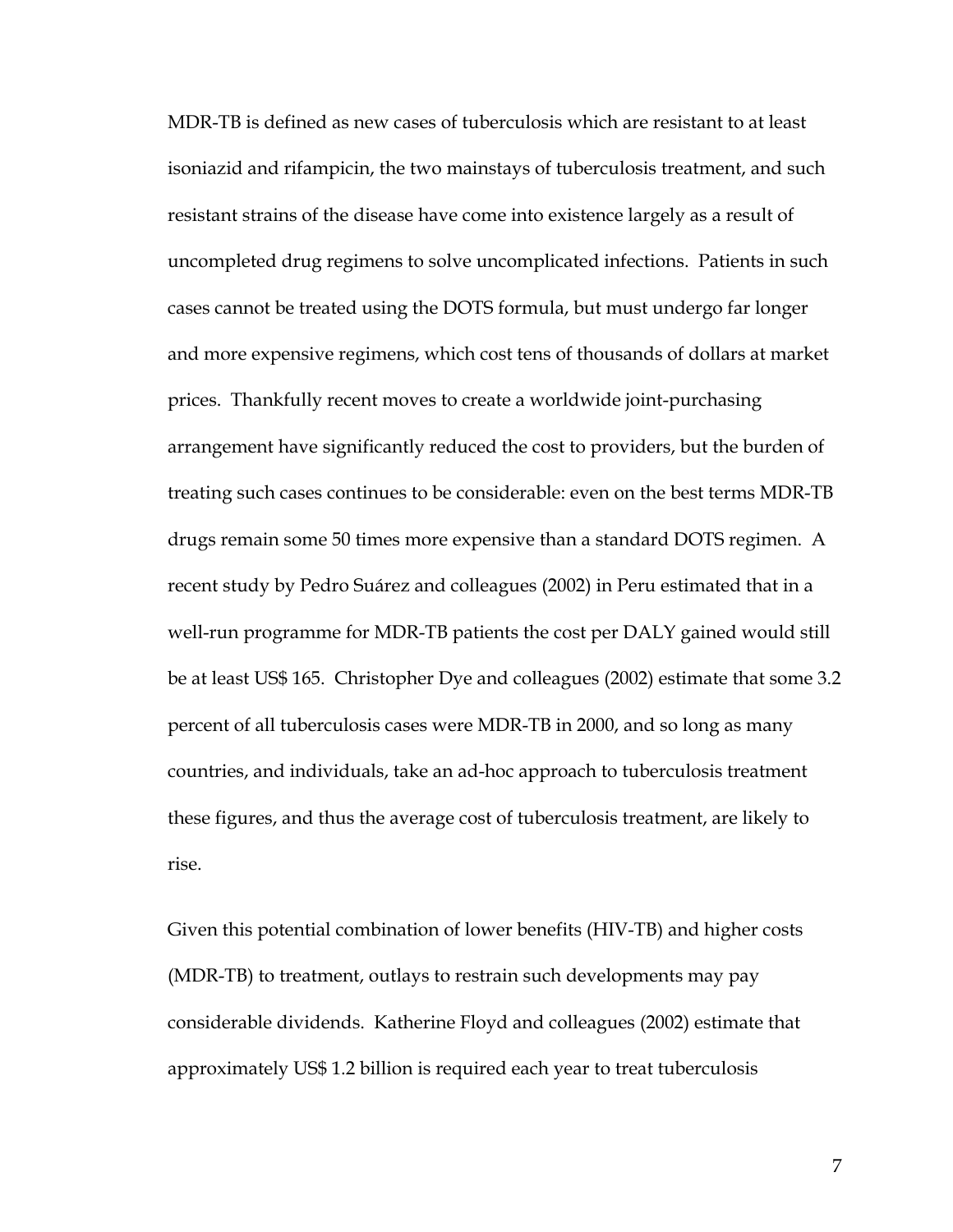worldwide, and that at least US\$ 300 million of this is not available from existing sources. These costs consist almost equally of tuberculosis specific inputs such as medicines, and demands made by treatment on general health services and facilities, such as hospital beds and staff. While there are arguments for providing such funding on humanitarian grounds, the purpose of this study is to determine whether such expenditures are likely to prove justified on an economic basis.

### **2. LITERATURE REVIEW**

The macroeconomic approach to assessing the impact of health on economic growth is to generally follow the human capital approach to the production function. Yet, there is no one single measure of health which is agreed to be a measure of the stock of wellbeing in a nation. Nevertheless there have been a number of growth regressions which have used initial life expectancy as a proxy for health stock, and as David Bloom, David Canning and Jaypee Sevilla (2002) show these have generally found positive and significant coefficients across a range of countries, time periods and functional forms.<sup>16</sup> One recent advance in this area has been the move from cross-sectional to panel studies, such as that performed by Scott McDonald and Jennifer Roberts (2001). McDonald and Roberts regress output per worker on the lag of output per worker, mean years of education, investment and population growth rates across 77 countries and six

<span id="page-7-0"></span><sup>16</sup> See Bloom, Canning and Sevilla (2002) table 1, p 2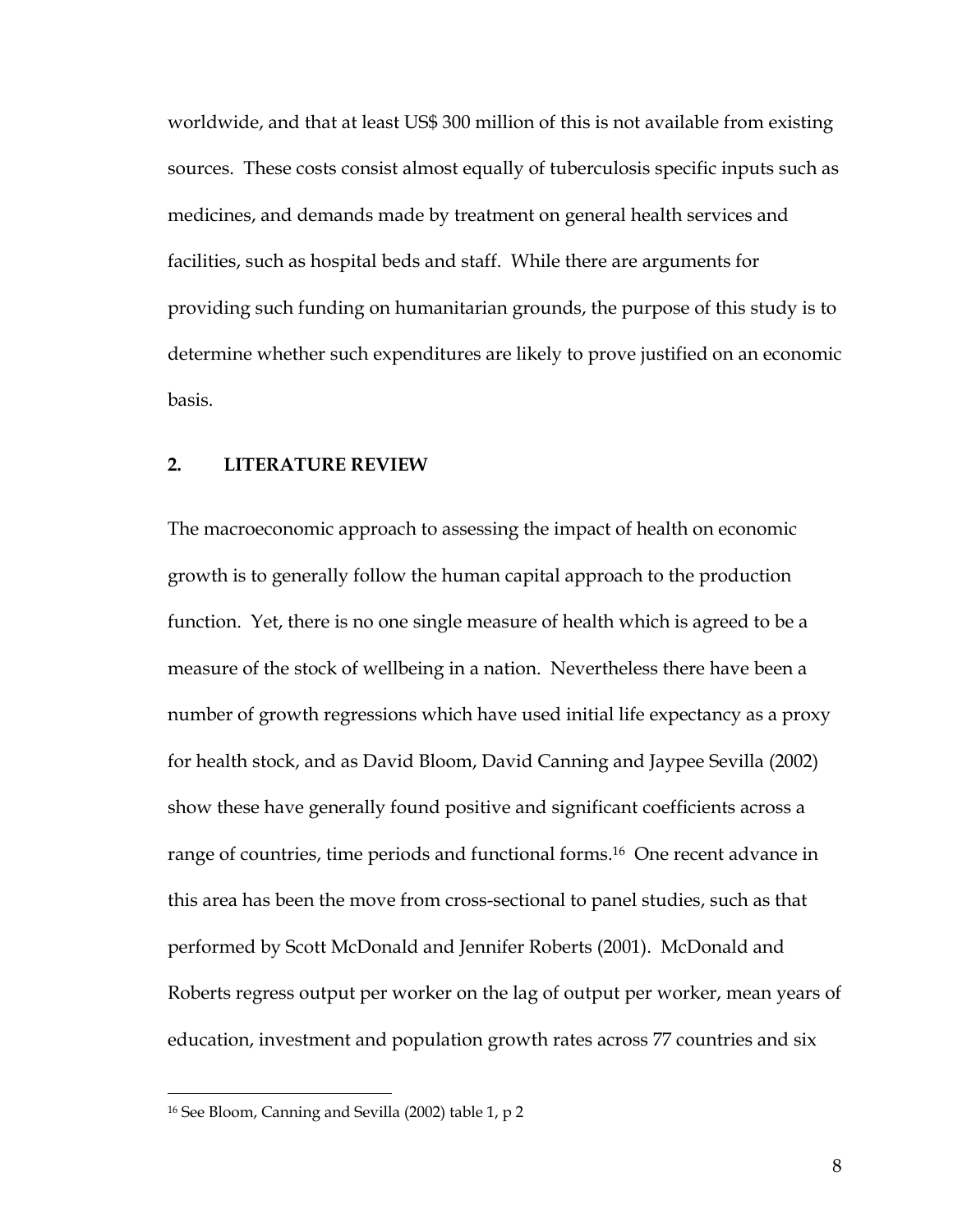five-year periods from 1960. They report that country specific effects are appropriate for all samples except OECD countries, for which they use a pooled data model, and that a fixed rather than random-effects is appropriate in all other cases. The authors find that adding health capital, as measured by life expectancy or infant mortality, to the equation provides evidence that the level of health stock, but not that of education, significantly affects growth in most less developed countries. In the OECD and Latin American nations their findings are reversed – education levels are a significant factor, while health levels are not.

This implication that there are diminishing returns to improved health is supported by work by Alok Bhargava, Dean Jamison, Lawrence Lau and Christopher Murray (2001). These authors focus on adult health through the use of adult survival rates (ASRs) rather than life expectancy.[17](#page-8-0) They regress five year average per capita income growth rates on the investment ratio (INV), fertility rates (FERT), the degree of trade openness (TRA), proportion of a nation's landmass which is tropical (TROP), lagged per capita income and lagged ASRs in a random-effects panel model covering 92 countries and five five-year periods from 1965. The ASR measure and other right hand side variables were lagged to counteract any reverse causality that might be present, and their core regressions are of the form:

<span id="page-8-0"></span><sup>&</sup>lt;sup>17</sup> Adult survival rates estimate the proportion of a cohort of fifteen year olds who will still be alive at age 60, on the basis of mortality data, sometimes augmented by demographic projections.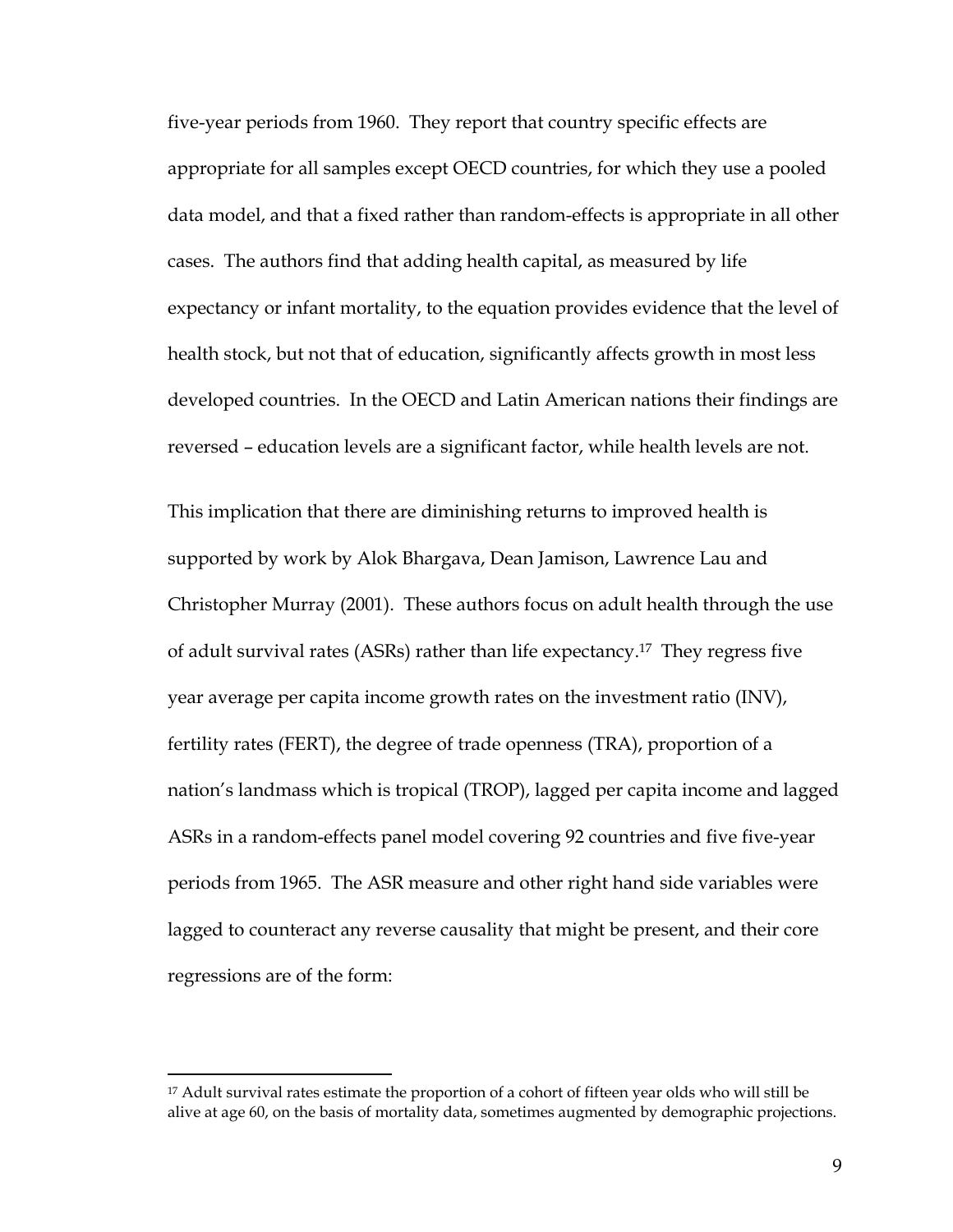$$
\Delta y_{it} = \alpha + \beta_1 \text{ TROP}_i + \beta_2 \text{ TRA}_{it} + \beta_3 \ln(\text{FERT}_{it-1}) + \beta_4 \ln(\text{INV}_{it-1}) +
$$
  

$$
\beta_5 \ln(\text{ASR}_{it-1}) + \beta_6 \ln(\text{ASR}_{it-1} \text{*GDP}_{it}) + \beta_7 \ln(y_{it-1}) + \delta_i + \epsilon_{it} \tag{2.5}
$$

Using both World Development Indicators and Penn World Table data Bhargava et al consistently find that increased adult survival has significant positive effect on output, along with positive effects for investment and greater openness, and negative ones for high fertility and tropical location. They also introduce a variable which interacts the lag of the adult survival rate and income (ASR\*GDP), which appears in their results with a significant negative coefficient. Interpreting this result jointly with the positive coefficient on ASRs the authors suggest that improved adult survival improves economic growth while income per capita is low, but that as income rises the effect diminishes, and at very high income levels it may even be correlated with a reduction in growth.[18](#page-9-0) The predicted level of per capita income at which this effect no longer significant is US\$ 907 using data from the Penn World Tables, and it reaches zero effect at US\$ 2,123. The estimates using data from the World Development Indicators suggest that this point is reached at rather lower income levels.

#### **2.6 The impact of specific diseases on economic growth**

<span id="page-9-0"></span><sup>18</sup> Bhargava et al (2001) note that this is unlikely to be a causal relationship, merely the conjunction of European nations with lowish recent growth rates and large elderly populations.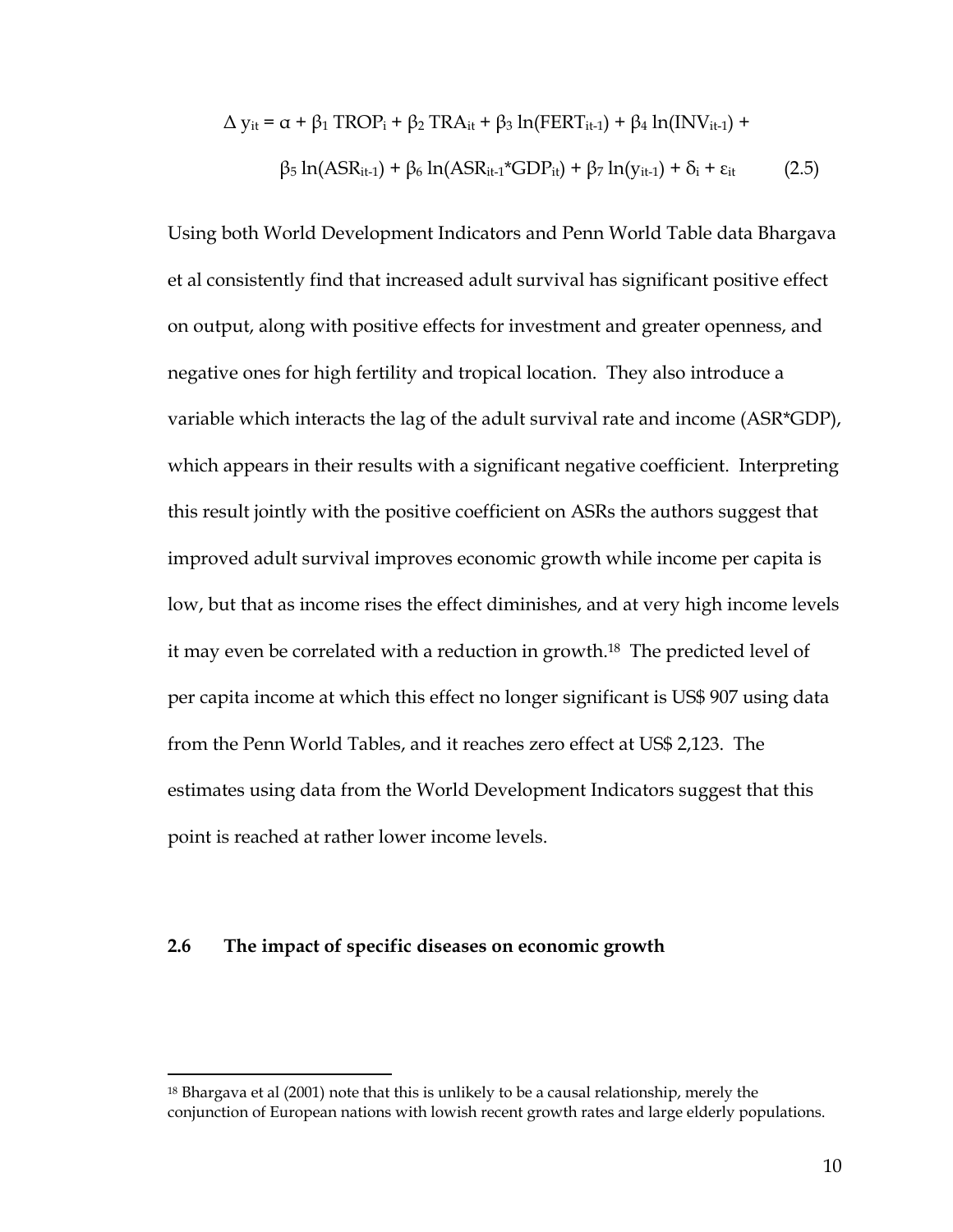While the above literature suggests that health improvements in general may well improve income growth, there has also been a growing interest in the possibility that certain diseases may have considerable effects on the productivity of workers. Infectious diseases are central to this interest, since there exists both considerable externalities to their treatment and often existant cures which are only in need of competent distribution, and it is therefore not surprising that these are the diseases which have been focused on. Concrete evidence of the potential benefits to curing patients of such diseases would very likely lead to a considerable rise in funding. To date the two conditions which have been seriously considered in this field are HIV/AIDS and malaria.

There is little doubt that HIV has had a huge impact on the world in the past 20 years, and also that it has reduced population levels significantly across Africa, leaving a generation of AIDS orphans in its wake. The difficulty with understanding this epidemic is vast, given the variation in reporting standards. Many nations have at one time or another denied the existence of the disease within their borders, and even today consistent reporting figures are hard to come by. As a result those who have tried to estimate the impact of AIDS at the macroeconomic level have tended to rely on estimates and projections of illness.

In the two key studies using a Solow framework to date John Cuddington (1993) focuses on one country, Tanzania, while Bloom and Ajay Mahal (1997) cover 51 nations worldwide. Noting that the rise of HIV morbidity has reduced labour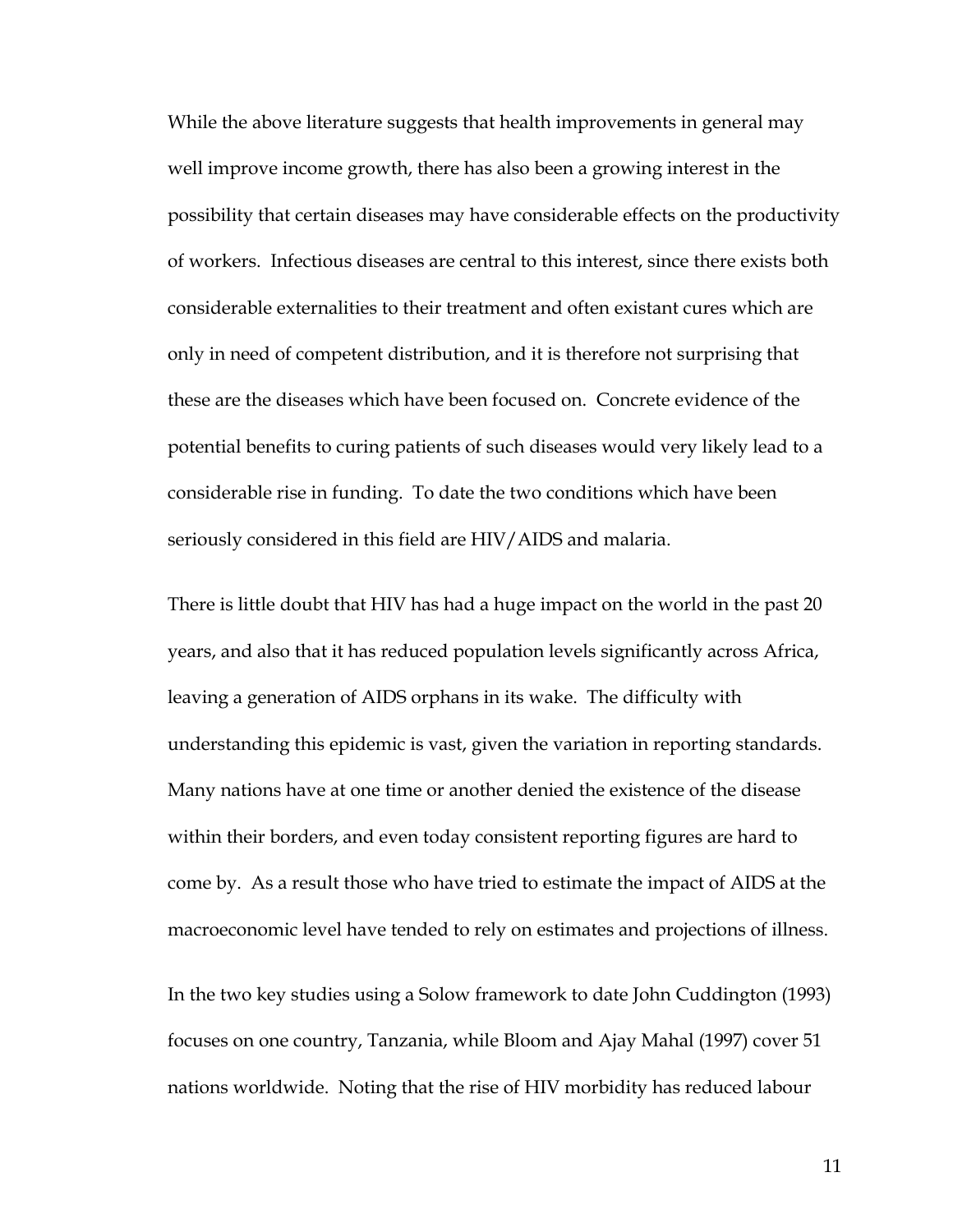productivity, raised health care costs, and thus reduced savings and other consumption expenditure, Cuddington links this to reduced human capital investment at the family level due to reduced capacity to pay. The author also explains that rising mortality will reduce the average age, and thus experience, of the working population which may well reduce average productivity, and that pressures on government social programmes are also likely to rise as the dependency ratio rises due to the deaths of many working-aged individuals. In the Solow model Cuddington sees several effects: reduced productivity will shift the production function down, reducing output per capita; reduced population growth will flatten the required replacement locus, improving potential growth; and reduced savings will steepen this same locus, lowering the steady-state income level. The interplay of these effects are simulated using country-specific data, and Cuddington concludes that while per capita effects are less than those on total GDP, the presence of AIDS in Tanzania may lower per capita income by up to 11 percent by 2010.

Bloom and Mahal accept the arguments of Cuddington and others, but note that there are several reasons why earlier estimates of the impact of AIDS may be overstated. First, it is poor women, rather than rich men, who now bear the brunt of the epidemic in Africa. Second, the existence of social adjustment mechanisms, such as the extended family and community-based organisations, may mitigate health care costs through the provision of informal services. Third,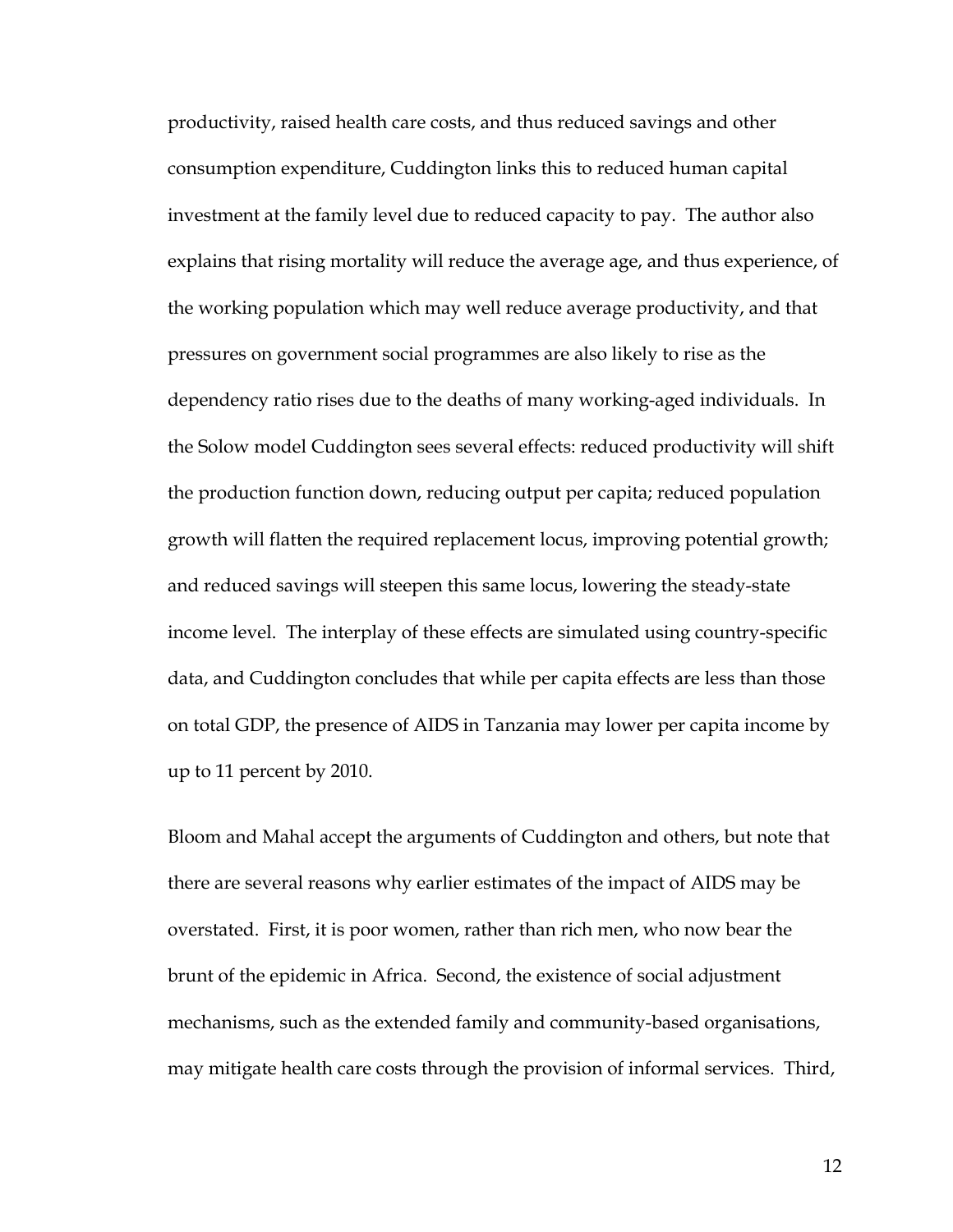AIDS costs are unlikely to only drawn from savings funds as some have argued, but also from consumption expenditure, thus offsetting some of the expected lower investment. Finally, in the face of the epidemic many people are likely to adjust their sexual behaviour, and therefore early estimates of cases may well be overly pessimistic. Using available national prevalence data and estimates of prevalence by organisations such as the WHO and the United States Bureau of the Census, the authors estimate cumulative AIDS cases in each country through an epidemiological package, EPIMODEL.[19](#page-12-0) Using figures thus derived in a Solow style regression Bloom and Mahal find that AIDS prevalence is not significantly related to growth in their sample: that low income countries have high HIV prevalence rather than vice versa. While at an individual level HIV/AIDS clearly has a catastrophic effect on families and lives, this did not appear to have yet made itself apparent at the national level by the early 1990's, at the end of these author's period of study.

While there is a debate over the effect of AIDS on growth, perhaps largely due to the high mortality, but relatively short morbidity, of the disease, the effect of another disease with almost the opposite profile, malaria, is little disputed. This is a disease where mortality for native populations over the age of five years is rare, but where suffers are at least partially incapacitated once or twice year for

<span id="page-12-0"></span><sup>19</sup> Bloom and Mahal model the process in three steps: income growth is a function of AIDS cases and other factors; AIDS rates are a function of initial establishment of HIV, current HIV prevalence and expected peak year of HIV prevalence; and HIV prevalence is a function of income and other variables affecting transmission.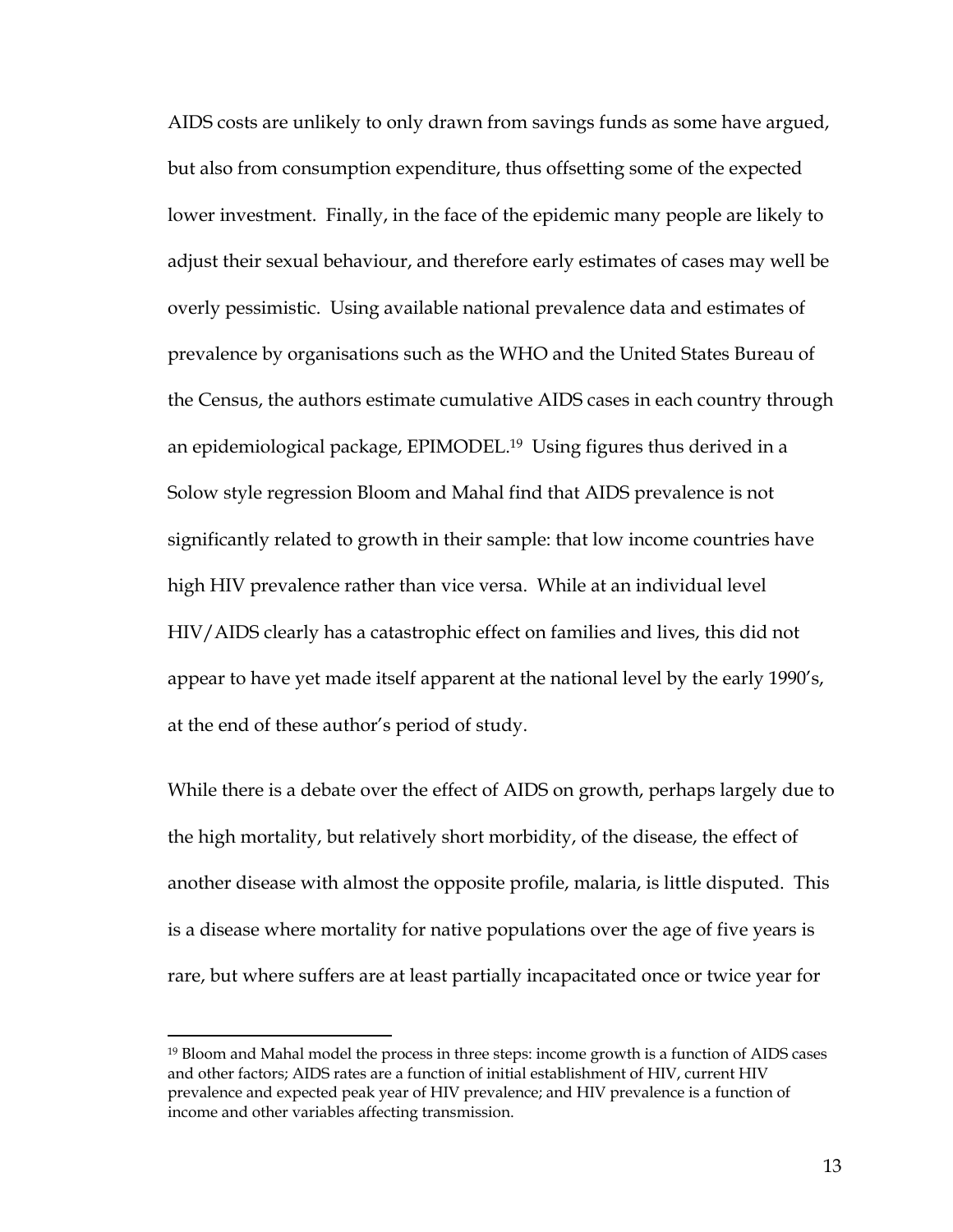around two weeks at a time. The productivity effects of the disease are therefore recurrent, and significant in countries where large proportions of the population are patients, which today lie almost exclusively in the tropics. Two different studies, one by John Gallup and Jeffrey Sachs (2001) and the other by Desmond McCarthy, Holger Wolf and Yi Wu (2000) consider the effect of this disease through different data but the same basic methodology. Both attempt to discover if there is a residual effect of malaria on growth, over and above general mortality effects.

Gallup and Sachs focus on the most virulent and serious form of the disease, falciparum malaria. Using 1955 malaria risk maps, the authors create a malaria index for each country which reflects the proportion of the population living in high risk areas at a given point in time. From the 1965 and 1990 population distributions they create an initial and final index for each country. The initial index figure (IMAL) and a measure of the change in the index  $(∆ MAL)$  over the intervening period are entered into a standard Solow cross-sectional regression along with measures of the initial level of secondary schooling (SEC), geography (TROP; COAST), good governance (TRA; INST) and initial life expectancy (LE) covering the period from 1965 to 1990[:20](#page-13-0)

<span id="page-13-0"></span><sup>&</sup>lt;sup>20</sup> COAST refers to the proportion of a country's population living within 100 kilometres of the coast; INST refers to an index of public institutional quality as measured by business attitudes within a country.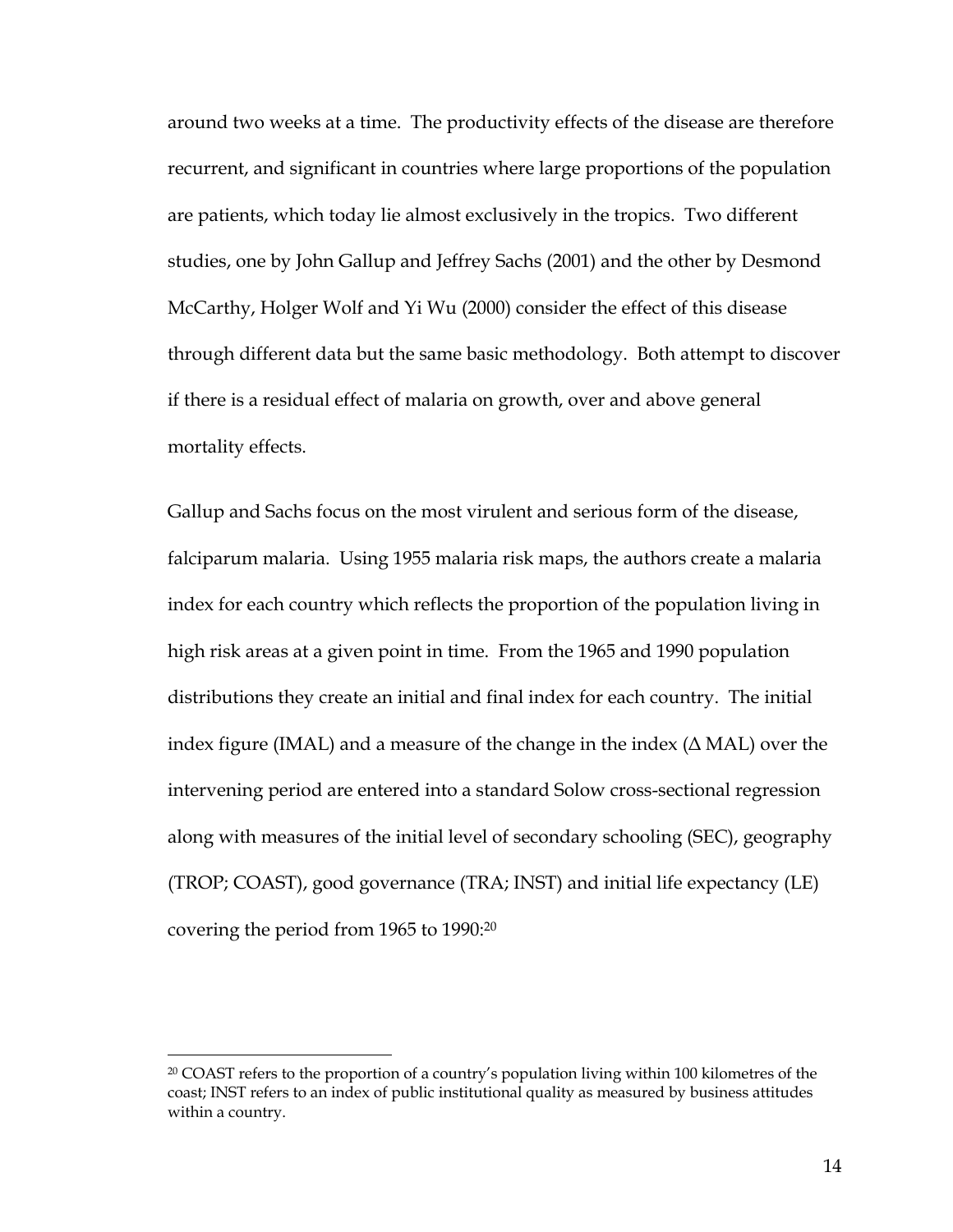$$
\Delta y_i = \alpha + \beta_1 \ln(\text{initial } y_i) + \beta_2 \ln(\text{SEC}_i) + \beta_3 \ln(\text{LE}_i) + \beta_4 \text{ TRA}_i + \beta_5 \text{ INST}_i +
$$
  

$$
\beta_6 \text{ TROP}_i + \beta_7 \text{ COAST}_i + \beta_8 \text{IMAL}_i + \beta_9 \Delta \text{ MAL}_i + \varepsilon_i \tag{2.6}
$$

Gallup and Sachs find that the difference between an initial index value of one and one of zero was 1.3 percent growth per capita per year. Further, a decrease in the index over the 25 year period from one to zero, although this happened in no country, would have increase the growth rate by 2.6 percent per year. In order to account for the potential of omitted variable bias on the malaria coefficient, indices for 20 other tropical diseases are also included, and a separate regression is run using prevalence of anopheles mosquitoes, the most potent vector for the disease, as a instrument to avoid possible reverse causation from higher income to reduced malaria incidence. In neither case were the results significantly altered.

McCarthy, Wolf and Wu extend Gallup and Sachs' work by using a panel approach over three five-year periods beginning in 1983 and by separating out the direct impact of malaria on growth, and its indirect impact through human and physical capital investment. The authors use average morbidity figures per 100,000 of population (MAL) as reported to the WHO in pooled and seemingly unrelated regressions in the form:

$$
\Delta y_{it} = \alpha + \beta_1 \ln(\text{initial } y)_{it} + \beta_2 \text{INV}_{it} + \beta_3 \text{PRIM}_{it} + \beta_4 \text{SEC}_{it} + \beta_5 \text{TRA}_{it} +
$$

$$
\beta_6 \text{GOVT}_{it} + \beta_7 \text{FREE}_{it} + \beta_8 \text{REV}_{it} + \beta_9 \text{ASS}_{it} + \beta_{10} \text{MAL}_{it} + \epsilon_{it} \quad (2.7)
$$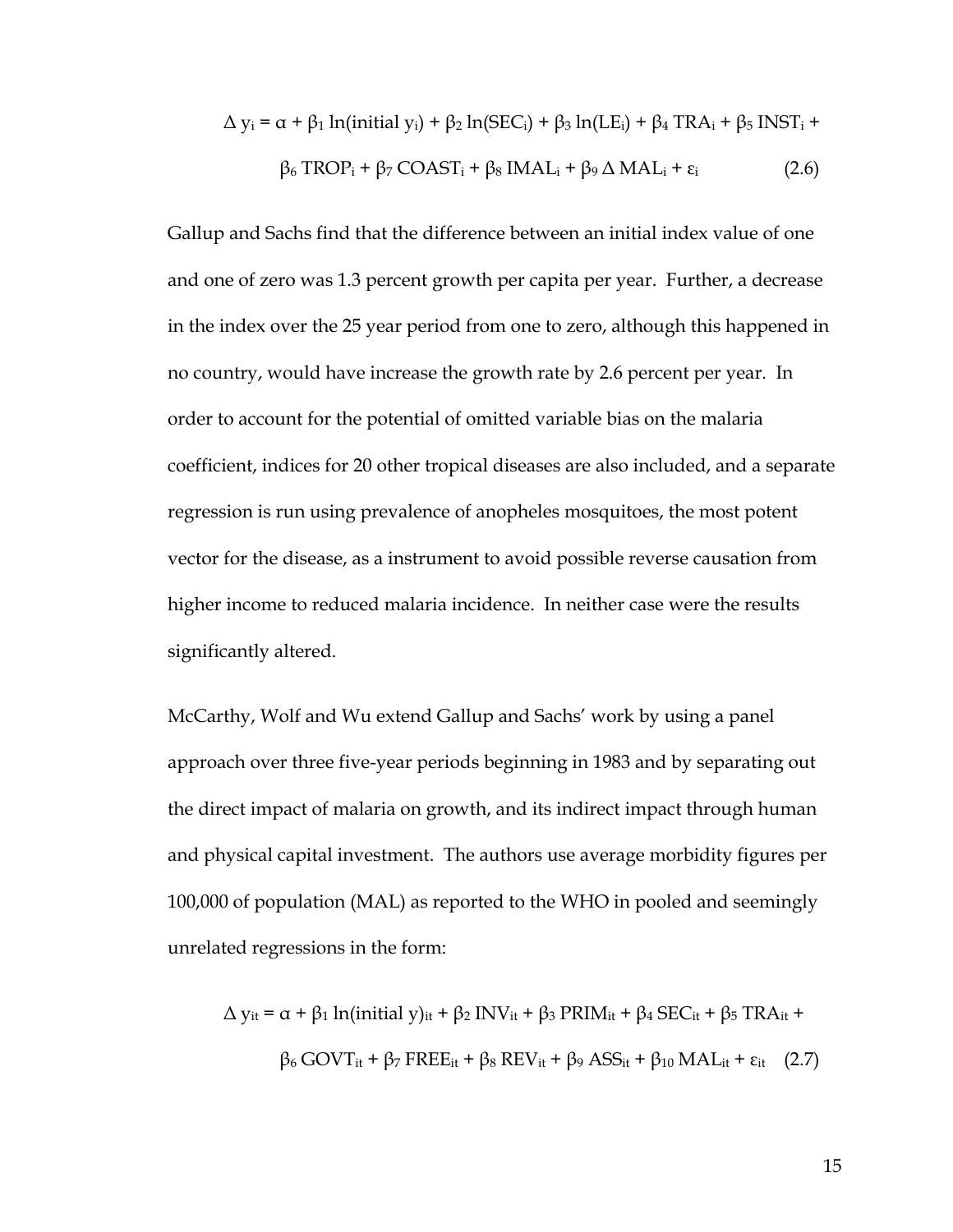where PRIM is primary school enrolment, GOVT is government consumption expenditure as a percentage of GDP, FREE is a measure of political freedom, and REV and ASS refer to the number of revolutions and political assassinations which occurred during the period in question.

The authors find a steadily significant negative coefficient on malaria morbidity throughout, which for almost a quarter of the countries they sample implies that the effect of eliminating malaria would be greater than 0.25 percent additional per capita growth each year. In the most extreme case, Malawi, eradication is estimated to be worth 3.22 percent faster growth per year.<sup>21</sup> The results for regressions to find the indirect impact of malaria on other forms of investment are in no case significant at the 10 percent level, suggesting that indirect effects, if they exist, are too weak to be picked up in this way.

#### **3. METHODOLOGY AND DATA**

 $\overline{a}$ 

Taking a path somewhere between the extremes of MRW and Barro, this study will regress differences in logged per capita, and per worker, GDP on logged values of both factors of production – physical and human capital stocks in per person terms – and generally accepted determinants of total factor productivity (TFP). This section proceeds by first considering which data to use, then some

<span id="page-15-0"></span><sup>&</sup>lt;sup>21</sup> The authors urge caution in accepting these point estimates since the link between income and malaria is likely to be non-linear in some manner that cannot easily be judged.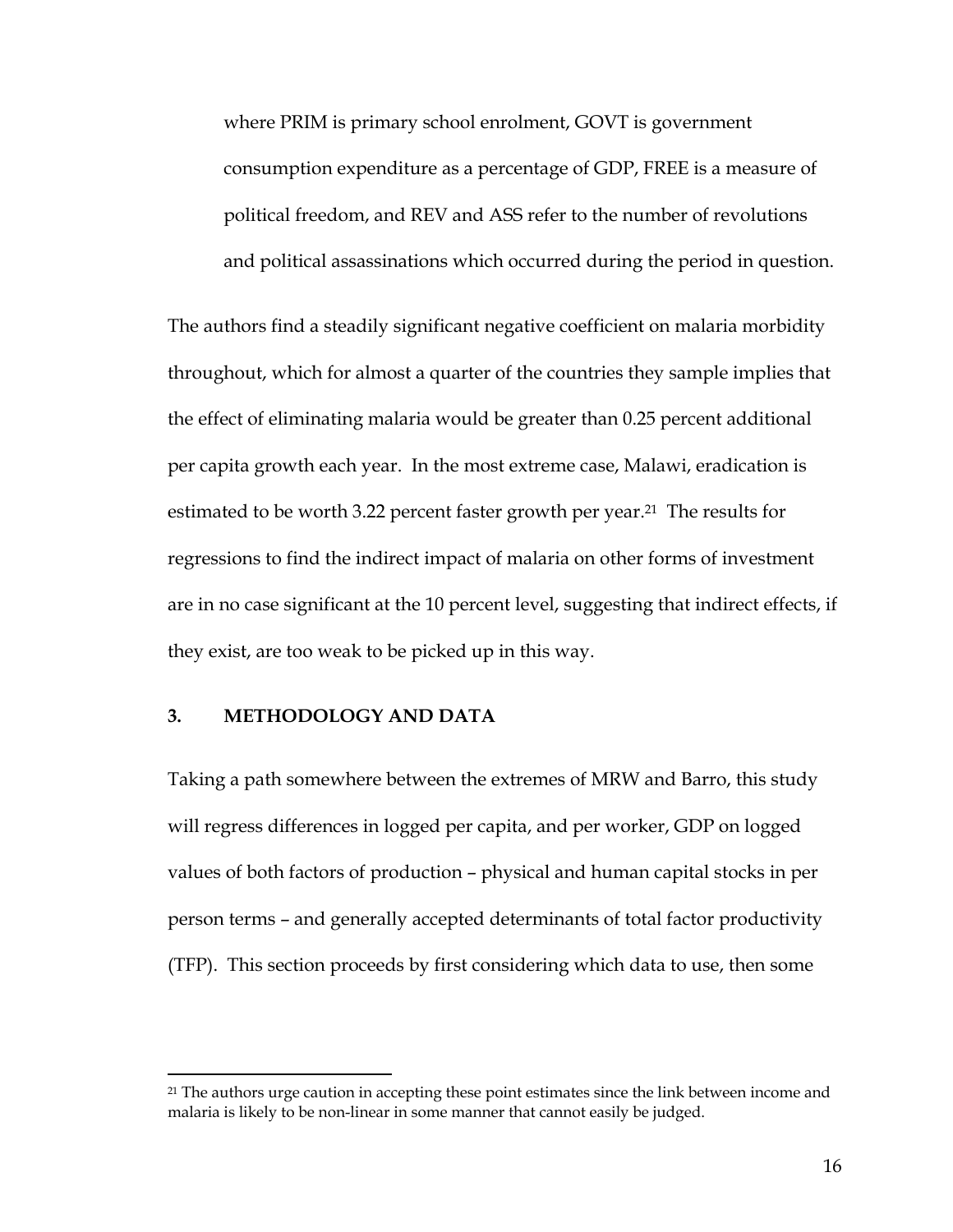basic characteristics of this data, and finally the most appropriate way in which to model them in a regression.

Although in many, but not all, cases annual data is available for series, in order to reduce the effect of poorly measured data, in particular for disease variables where reporting error is likely to be considerable, this study follows many of its predecessors in using five year periods as the base unit of time, beginning in 1981 for twenty years. These data cover a range of countries, however the core of the empirical work in this paper covers 91 countries for which a balanced panel of data exists across a number of sources. Details on the countries included can be found in appendix 1, and on the series used in appendix 2.

### **3.1 Economic data**

The two main sources of cross-country macroeconomic data are the Penn World Table (PWT), originally produced by Robert Summers and Alan Heston (1991) and now overhauled as version 6.1 by Heston, Summers and Bettina Aten (2002), and the World Development Indicators (WDI), published by the World Bank (2002). The former provides output data in per worker and per person terms and in purchasing power parity exchange rates, which are intended to accurately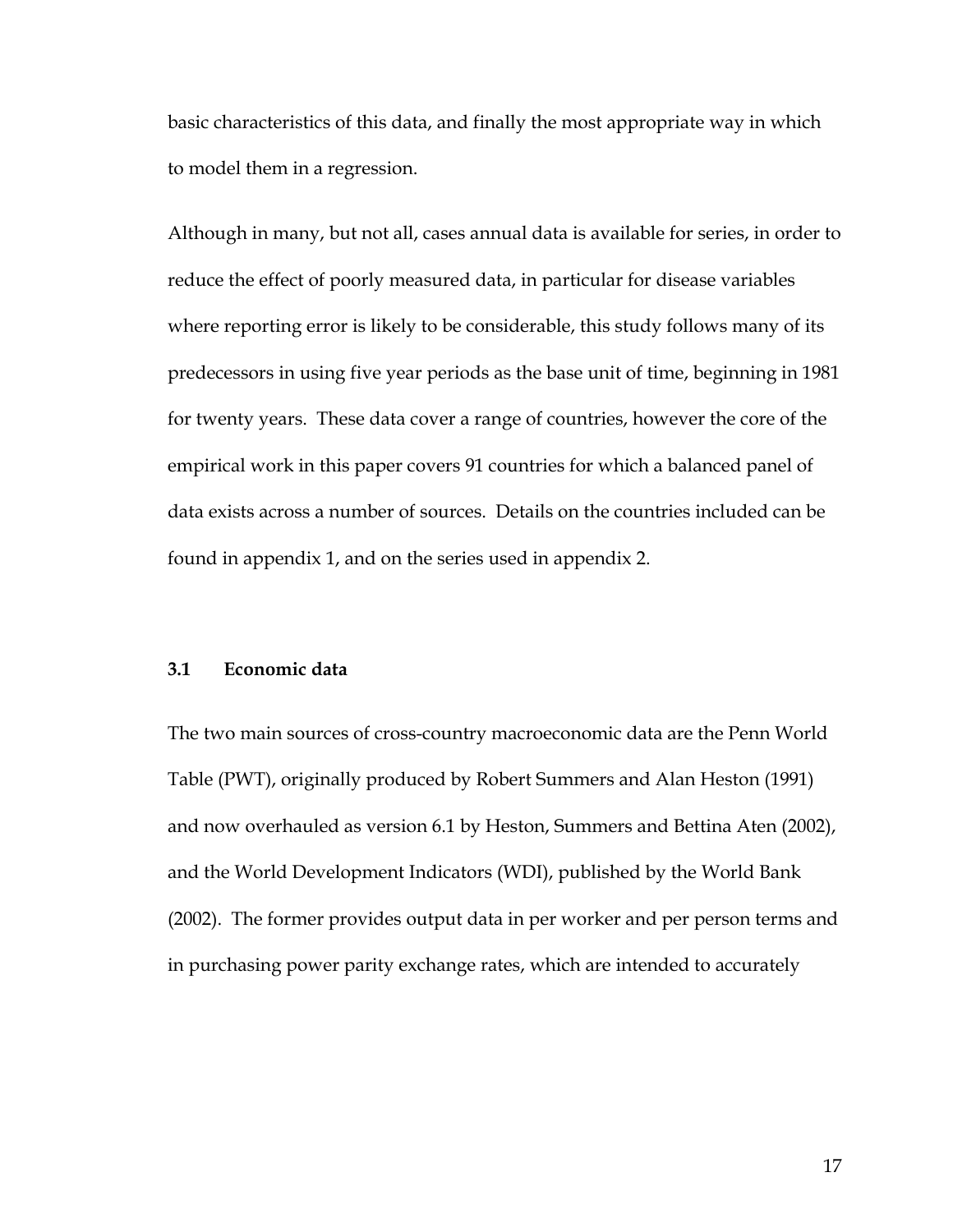reflect costs of living in a given country.[22](#page-17-0) The latter provides data only in per person effects, using nominal exchange rate comparisons. Both series are indexed for price increases such that data are presented in constant 1996 and 1995 US dollars respectively.

In a strict Solow regression, as in any production function, one should consider output and inputs in terms of workers, rather than the population level as a whole – in converting equation (3.1) into per person terms, the denominator is the labour force, not the population as a whole. Nonetheless Bhargava et al find that using per person data does not significantly affect the results of their equations, and Temple notes that the quality of available data on labour force participation and worker hours is measured with not insignificant error, particularly in the developing world.<sup>23</sup> In this study core data will be taken from WDI, but regressions will also be conducted using PWT data for comparison purposes.

For each of these two sources data was compiled for GDP per person in the final year of each period  $(GDP_{it})$ ,<sup>24</sup> and the difference between the log of this figure and that of GDP per person at the end of the final year of the previous period  $(\Delta GDP_{it})$ . The average level of gross capital formation or investment (INV<sub>it</sub>) as a

<span id="page-17-0"></span><sup>&</sup>lt;sup>22</sup> The PWT data makes use of a number of benchmarking studies to determine purchasing power in 115 countries worldwide. Other countries' spending patterns are inferred from those of similar benchmarked nations. Details are available in the appendix to PWT (2002).

<span id="page-17-1"></span><sup>&</sup>lt;sup>23</sup> A fuller discussion of problems relating to output measurement can be found in Temple (1999) p 118.

<span id="page-17-2"></span><sup>&</sup>lt;sup>24</sup> For the sake of brevity, per person can be taken to refer to both per person and per worker when referring to data, depending on the source being used, unless otherwise specified.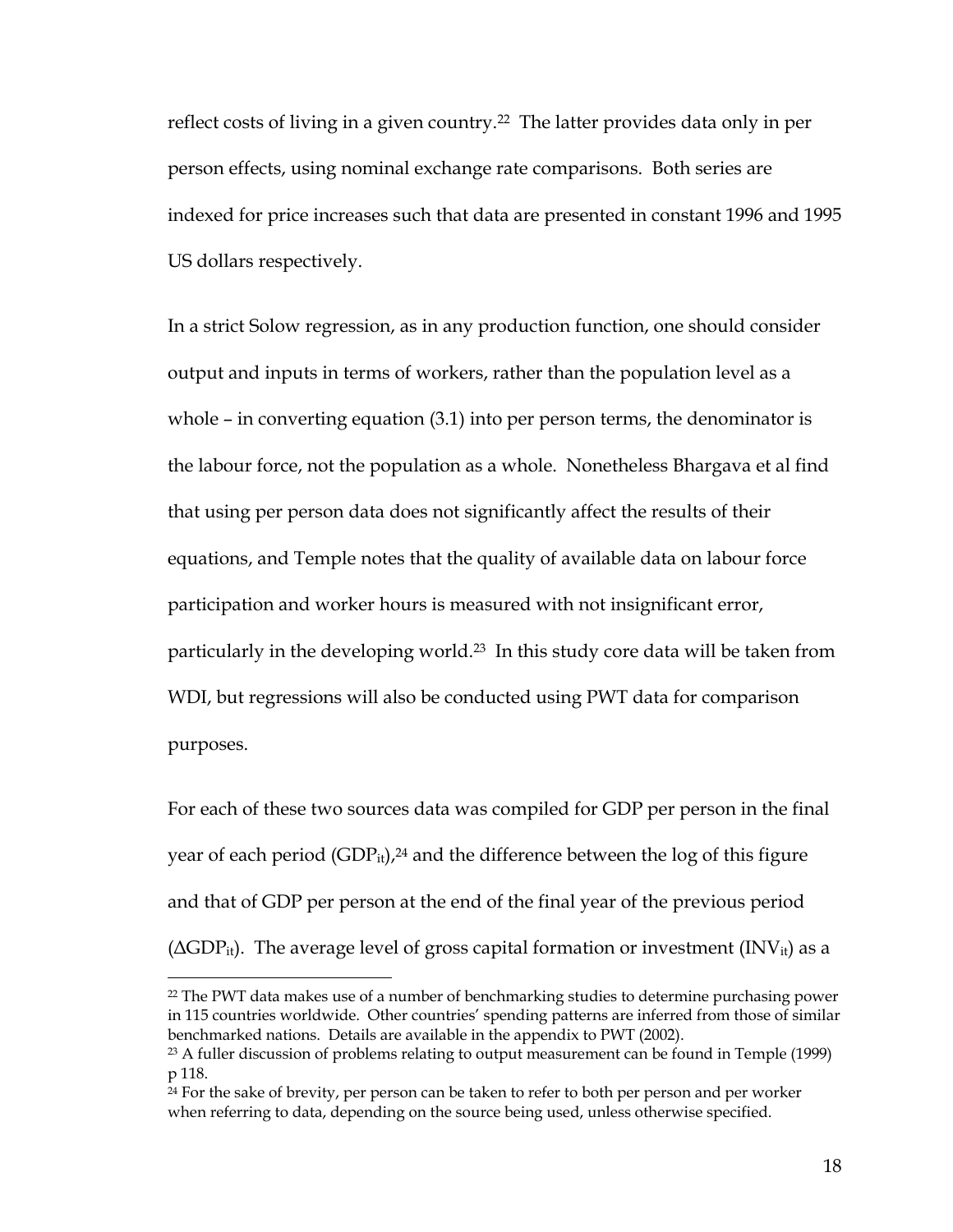percentage of total national income was used to measure the flow of physical capital being added to the economy, assuming constant rates of depreciation across countries and time.

The level of Government expenditure  $(GOVT_{it})$  as a percentage of income, the level of openness of the economy (TRAit) measured as the sum of exports and imports as a percentage of income, and the level of population growth ( $POPG<sub>it</sub>$ ) were also computed from both databases as explanitors of TFP variation. Government expenditure, in particular consumption rather than investment expenditure, might be thought to crowd out private investment or just generally be indicative of inefficiencies, especially at high levels in developing countries. The openness of the economy may also be seen as a sign of the competitiveness and efficiency of a nation. Population growth is a more complex question, and the stock measure that is the age structure of the nation is probably more important than the flow measure of net births and deaths. Nonetheless population growth acts as a proxy for fertility, and as such may well reflect some facet of a nation's changing character through time.

Table 3.1 outlines the economic data used, both from the WDI and the PWT. The trends in the data are broadly similar: population growth and government expenditure fall over time; openness to trade and initial GDP rise; gross capital formation holds steady; and GDP growth is high in the latter part of each decade. The differences in levels between data sources for government spending and

19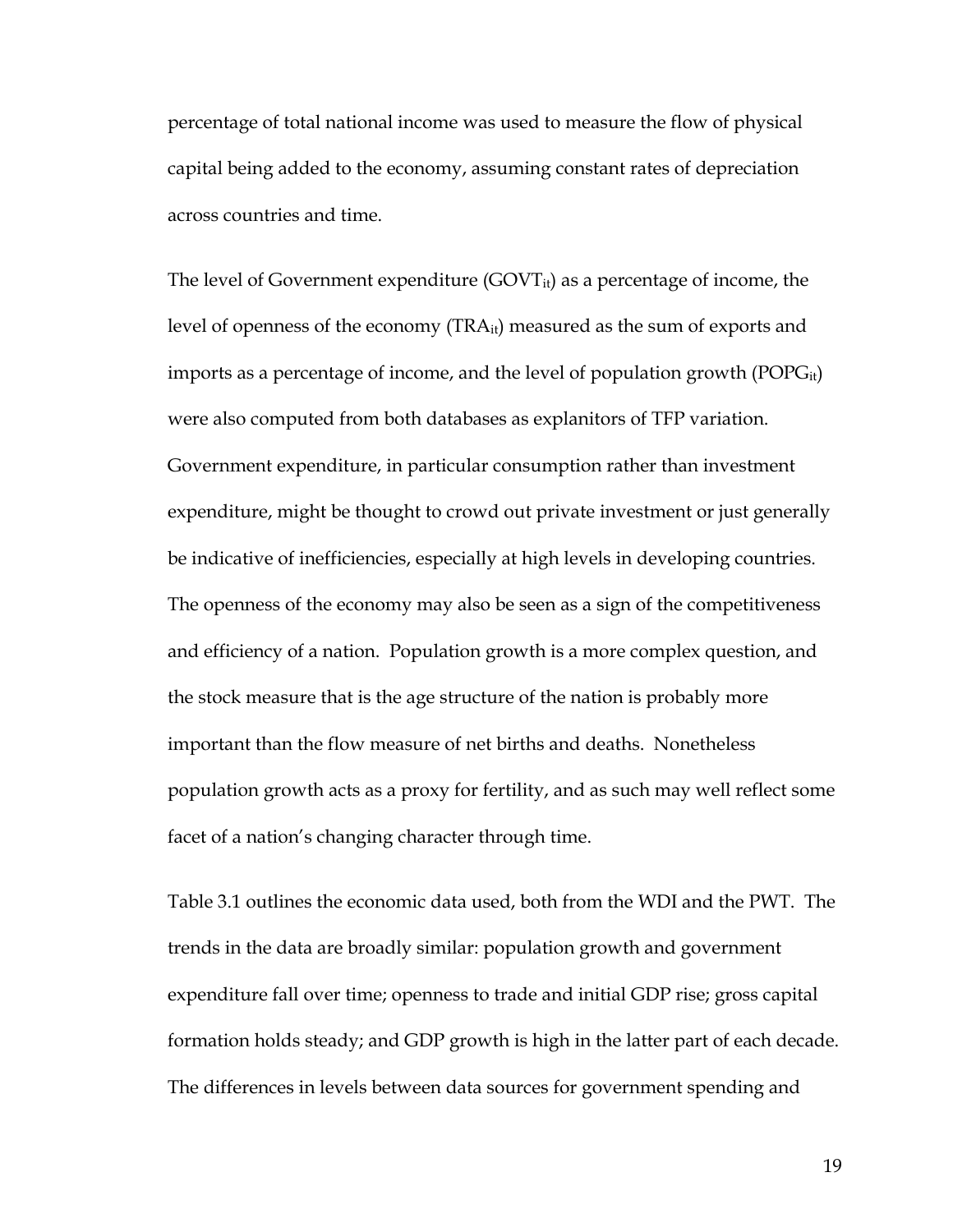investment are most likely a result of different definitions: the pairs of series have very similar growth paths.

#### **3.2 Human capital data**

 $\overline{a}$ 

The question of how to best represent human ability capital in a macroeconomic regression is complex one. Following microeconomic approaches and including experience is difficult at a national level, since no consistent or sufficiently nuanced measure of experience exists.[25](#page-19-0) Emphasis has therefore been placed on education. Early work used gross school enrolment rates due to their broad availability, but it was recognised that this is a blunt instrument, and one which considered only the flow of education, and not its stock. These measures were thus supplanted by measures of the average years of schooling held by the adult population, in particular those compiled by Barro and Jong-Wha Lee (1993). Barro and Lee (2001) have since updated their data to cover the period 1960 to 2000. Unfortunately both of these approaches failed to provide significant and

|           | <b>Data</b>                   | 1996-2000 |      | 993 | 7,164 | 22.4 | 15.4 | 82.8 | 1.65    | 2,136 | 18,267 | 15.6 | 17.9 | 76.9 | $1.67\,$ | 6.06 | 6.57 |                 |                        |         |      |
|-----------|-------------------------------|-----------|------|-----|-------|------|------|------|---------|-------|--------|------|------|------|----------|------|------|-----------------|------------------------|---------|------|
| Table 3.1 | (Balanced Panels)<br>Economic | 1991-1995 | Mean | 530 | 6,634 | 22.5 | 15.8 | 78.1 | $171\,$ | 1,366 | 16,901 | 15.1 | 19.0 | 67.6 | 1.80     | 5.74 | 6.18 | Sources:<br>ICM | the World<br>refers to | Develop | mont |

<span id="page-19-0"></span><sup>25</sup> For example raw data will not give information on whether the experience gained relevant to the job held; and a national mean may well cover a multitude of cohort differences.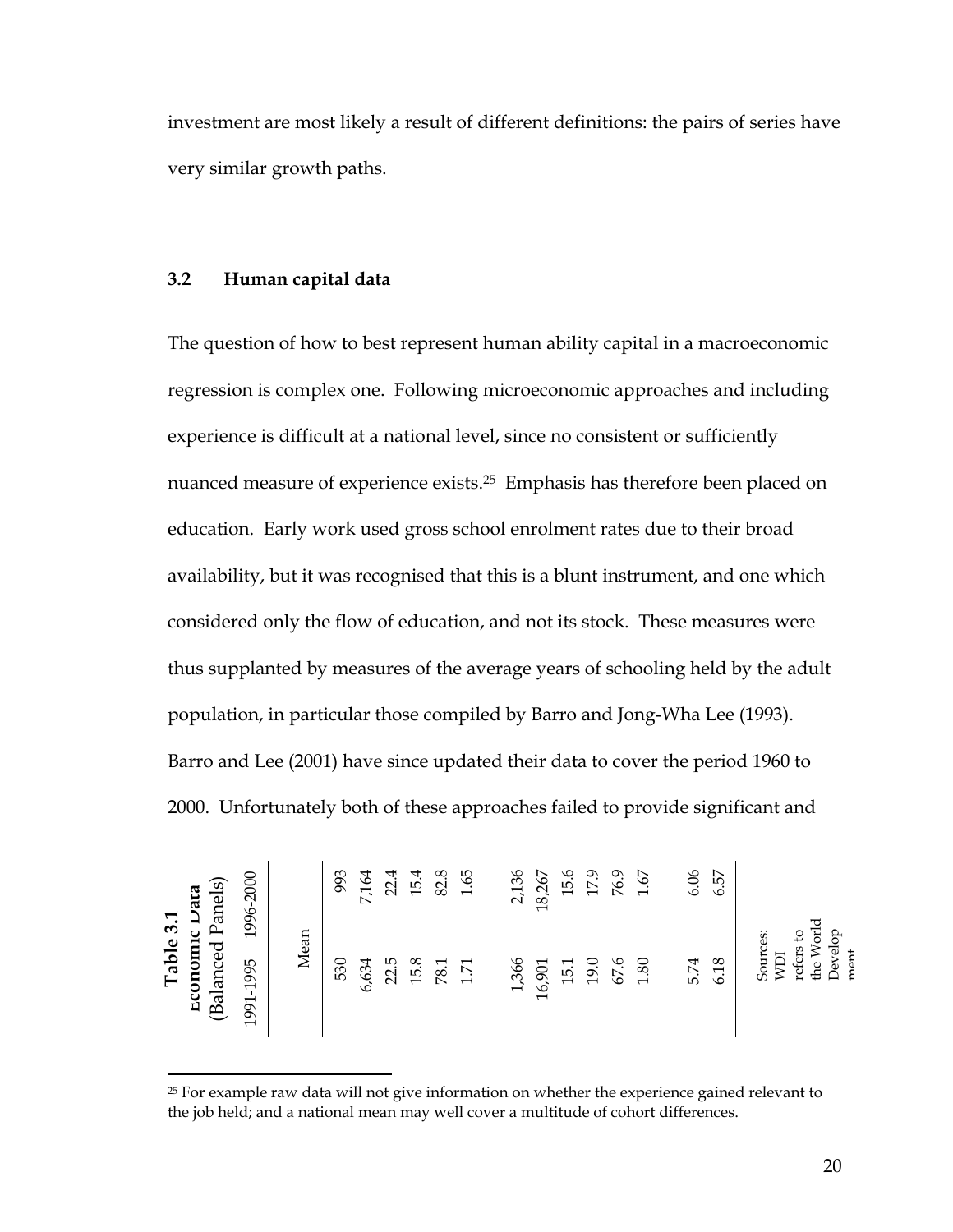|            |                         |          |                       | All Periods |           |          | 1980-1985 1986-1990 |
|------------|-------------------------|----------|-----------------------|-------------|-----------|----------|---------------------|
| Source     |                         | Mean     | Deviation<br>Standard | Maximum     | Countries |          |                     |
| <b>NDI</b> | Growth in GDP           | 678      | 1,472                 | 11,769      | 119       | 368      | 822                 |
|            | Initial GDP             | 6,263    | 9,432                 | 45,951      | 119       | 5,444    | 5,812               |
|            | Gross Capital Formation | 22.6     | 7.39                  | 60.4        | 119       | 23.3     | 22.4                |
|            | Gov't Consumption Exp.  | 16.2     | 6.26                  | 42.2        | 119       | $17.1\,$ | 16.4                |
|            | Openness to Trade       | 76.9     | 49.7                  | 380.3       | 119       | 73.6     | 73.1                |
|            | Population Growth       | $1.77\,$ | 1.13                  | 5.69        | 119       | 1.89     | 1.83                |
|            |                         |          |                       |             |           |          |                     |
| PWT        | Growth in GDP           | 1,339    | 3,152                 | 23,109      | 103       | 438      | 1,413               |
|            | Initial GDP             | 16,426   | 14,580                | 80,027      | 103       | 15,049   | 15,487              |
|            | Investment              | 15.2     | 7.62                  | 40.3        | 103       | 15.5     | 14.6                |
|            | Gov't Expenditure       | $20.0\,$ | 11.1                  | 61.4        | 103       | 22.1     | 21.0                |
|            | Openness to Trade       | 66.9     | 39.6                  | 293.7       | 103       | 61.7     | 61.4                |
|            | Population Growth       | 1.81     | 111                   | 6.01        | 103       | 1.91     | 1.85                |
|            |                         |          |                       |             |           |          |                     |
| BL.        | Years of Schooling      | 5.51     | 2.86                  | 11.89       | 109       | 4.97     | 5.23                |
| SO         | Years of Schooling      | 5.94     | 3.21                  | 12.47       | 95        | 5.27     | 5.72                |

robust results comparable to those found at the microeconomic level.[26](#page-20-0) In a famous paper Pritchett (2001) asks where all the education has gone. He suggests

<span id="page-20-0"></span><sup>26</sup> See for example Islam (1995).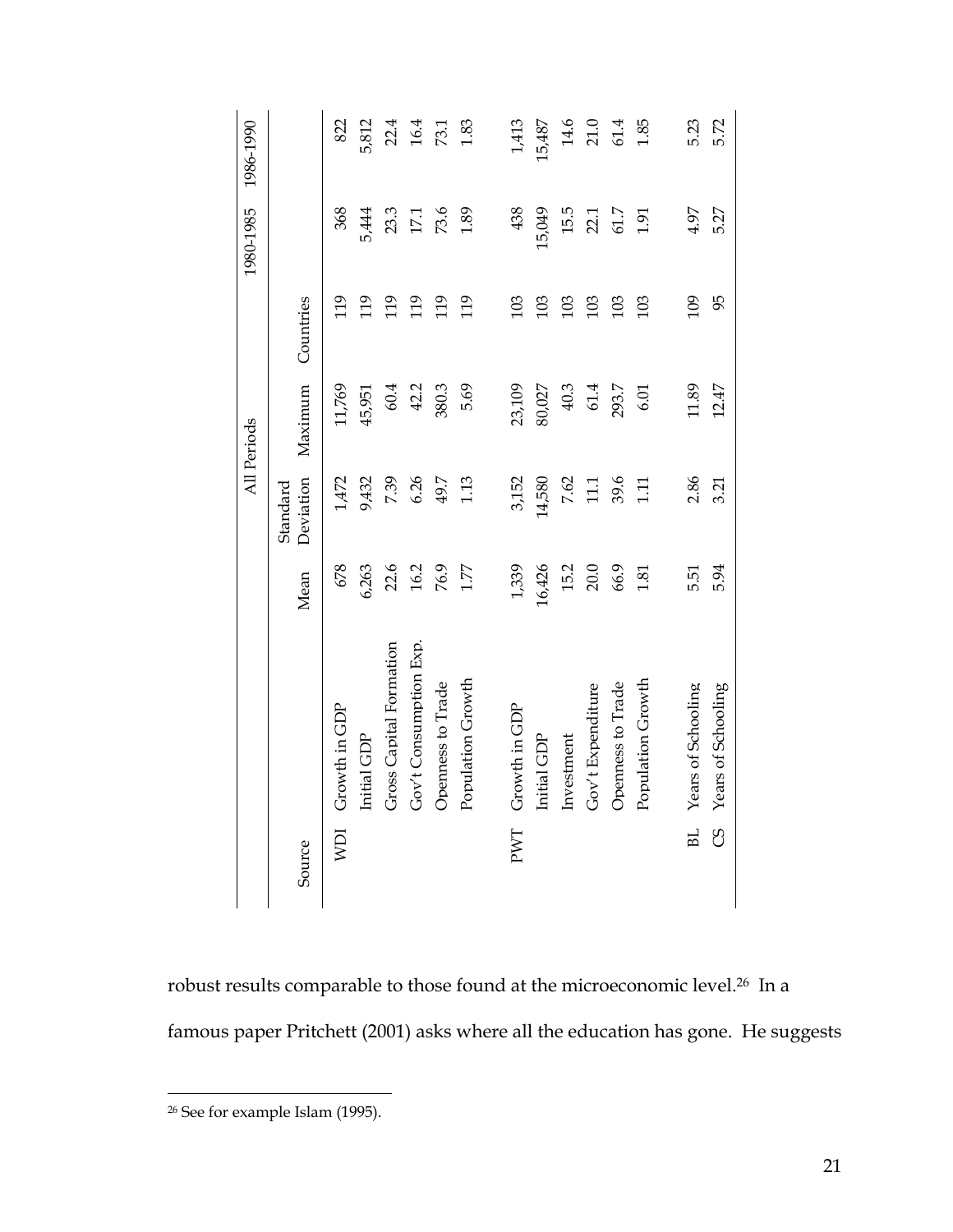that the imposition of a single, linear rate of return on education across countries may hide considerable international variation in returns to schooling; and that institutional constraints, low demand elasticities to increases in educated labour, and the poor quality of much of the schooling provided may explain the lack of an observed return to increased education. In response Daniel Cohen and Marcelo Soto (2001) at the OECD have produced a new dataset for 95 countries from primary sources which they claim significantly out-performs the Barro-Lee set, particularly when considered in differences rather than levels. In a second paper Soto (2002) argues that issues of colinearity between physical and human capital, and of endogeneity and measurement error, are often the cause of low estimates for human capital. Using the Cohen-Soto dataset and adjusting for colinearity he finds macroeconomic estimates for the return to schooling close to those of the microeconomic literature.

In this study the series from both Cohen-Soto and Barro-Lee which record the average number of years of schooling for the population over 15 will be used.[27](#page-21-0)  Since the Cohen-Soto data is only available at ten year intervals, the figures for 1985 and 1995 were formed by interpolation, assuming that changes in schooling stock were linear over each ten year period. Given this limiting assumption the Barro-Lee (BL<sub>it</sub>) data will be used as the primary source for educational attainment, and the Cohen-Soto  $(CS_{it})$  data used as a comparison case. As table

<span id="page-21-0"></span><sup>&</sup>lt;sup>27</sup> It is generally accepted that worldwide those over 15 reflect the workforce more closely than those over the age of 25, the other generally available sample.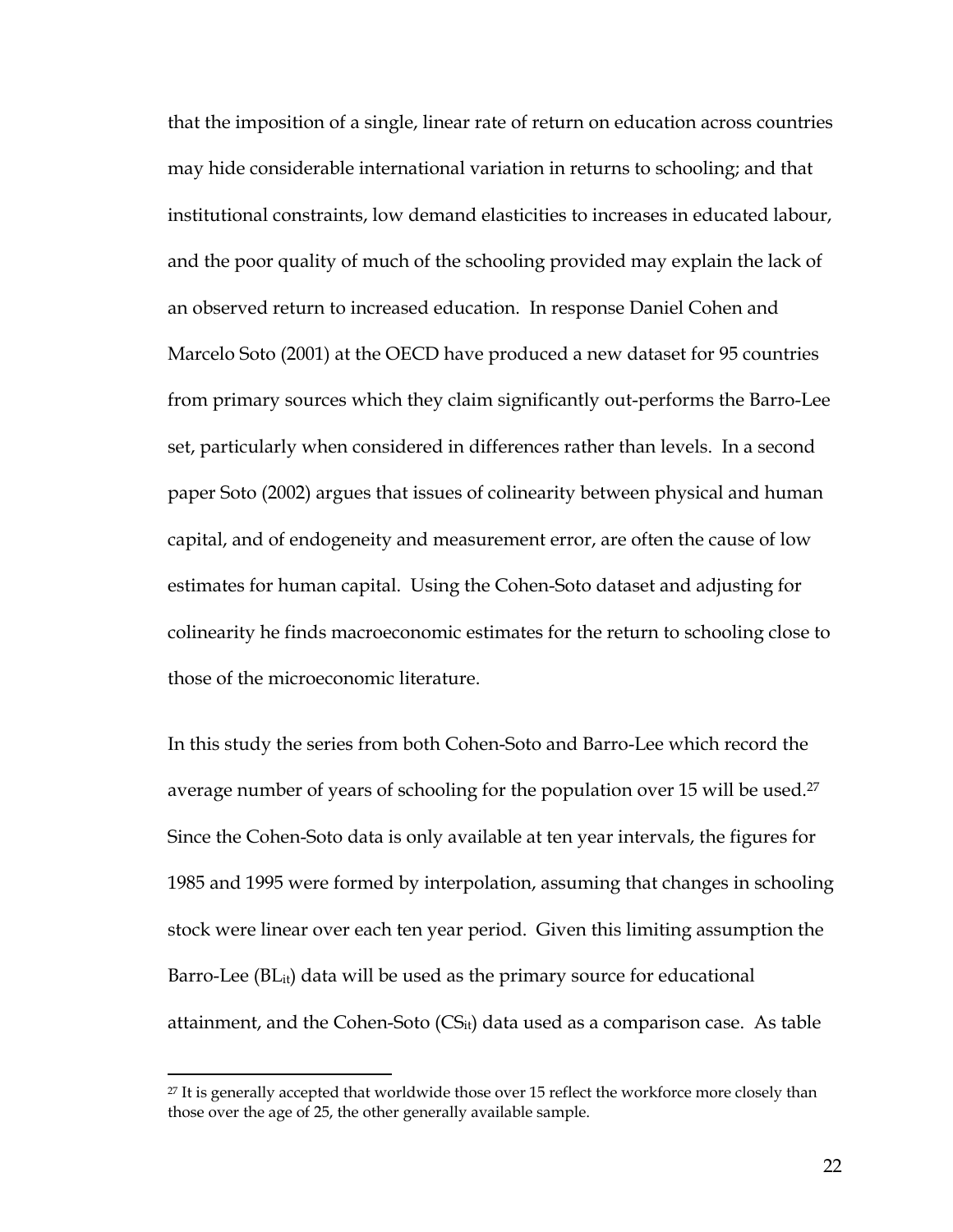3.1 shows, both the levels and trends of these data are very similar, although Cohen and Soto find a somewhat higher initial level and growth rate in the years of schooling held than do Barro and Lee.

This study focuses on tuberculosis, and thus information on the incidence of illness for this disease is crucial. Unfortunately long series of data on incidence do not exist. Notification data is available from 1980 to 2000 from the World Health Organization (2002), while estimates for actual incidence, made largely on the basis of this data, are available from 1996 onwards from the same source. This paper will use notification rates per hundred thousand population averaged over five year periods (TBit), to allow for some of the variation in reporting, although it is accepted that this variation is a potential weakness of the work. A simple correlation coefficient between estimated and notified incidence for the 91 core countries in this study was 0.837, indicating that while notification data represents a reasonable measure of actual incidence it should still be treated with some caution.<sup>28</sup> This caution is supported by figure 3.1, which shows average notification and estimated incidence rates by United Nations region. It appears that the most highly infected regions underreport relative to less infected regions,

<span id="page-22-0"></span><sup>&</sup>lt;sup>28</sup> This is for averaged data over the period 1996-2000. The correlation coefficient for annual data for 91 countries is 0.811. The comparable coefficients for all available data are 0.760 and 0.785 respectively.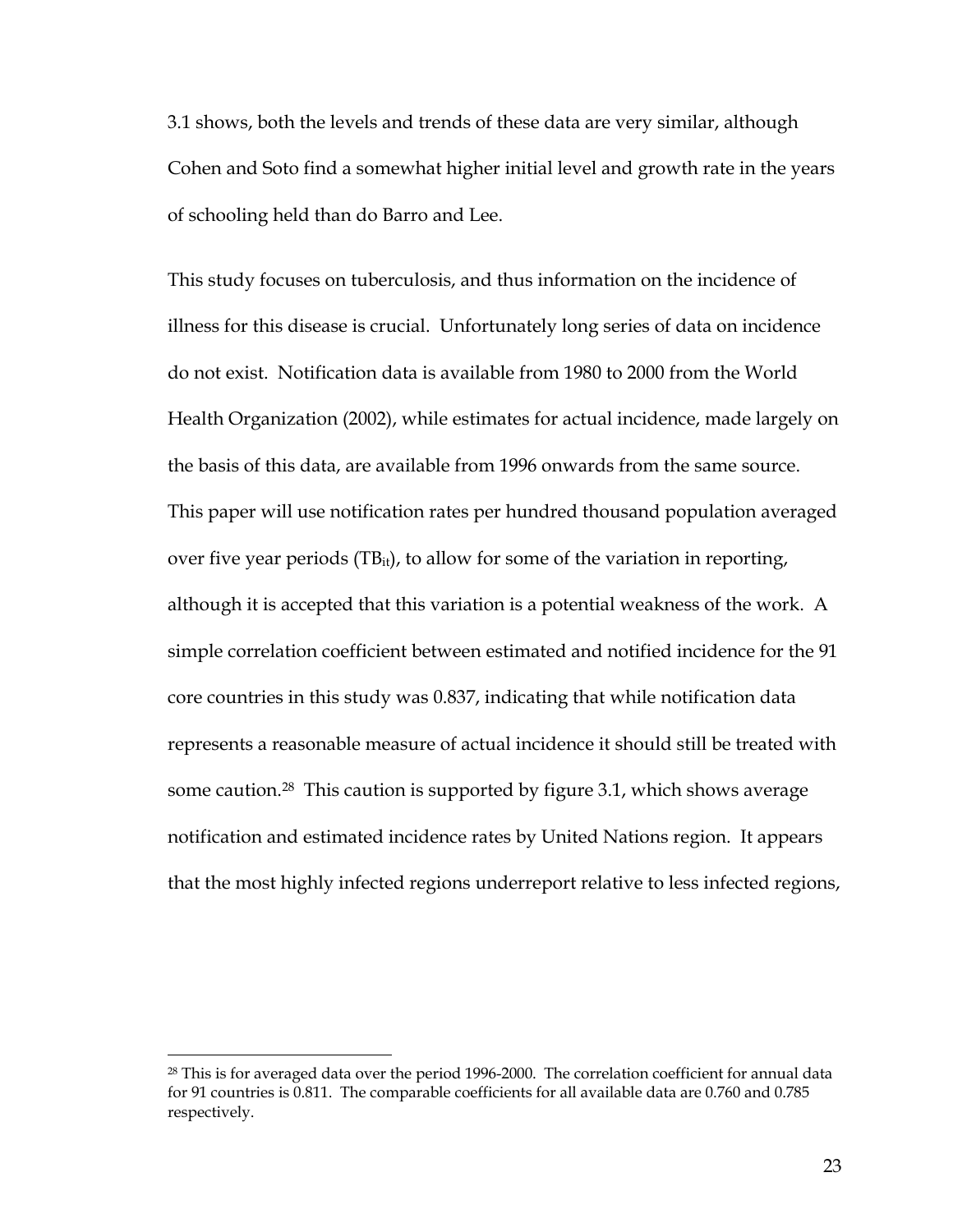and this may bias any results upwards since any variation in the reported figures is likely to represent a larger variation in the true figures.<sup>[29](#page-23-0)</sup>

## **Figure 3.1**

#### **Tuberculosis Cases per 100,000 Population**



Several broader measures of health exist, as discussed in section 3.3, and this study includes three measures of mortality as proxies for other health issues. It would clearly be preferable to also include morbidity figures, but the author is not aware of any such series with sufficiently broad and deep coverage to be

<span id="page-23-0"></span><sup>&</sup>lt;sup>29</sup> This upward bias in the coefficient on tuberculosis is due to the negative correlation between the true value (estimated incidence) and the error term (which is always negative in figure 3.1). This covariance enters the denominator of the coefficient estimate for the observed value (reported incidence), and thus reduces it, raising the size of the coefficient. This is however offset to an unknown degree by the larger than usual variance in the error term, due to the measurement error, which enters this same denominator positively. The net impact of poor measurement in this case is thus uncertain, but less negative than if the measurement error was random.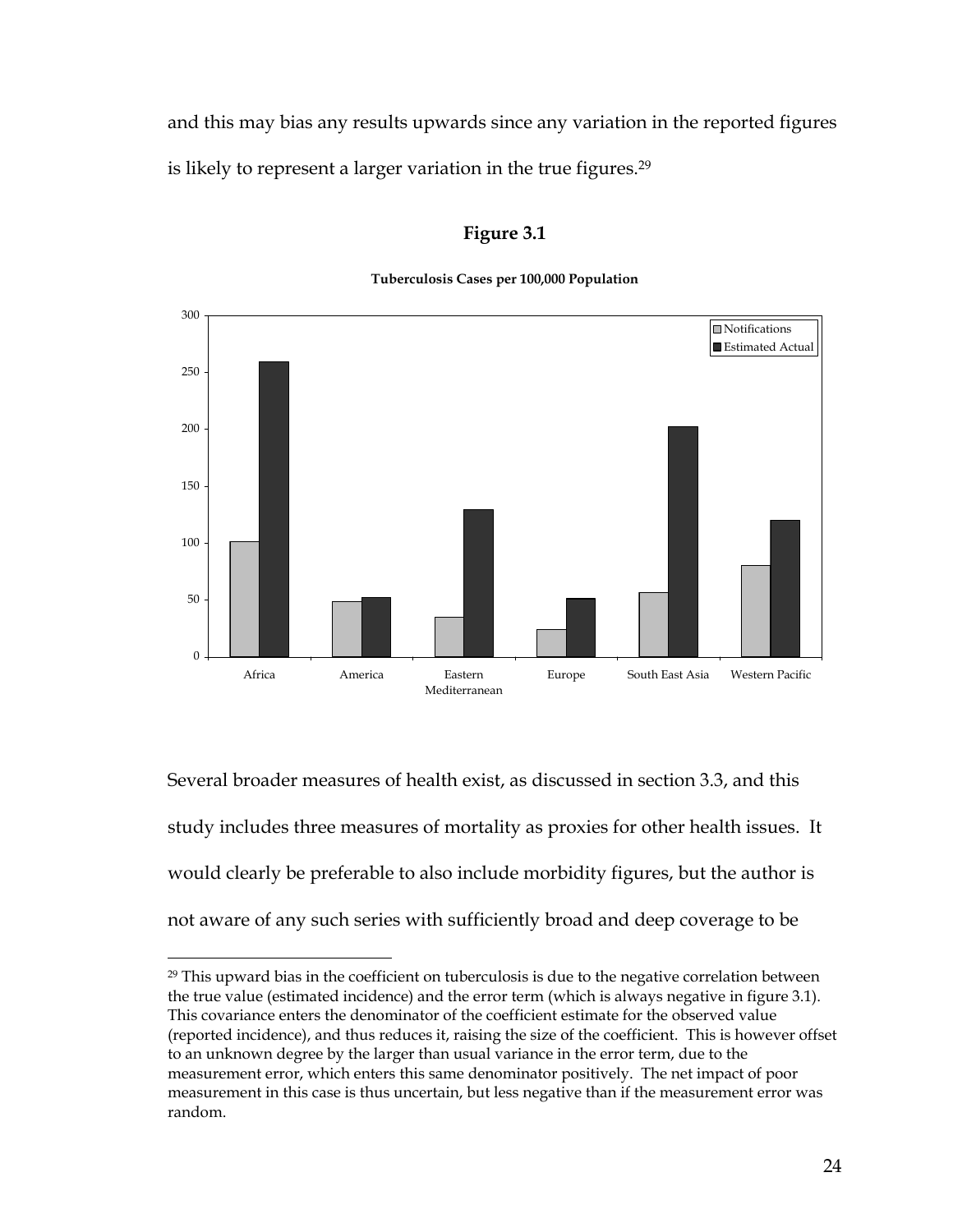appropriate in this situation. Figures for average population life expectancy  $(LE_{it})$  and infant mortality per thousand live births  $(IMR_{it})$  are taken from the WDI. The other widely used mortality measure is adult survival rates. The ASR figures in the WDI are limited in their coverage, however a more complete series created from the unweighted average of male and female ASRs (ASRit), as used by Bhargava et al, is used here.<sup>30</sup>

### **Figure 3.2**



#### **The Global Distribution of Tuberculosis and Malaria**

<span id="page-24-0"></span><sup>&</sup>lt;sup>30</sup> These were provided by Bhargava directly. The original source is unclear since the source quoted for the ASRs in Bhargava et al (2001), a World Bank technical report compiled by Eduard Bos (1998)entitled *Basic demographic, health and health systems data* does not appear to be available from the Bank, and Bos was not aware of such a publication when contacted (Personal Communication, December 2002).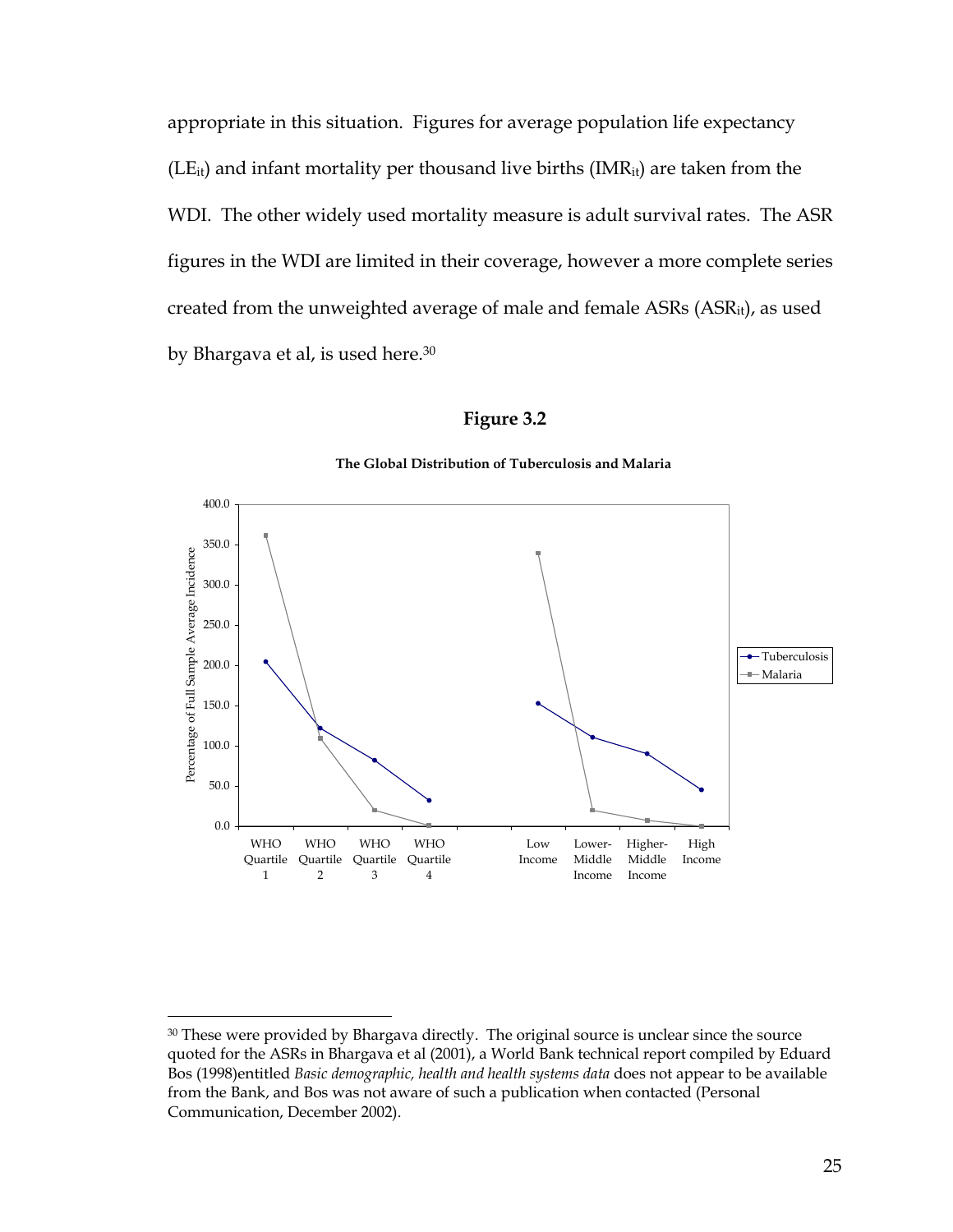In addition to these mortality figures this study also includes notification data for malaria cases per hundred thousand population  $(MAL_{it})$  for comparison, since its omission may bias results for tuberculosis and it provides a useful counterpoint to tuberculosis. This data comes from two sources.[31](#page-25-0) As figure 3.2 illustrates, tuberculosis is far more widely spread across the globe than malaria, which is largely constrained to the tropical, and poorest, parts of the world. Classifying the world either by income groups,<sup>32</sup> or by health system performance,<sup>33</sup> malaria places a far larger proportion of its burden on the poorest and on those least capable of dealing with it. This suggests that reducing tuberculosis in the poorest nations may not significantly raise productivity if a larger burden of malaria remains; but it also suggests that such a reduction may well have a considerable impact on the growth rate of medium-income countries. These two effects suggest that reduced tuberculosis may increase incomes, but it may not reduce absolute poverty as much as might have been hoped for.

<span id="page-25-0"></span><sup>&</sup>lt;sup>31</sup> For the years from 1962 to 1983 data is available from the World Health Statistics Annual for 1983, published by the World Health Organization (1983) p 791-5. From 1983 to 1997 data can be found in the Weekly Epidemiological Report (1999), table 1, p 267-70. This study takes average reported incidence for those years within each period for which data is available.

<span id="page-25-1"></span> $32$  These are the classifications used by the World Bank and are recalculated every six months. The classification used here was performed on the basis of 2000 Gross National Product per capita and the cut-off levels are US\$ 755, US\$ 2,995 and US\$ 9,265 using the Atlas method. More details are available from http:// www.worldbank.org/data. The list of which countries fall into which categories is part of Appendix 1.

<span id="page-25-2"></span> $33$  These classifications were made by the World Health Organization (2001) Annex table 10, p 200-3 and are based on criteria of health outcomes and inequalities, system responsiveness, and the distribution of the system's financial burden. While such work was controversial in its findings, the results found using this classification are very similar to those found using the gap in potential Disability Adjusted Life Expectancy (DALE) which are found in the same table, and reflect the difference between achieved and potential DALE given existing levels of health expenditure in a country. The quartile cut-off values for health system performance are 0.483, 0.657 and 0.807; those for the DALE index are 0.554, 0.723 and 0.824.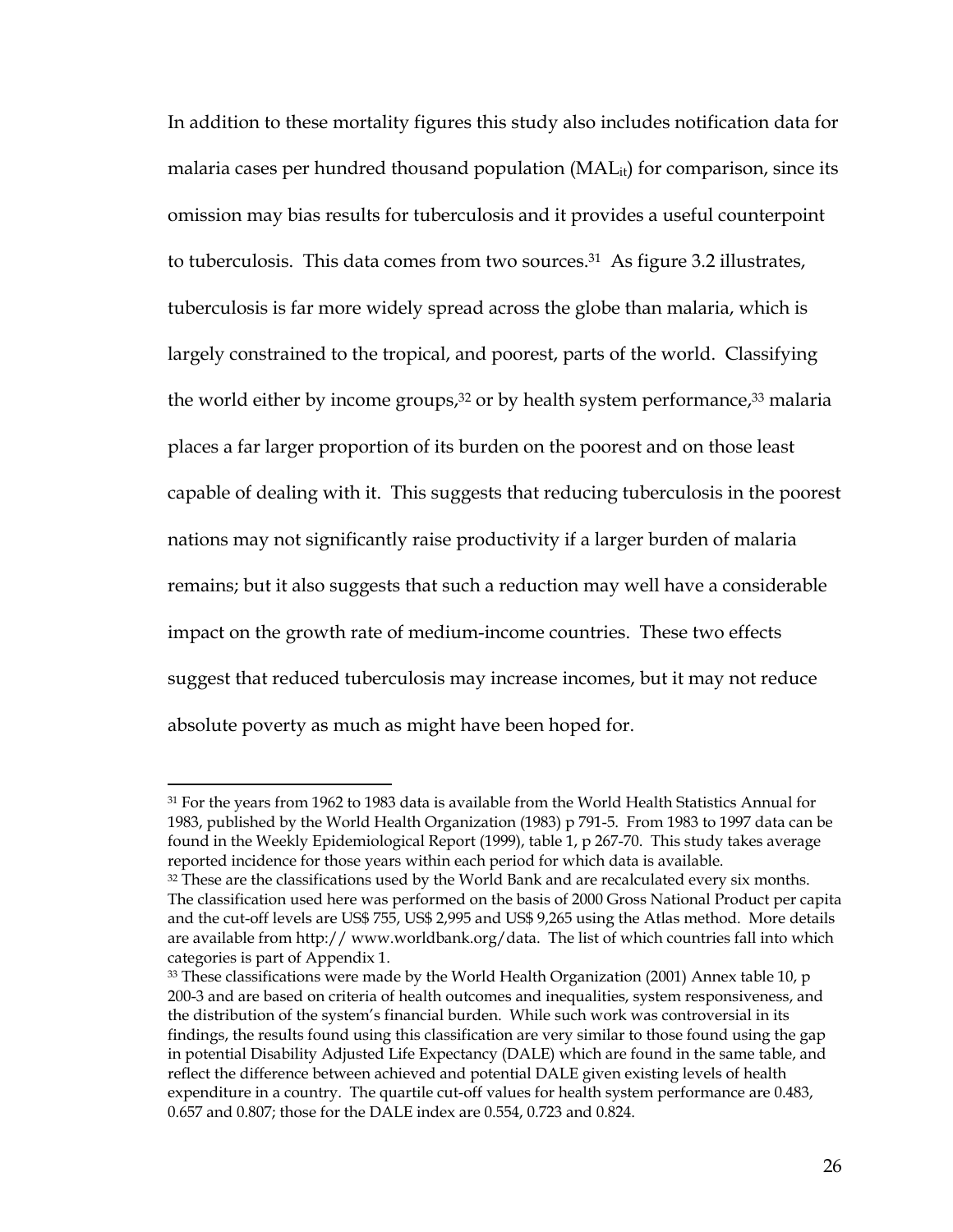|                                                                                                                    |         |          | Health Data (Unbalanced Panel) |                      |       |                               |       |           |
|--------------------------------------------------------------------------------------------------------------------|---------|----------|--------------------------------|----------------------|-------|-------------------------------|-------|-----------|
|                                                                                                                    |         |          | All Periods                    |                      |       | 1980-1985 1986-1990 1991-1995 |       | 1996-2000 |
|                                                                                                                    | Mean    | Standard | Deviation Maximum              | Countries<br>Average |       | Mean                          |       |           |
| Tuberculosis                                                                                                       | 63.0    | 77.6     | 653.6                          | 196                  | 63.9  | 56.0                          | 61.2  | 70.8      |
| Malaria                                                                                                            | 1,555.0 | 5,204    | 50,318                         | 207                  | 1,259 | 2,042                         | 1,853 | 1,064     |
| Adult Survival Rate                                                                                                | 768.1   | 124.0    | 926.0                          | 180                  | 743.0 | 764.5                         | 778.1 | 783.8     |
| Infant Mortality Rate                                                                                              | 43.4    | 41.8     | 186.6                          | $\overline{191}$     | 57.4  | 50.2                          | 45.6  | 40.5      |
| Life Expectancy                                                                                                    | 64.5    | 10.8     | 80.5                           | 191                  | 62.8  | 64.3                          | 65.0  | 65.7      |
| Table 12 and and an indicate the common common common of OD DOO and the common of the fact of the literation of co |         |          |                                |                      |       |                               |       |           |

**Table 3.2** 

Table 3.2

Tuberculosis and malaria incidence rates are per 100,000 population; Adult Survival and Infant Mortality rates<br>are per 1,000 live births and individuals reaching fifteen years. Life expectancy is in years. Tuberculosis and malaria incidence rates are per 100,000 population; Adult Survival and Infant Mortality rates are per 1,000 live births and individuals reaching fifteen years. Life expectancy is in years.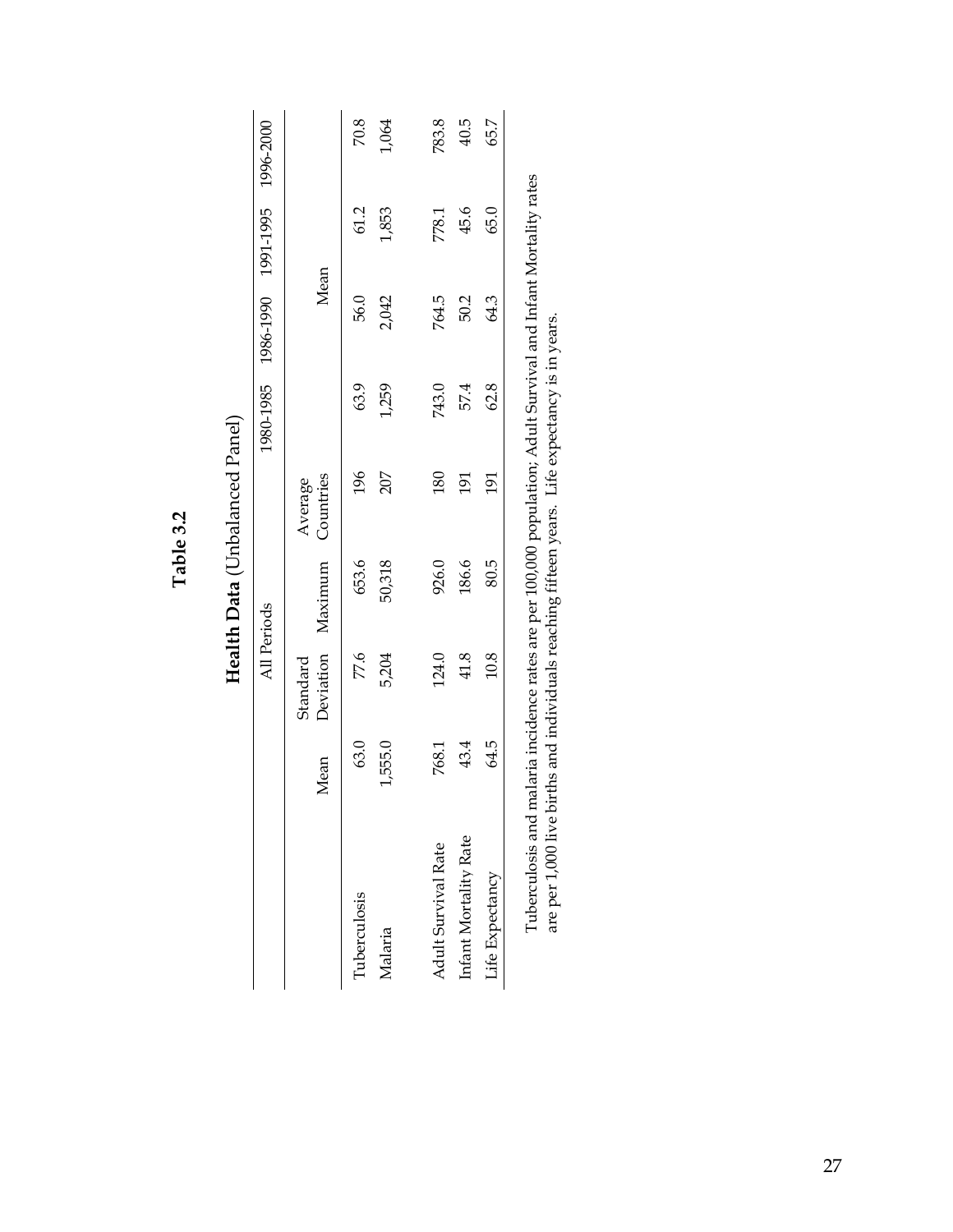Examining all the health data available, as shown in table 3.2, it can be seen that while the broad measures of health have improved in each successive period, reported rates of tuberculosis and malaria have followed different paths. Malaria appears to have peaked between 1986 and 1990, while tuberculosis is still on the rise today, having reached its nadir during the same period.

### **3.3 Methodology**

Following the literature this study will use an augmented Solow growth model taking into account both health and ability forms of human capital. Following equation (2.3) this is most simple estimated in log-log form as:

$$
\Delta \ln y_{it} = \alpha + \beta \ln (\text{SCH}_{it}) + \sum_{j=1}^{J} \gamma_j \ln (\text{HEA}_{it})^j + \psi (\text{POPG}_{it}) + \sum_{k=1}^{K} \theta_k X_{it}^k + \eta_i + \varepsilon_{it}
$$
\n(3.1)

where SCH<sub>it</sub> is represented either Barro-Lee or Cohen-Soto years of schooling; HE $A_{it}$  is represented by some combination of variables found in table 3.2; and  $X_{it}$ is a selection of potential TFP explanitors, such as those found in table 3.3.

This paper will test four functional forms of the error term, each of which has been considered in previous studies. The first approach is a pooled model, where  $n_i$  is assumed to be equal to zero; an approach which is often used as a base case. The second form is to assume that  $\eta_i$  exists but is independent of other regressors: a random-effects model, as used by Bhargava et al (2001) and Bloom,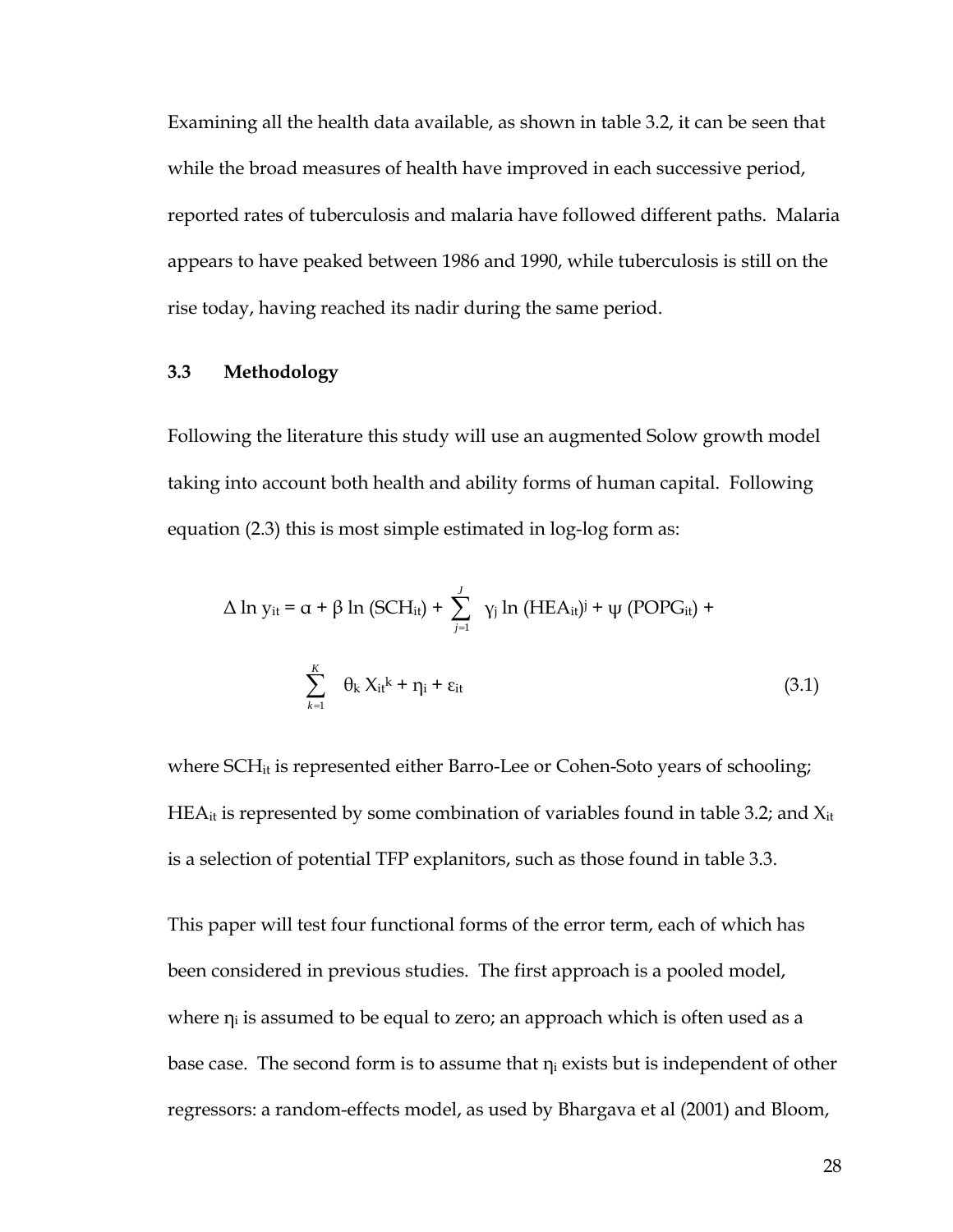Canning and Sevilla (2002). The third is where  $\eta_i$  is believed to be related to the regressors in an unspecified manner as N-1 time-constant, country-specific effects: a fixed-effects model, such as is used by Islam (1995) and McDonald and Roberts (2002). The fourth method is used if  $\eta_i$  is thought to be a function of the mean value of the regressors in each country: a correlated-effects model, such as that used by Islam  $(1995).<sup>34</sup>$ 

| Table 3.3 |  |
|-----------|--|
|-----------|--|

|             |                               |          |          | WDI / PWT | WDI / PWT |
|-------------|-------------------------------|----------|----------|-----------|-----------|
|             |                               | All Data | WDI / BL | / $BL$    | BL / CS   |
| Source      |                               |          | 91       | 78        | 68        |
| (191)       | Tuberculosis                  | 60.9     | 58.4     | 52.7      | 50.4      |
| (207)       | Malaria                       | 1,555    | 1,704    | 1,829     | 1,471     |
| *           | <b>Adult Survival Rates</b>   | 768      | 782      | 788       | 794       |
| *           | <b>Infant Mortality Rates</b> | 48.4     | 46.4     | 44.3      | 41.7      |
| *           | Life Expectancy               | 64.5     | 65.4     | 66.2      | 66.7      |
| <b>WDI</b>  | Growth in GDP                 | 678      | 747      | 754       | 758       |
|             |                               |          |          |           |           |
| (119)       | <b>Initial GDP</b>            | 6,263    | 7,943    | 7,567     | 7,738     |
|             | Gross Capital Formation       | 22.6     | 22.1     | 22.0      | 21.7      |
|             | Gov't Consumption Exp.        | 16.2     | 15.2     | 15.0      | 14.9      |
|             | Openness to Trade             | 76.9     | 70.9     | 64.6      | 60.4      |
|             | Population Growth             | 1.77     | 1.68     | 1.68      | 1.65      |
| <b>PWT</b>  | Growth in GDP                 | 1,338    |          | 1,426     | 1,368     |
| (103)       | <b>Initial GDP</b>            | 16,426   |          | 18,537    | 19,085    |
|             | Investment                    | 15.2     |          | 16.1      | 16.1      |
|             | Gov't Expenditure             | 20.0     |          | 18.5      | 17.6      |
|             | Openness to Trade             | 66.9     |          | 63.2      | 59.1      |
|             | Population Growth             | 1.81     |          | 1.70      | 1.67      |
| BL<br>(109) | Years of Schooling            | 5.51     | 5.65     | 5.73      | 5.81      |
| CS<br>(95)  | Years of Schooling            | 5.94     |          |           | 6.64      |

### **Descriptive Statistics by Sample Size**

<span id="page-28-0"></span> $34$  A priori it might be expected that these last two are the most realistic given that technology levels, which appear to constitute a large part of the unobserved effect captured in the error term, are likely to dependent on national characteristics, but as shall be seen in section 4.1 it is possible to test each model for appropriateness.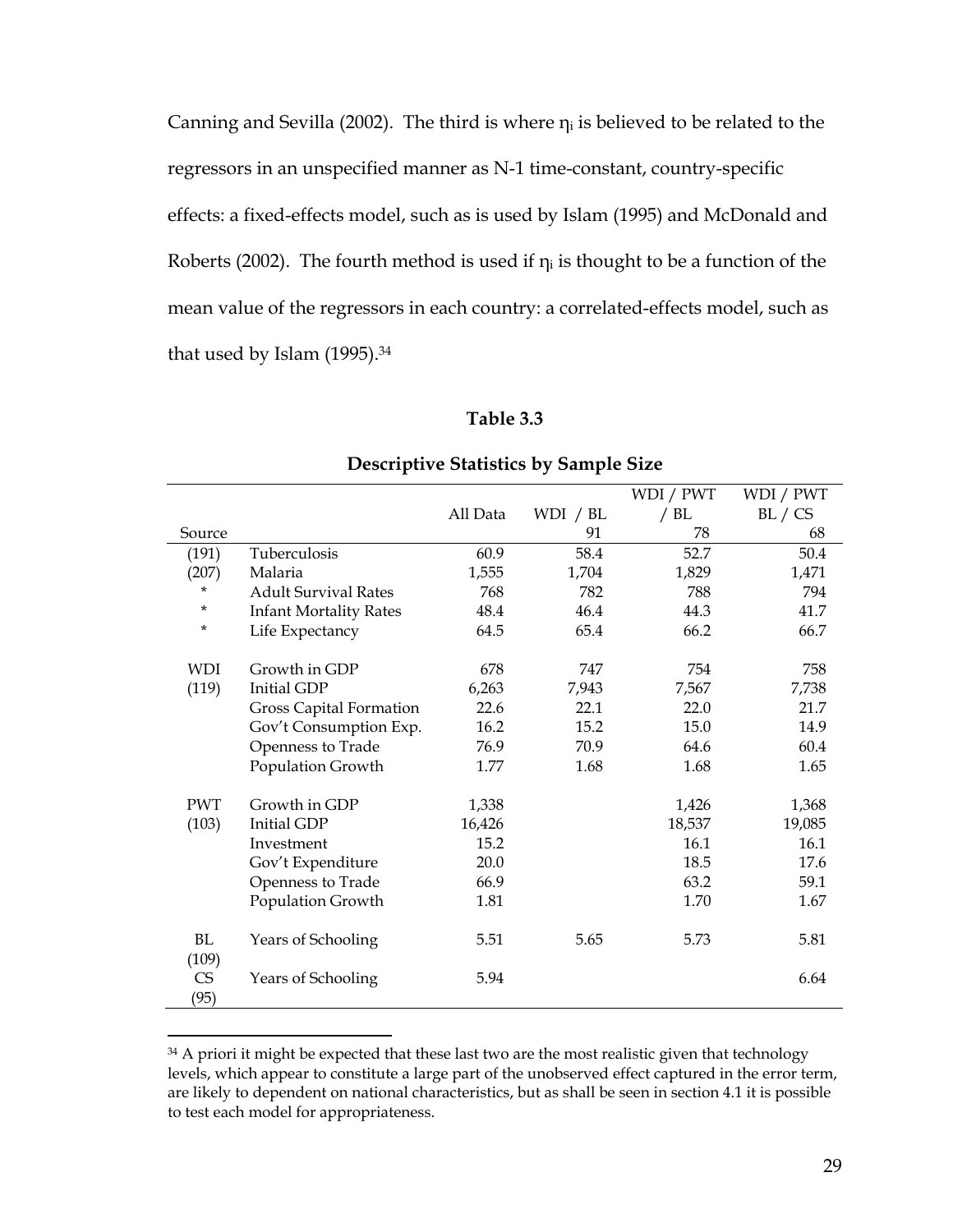The 'All Data' column contains averages for the largest available balanced panel, with the exception of variables marked (\*) for whom all available data is included; for each variable or group of variables the number of countries used is provided in parentheses in the first column. The three subsequent data columns contain the number of countries indicated at their heads.

Sample sizes for these regressions are determined largely by availability of balanced panels of data for the series to be used. As table 3.3 shows the broadest selections of data shown in tables 3.1 and 3.2 are rarely complete, and each source offers a different sample of countries. The core sample of 91 countries contains complete information for all periods from the Barro-Lee schooling dataset and from the WDI dataset, while the sample of 78 countries also covers the PWT dataset, and the 68 country sample ensures coverage of the Cohen-Soto schooling measures as well. As the sample size falls, almost all variables move in what is thought to be an improving direction at a steady rate. The two exceptions to this are tuberculosis and malaria. Early restrictions on malaria actually raise the average burden of disease above the average for the full sample, and the tuberculosis rate is far closer to the full sample average when the sample size is 91 than when it is 78 or 68 countries.

### **4. RESULTS**

### **4.1 Initial findings**

The first step in the process was to test for the strongest specification of the model. The basic model as set out in equation (3.1) was run using a MRW-style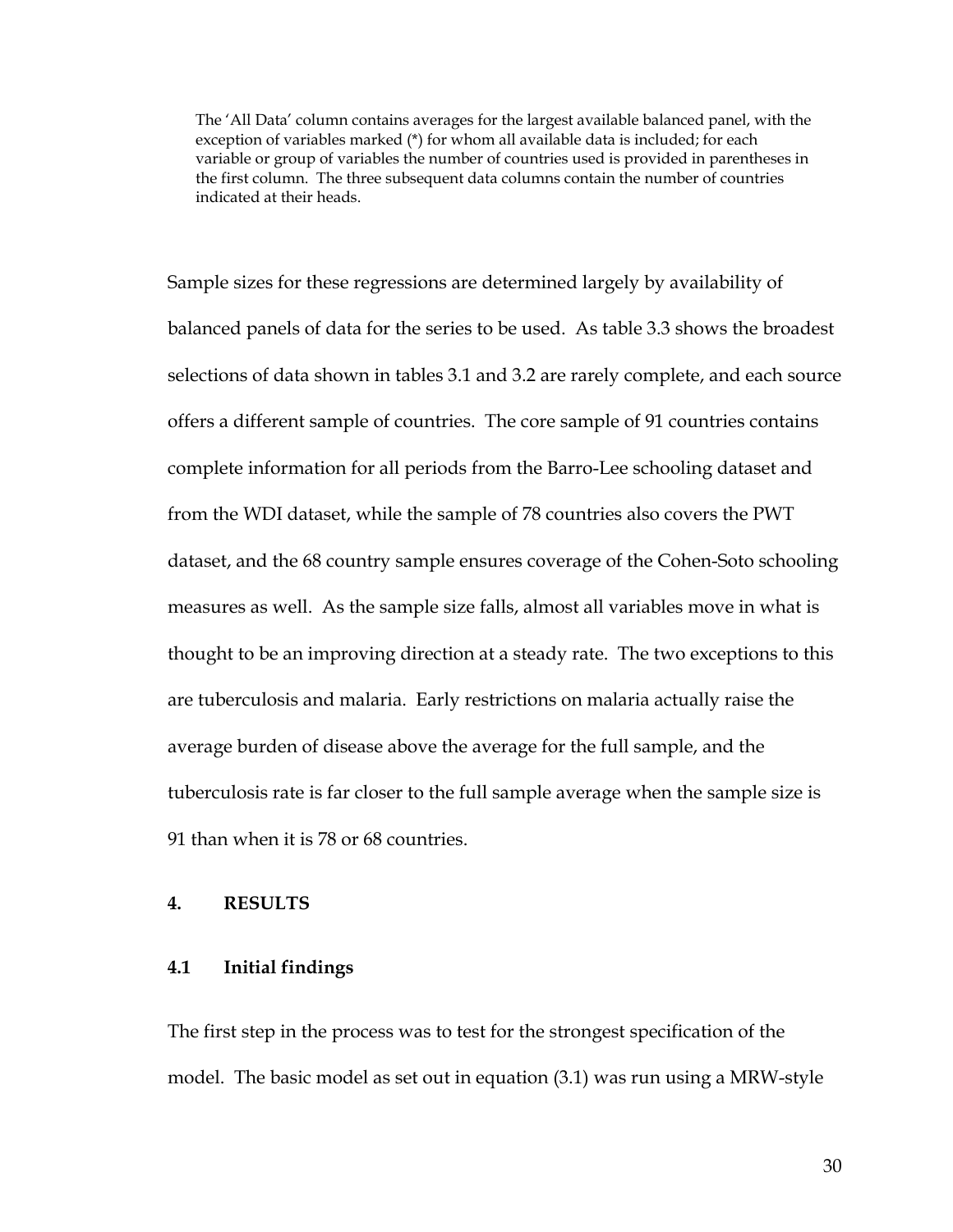growth model augmented by Barro-Lee years of schooling and the tuberculosis incidence rate, both in log form. To take account of TFP variation variables for population growth, the openness of the economy to trade, and the level of government consumption expenditure are included, all in log form with the exception of population growth.[35](#page-30-0)

Table 4.1 provides the results of running this equation as a pooled, a randomeffects, a fixed-effects, and a correlated-effects model on the broadest possible sample. The Breusch-Pagan LM test in column two has as its null that the  $\eta_i$ section of the error term is equal to zero, which would indicate a pooled model is more appropriate than the random-effects model, however this hypothesis is strongly rejected. The fixed-effects model can be also be tested against the pooled regression, that is that the 90  $\eta_i$  terms are jointly equal to zero, and again the use of the cross-sectional model is strongly rejected. It is also possible to test for the appropriateness of a random-effects model relative to that of a fixedeffects model, since in the case where it is unbiased the coefficients arrived at in

<span id="page-30-0"></span><sup>&</sup>lt;sup>35</sup> Unless otherwise specified all regressions are run as fixed-effects models; the dependent variable is the difference in the log of GDP across four periods from 1981 to 2000; figures in parentheses are t-statistics; and significance is indicated by \* at the 10%, \*\* at the 5%, and \*\*\* at the 1% level.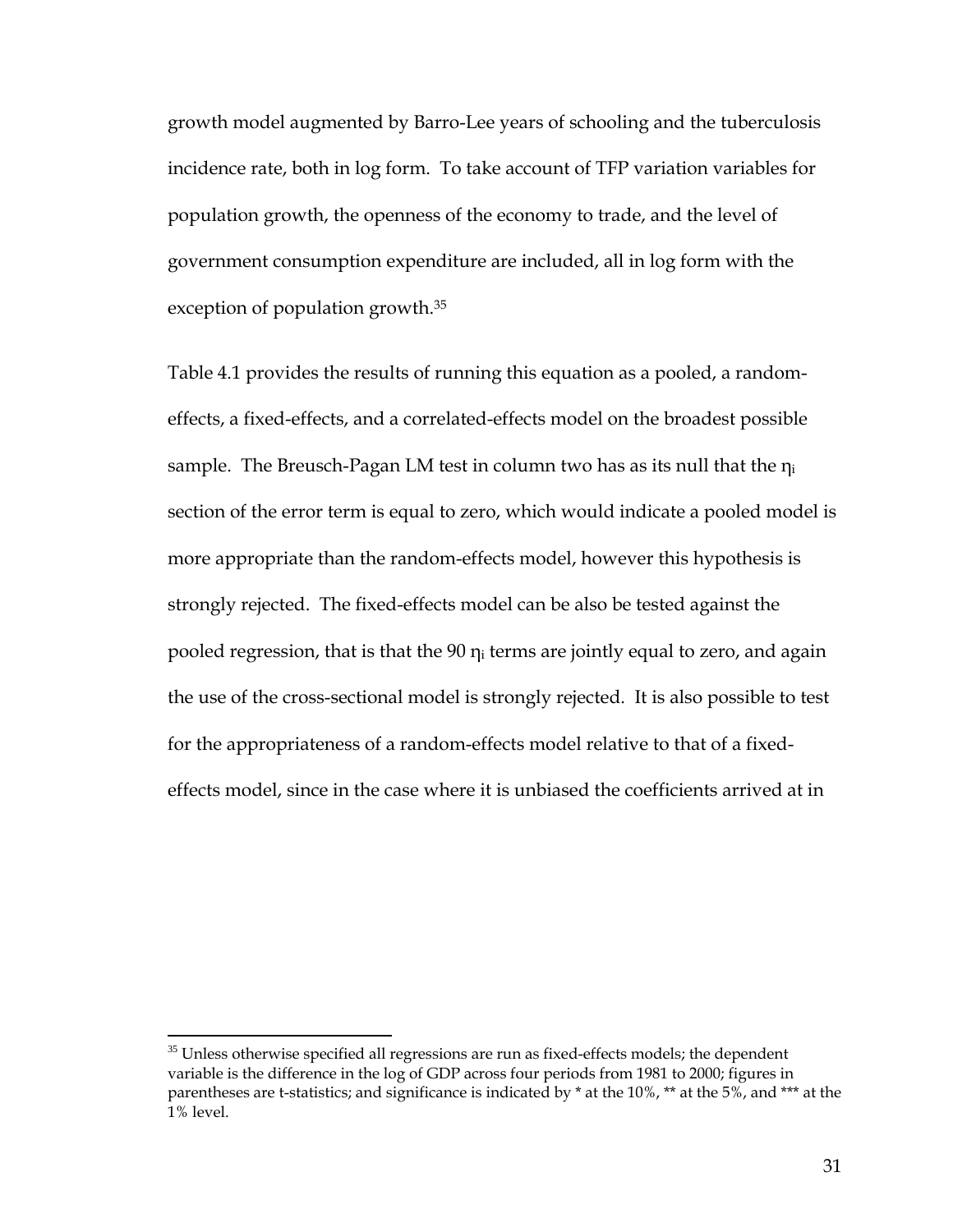### **Table 4.1**

| Dependent Variable: Difference in log of GDP <sub>it</sub> and GDP <sub>it-1</sub> over five year periods (1981-2000) |              |                        |                       |                        |  |  |  |  |
|-----------------------------------------------------------------------------------------------------------------------|--------------|------------------------|-----------------------|------------------------|--|--|--|--|
|                                                                                                                       | Pooled       | Random-                | Fixed-Effects         | Correlated-            |  |  |  |  |
|                                                                                                                       | Regression   | <b>Effects GLS</b>     | <b>LSDV</b>           | <b>Effects GLS</b>     |  |  |  |  |
|                                                                                                                       | (1.1)        | (1.2)                  | (1.3)                 | (1.4)                  |  |  |  |  |
| Log of Initial GDP per capita                                                                                         | 0.003        | $-0.003$               | $-0.269$              | $-0.292$               |  |  |  |  |
|                                                                                                                       | (0.49)       | (0.32)                 | $(7.53)$ ***          | $(7.58)$ ***           |  |  |  |  |
| Log of Gross Capital Formation                                                                                        | 0.196        | 0.195                  | 0.154                 | 0.153                  |  |  |  |  |
|                                                                                                                       | $(9.21)$ *** | $(7.97)$ ***           | $(4.81)$ ***          | $(4.43)***$            |  |  |  |  |
| Log of Gov't Consumption Exp.                                                                                         | $-0.056$     | $-0.077$               | $-0.126$              | $-0.118$               |  |  |  |  |
|                                                                                                                       | $(3.15)$ *** | $(3.51)$ ***           | $(3.82)$ ***          | $(3.34)***$            |  |  |  |  |
| Log of Trade                                                                                                          | 0.009        | 0.024                  | 0.160                 | 0.160                  |  |  |  |  |
|                                                                                                                       | (0.73)       | (1.54)                 | $(4.90)$ ***          | $(4.55)***$            |  |  |  |  |
| Average Annual Pop. Growth                                                                                            | $-0.009$     | $-0.003$               | 0.026                 | 0.025                  |  |  |  |  |
|                                                                                                                       | (1.24)       | (0.39)                 | $(2.21)$ **           | $(1.99)$ **            |  |  |  |  |
| Log of Years of Schooling (BL)                                                                                        | 0.011        | 0.029                  | 0.105                 | 0.107                  |  |  |  |  |
|                                                                                                                       | (0.73)       | (1.44)                 | $(2.58)$ **           | $(2.43)$ **            |  |  |  |  |
| Log of Average TB Incidence                                                                                           | $-0.010$     | $-0.013$               | $-0.033$              | $-0.041$               |  |  |  |  |
|                                                                                                                       | (1.52)       | (1.62)                 | $(2.31)$ **           | $(2.72)$ ***           |  |  |  |  |
| Constant                                                                                                              | $-0.416$     | $-0.398$               | 1.264                 | $-0.436$               |  |  |  |  |
|                                                                                                                       | $(4.76)$ *** | $(3.60)$ ***           | $(4.04)$ ***          | $(4.26)$ ***           |  |  |  |  |
| Observations<br>R-squared<br>Number of Countries                                                                      | 364<br>0.29  | 364<br>91              | 364<br>0.37<br>91     | 364<br>91              |  |  |  |  |
| Breusch-Pagan LM Test: X <sup>2</sup> (1)                                                                             |              | 18.78<br>$(0.000)$ *** |                       | 33.16<br>$(0.000)$ *** |  |  |  |  |
| Joint Test on Country Dummies:<br>F(90,266)                                                                           |              |                        | 3.50<br>$(0.000)$ *** |                        |  |  |  |  |
| Hausmann Specification Test: $X^2$ (7)                                                                                |              | 90.71<br>$(0.000)$ *** |                       | 0.00<br>(1.000)        |  |  |  |  |

## **Specification Regressions**

Absolute value of t-statistics in parentheses, except for tests where probability that the test statistic is zero is provided. \* significant at 10%; \*\* significant at 5%; \*\*\* significant at 1%

The fixed-effects model contains N-1, in this equation 90, country dummies; the correlatedeffects model includes the country-specific mean values of the seven explanitory variables. In both cases these variables form part of the error term, and are not shown in this table.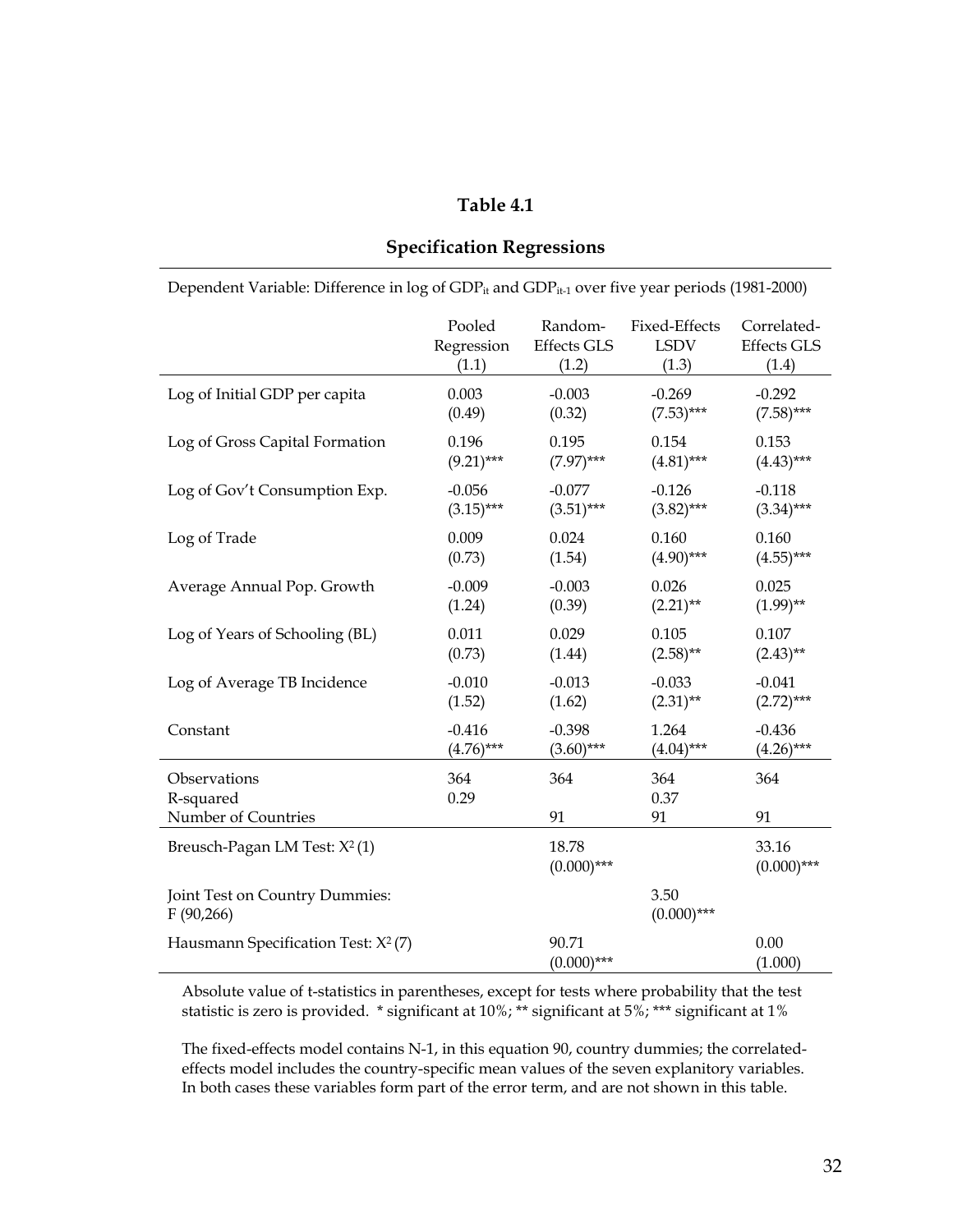the former should not be significantly different from those in the latter, and in this situation it is a more efficient estimator. This can be tested using a Hausmann specification test, with a null hypothesis of no difference between the two forms. In column 4 of the table however it is clear that the randomeffects model is not appropriate.

Since the correlated-effects model is similar to the random-effects model in its use of a Generalised Least Squares formula, regression (1.4) can be tested against the fixed-effects model in a similar manner to regression (1.2). Strikingly, the inclusion of seven terms containing the mean of each country's explanitory variables gives coefficients for the seven exogenous regressors extremely close to those of the fixed-effects model, and it is not possible to reject the hypothesis that they are the same. On the other hand, the presumed benefit of using a correlated-effects model, that is gives more efficient results, does not appear to be significantly borne out by the two equations: as with the coefficients, the standard errors for regressions (1.3) and (1.4) are very similar indeed – although systematically slightly larger for the GLS regression. Since the fixed-effects model has been more widely used in the literature, and because it allows for a more nuanced interaction between the regressors and the error term, regression (1.3) will be used as the standard form for this study.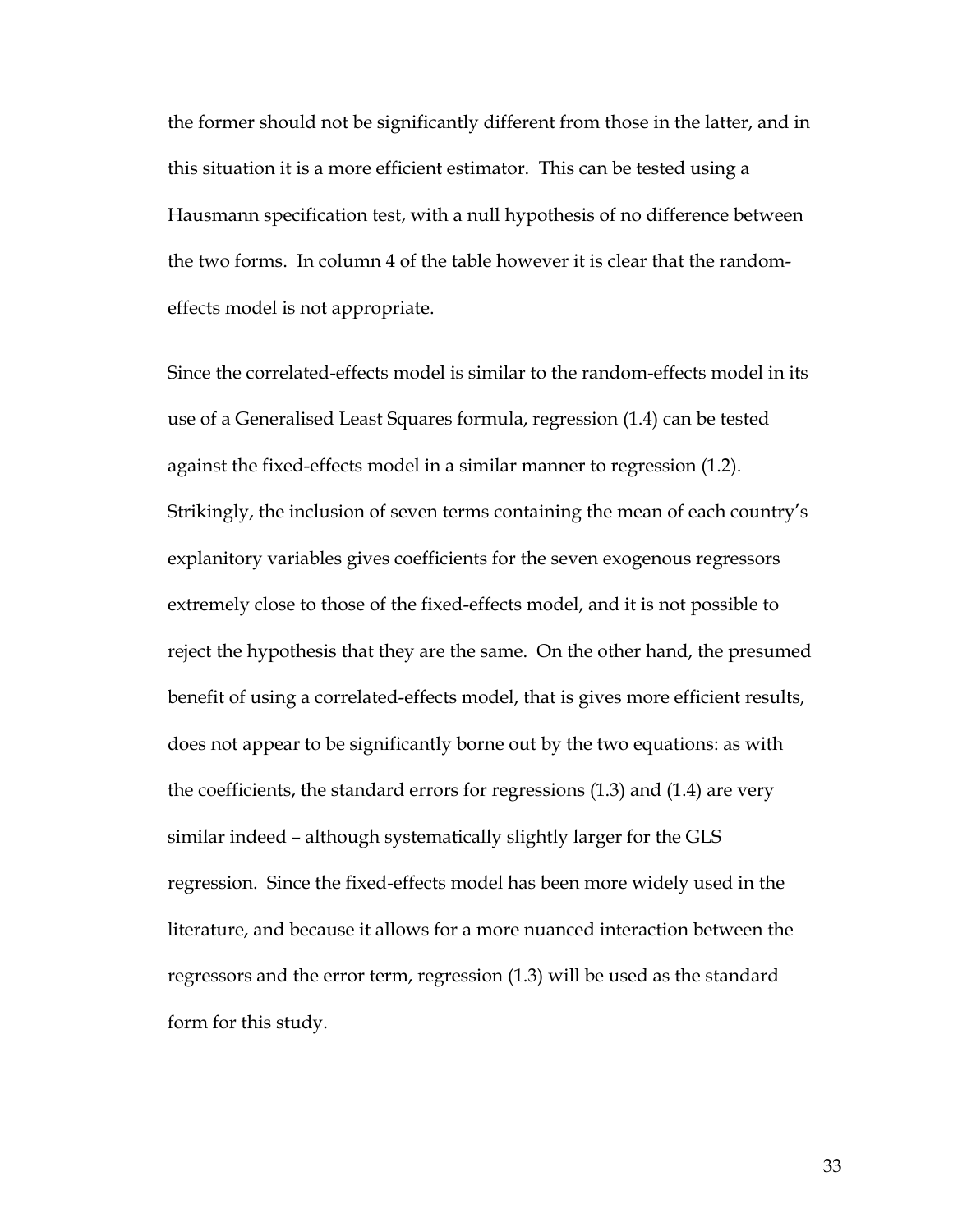After considering the most appropriate form of the equation it is possible to turn to the coefficients themselves, focusing in particular on the latter two regressions. Following both theory and standard results these regressions suggest that conditional convergence is occurring among the 78 countries in this panel; that more investment, openness to trade, and schooling have a positive influence on growth; and that government consumption and poor health, here proxied by tuberculosis, have a negative impact on the economic condition of a nation. Population growth also enters this regression with a significantly positive coefficient but as shall be seen below this effect is the least robust of all the variables here. As Bloom, Canning and Sevilla (2001) discuss at length, the effect of high population growth differs significantly depending on the existing age structure of a given population, and this result will therefore be treated with caution.

Focusing on tuberculosis, regression (1.3) suggests that a 10 percent fall in the average incidence of the disease, as reported to the WHO, is correlated with a 0.33 percent rise in the rate at which GDP per capita grows. The mean figure for GDP growth in this sample is US\$ 754 across a five-year period, and it covers 80 percent of the world's population. Even assuming that no other country is affected by tuberculosis, this effect amounts to some US\$ 11.9 billion over a five year period, or US\$ 2.4 billion per year. Regression (1.4) suggests that this figure is an underestimate, and that the effect is in fact more

34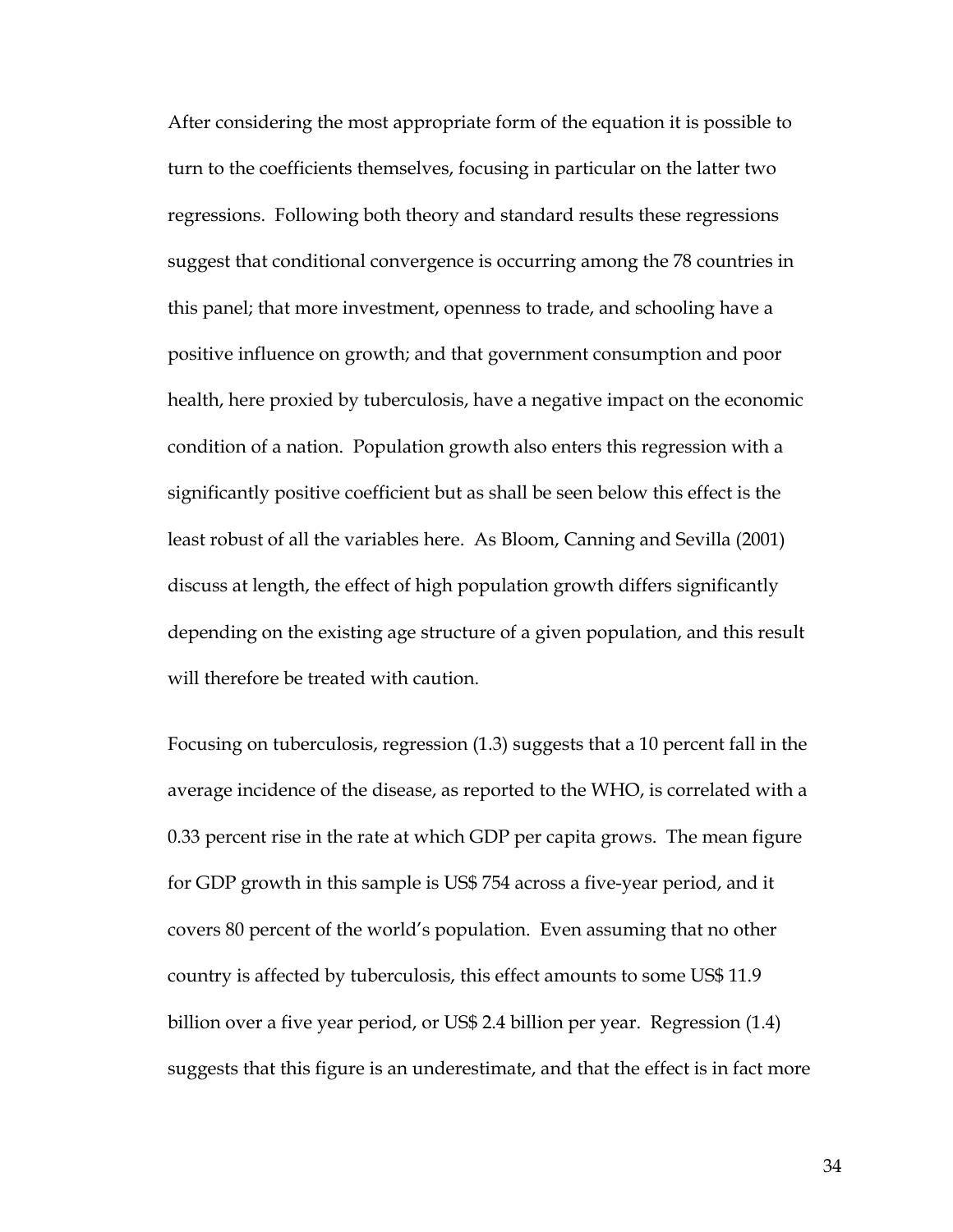than 0.4 percent per year. These figures are rather less than those presented by Gallup and Sachs (2001) for malaria, who estimate that a 10 percent reduction in malaria could lead to a 0.3 percent rise in growth each year.<sup>36</sup>

While this result is significant, there are various issues that should be borne in mind. First, it is very likely that the large effect seen here for tuberculosis is due at least in part to a high degree of correlation with other health variables not included in the regression, which would thus inflate its importance. Second, this effect may be a result of the particular variables and sample size used in this regression. Third, the effect may be more nuanced than this blanket regression suggests, varying according to the characteristics of particular countries. These three possibilities are explored in the following sections.

### **4.2 Results using broader measures of health**

 $\overline{a}$ 

Since it is unusual for a country to be burdened only with one disease, it seems reasonable to explore the impact of including other measures of poor health in the regression alongside tuberculosis. Table 4.2 details regressions on the panel of 91 countries using tuberculosis, malaria and three broad measures of health.

<span id="page-34-0"></span> $36$  The difference is that Gallup & Sachs find that the fall in Malaria will raise growth by 0.3 percent, for example from 1.9 to 2.2 percent growth, while this paper finds that it will improve the growth **rate** by 0.33 percent, that is from 1.89 to 1.96 percent – the actual figures using the sample from equation (1.3).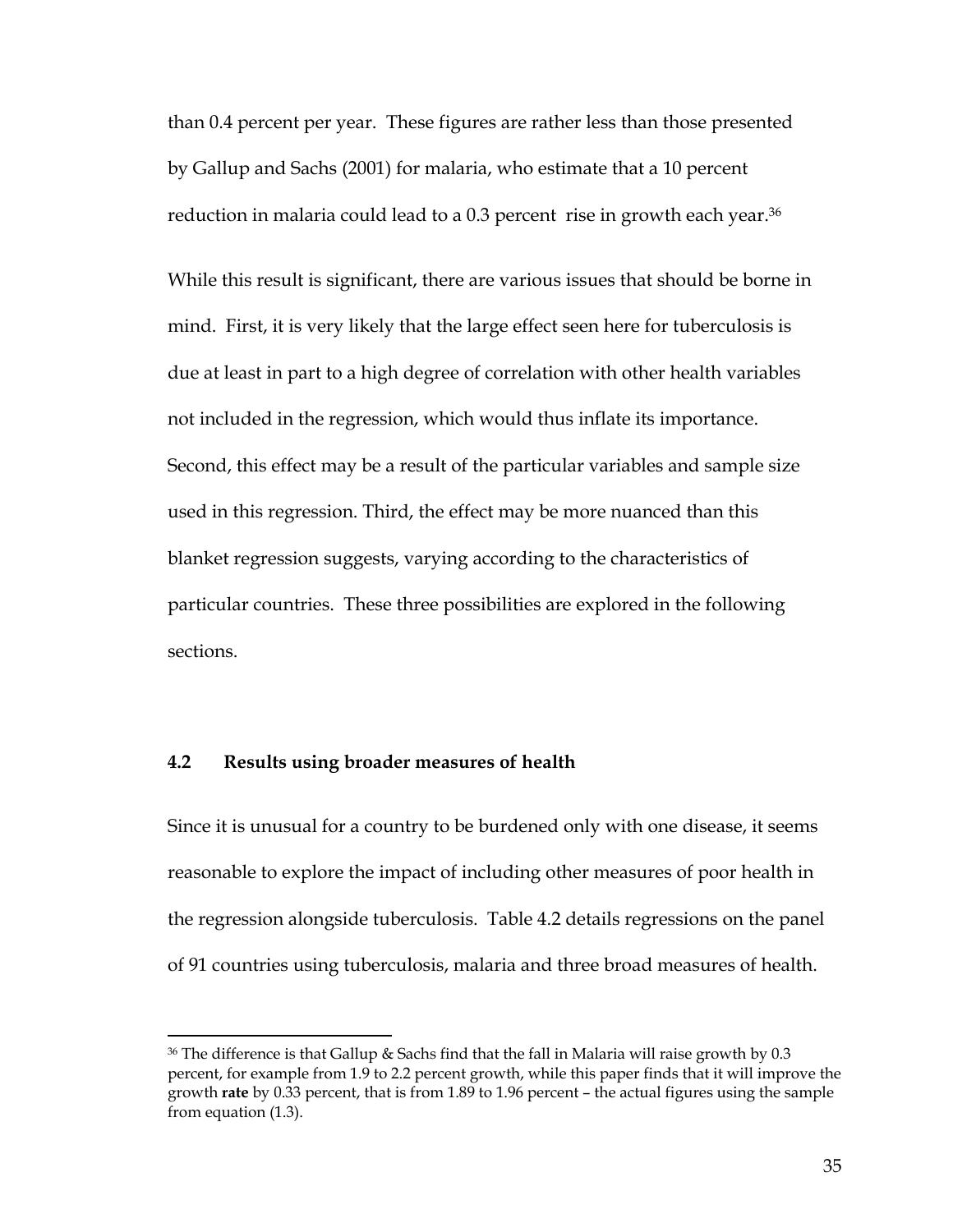As life expectancy is heavily linked to adult and infant survival rates they are not entered in the same regressions. The first point of note is that infant mortality is a very strong predictor/cause of poor economic growth. Since those under the age of one do not produce output over the five years after their birth it seems

### **Table 4.2**

|                                  | (2.1)              | (2.2)                   | (2.3)                  | (2.4)                    | (2.5)                   | (2.6)                    |
|----------------------------------|--------------------|-------------------------|------------------------|--------------------------|-------------------------|--------------------------|
| Log of Initial GDP per capita    | $-0.255$           | $-0.275$                | $-0.272$               | $-0.343$                 | $-0.286$                | $-0.350$                 |
|                                  | $(7.21)$ ***       | $(7.64)$ ***            | $(7.59)$ ***           | $(9.45)$ ***             | $(8.04)$ ***            | $(9.65)$ ***             |
| Log of Gross Capital Formation   | 0.153              | 0.161                   | 0.152                  | 0.164                    | 0.140                   | 0.155                    |
|                                  | $(4.68)***$        | $(4.95)$ ***            | $(4.75)$ ***           | $(5.39)$ ***             | $(4.39)$ ***            | $(5.06)$ ***             |
| Log of Gov't Consumption Exp.    | $-0.114$           | $-0.121$                | $-0.122$               | $-0.101$                 | $-0.128$                | $-0.104$                 |
|                                  | $(3.41)$ ***       | $(3.63)$ ***            | $(3.69)$ ***           | $(3.21)$ ***             | $(3.93)$ ***            | $(3.33)***$              |
| Log of Trade                     | 0.159              | 0.159                   | 0.153                  | 0.110                    | 0.152                   | 0.110                    |
|                                  | $(4.84)***$        | $(4.89)$ ***            | $(4.62)$ ***           | $(3.43)$ ***             | $(4.73)$ ***            | $(3.43)$ ***             |
| Ave. Annual Pop. Growth          | 0.027              | 0.026                   | 0.023                  | 0.026                    | 0.029                   | 0.028                    |
|                                  | $(2.32)$ **        | $(2.21)$ **             | $(1.89)^*$             | $(2.34)$ **              | $(2.50)$ **             | $(2.52)$ **              |
| Log of School Years (BL)         | 0.077              | 0.095                   | 0.095                  | $-0.012$                 | 0.079                   | $-0.012$                 |
|                                  | $(1.86)^*$         | $(2.27)$ **             | $(2.27)$ **            | (0.27)                   | $(1.82)^{*}$            | (0.28)                   |
| Log of Average TB Incidence      |                    | $-0.034$<br>$(2.39)$ ** | $-0.027$<br>$(1.81)^*$ | $-0.007$<br>(0.47)       | $-0.031$<br>$(2.17)$ ** | $-0.010$<br>(0.66)       |
| Log of Average malaria Incidence | $-0.002$<br>(1.04) | $-0.003$<br>(1.22)      |                        |                          |                         |                          |
| Log of Pop. Life Expectancy      |                    |                         | 0.148<br>(1.07)        |                          |                         |                          |
| Log of Infant Mortality Rate     |                    |                         |                        | $-0.165$<br>$(5.60)$ *** |                         | $-0.155$<br>$(5.10)$ *** |
| Log of Adult Survival Rate       |                    |                         |                        |                          | 0.408<br>$(2.51)$ **    | 0.203<br>(1.26)          |
| Constant                         | 1.063              | 1.306                   | 0.695                  | 2.592                    | $-1.208$                | 1.305                    |
|                                  | $(3.54)***$        | $(4.15)***$             | (1.12)                 | $(6.83)$ ***             | (1.15)                  | (1.16)                   |
| Observations                     | 364                | 364                     | 364                    | 364                      | 363                     | 363                      |
| Number of Countries              | 91                 | 91                      | 91                     | 91                       | 91                      | 91                       |
| R-squared                        | 0.36               | 0.38                    | 0.38                   | 0.44                     | 0.39                    | 0.45                     |

## **Health Data Regressions**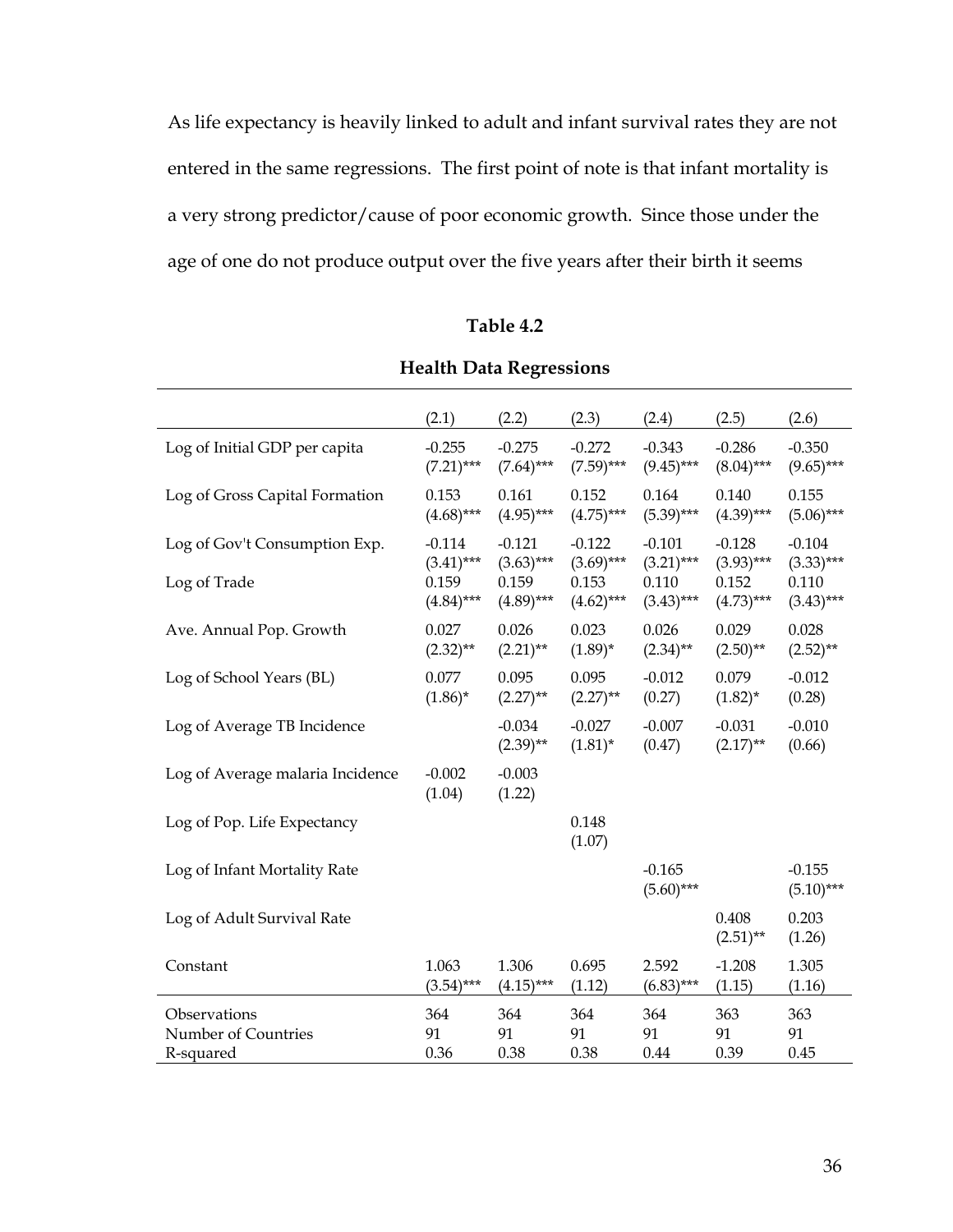reasonable to surmise that this effect reflects the link between better general health and good infant health. This may reflect good quality healthcare systems such as those outlined in section 2.7.

The two measures of adult and whole-life survival suggest that mortality during productive years is more closely linked to lower output than a longer life-span per se. This may be because the effect of longer life expectancy provides an indirect stimulus to growth, for example through higher returns to human capital investments, while more working age mortality directly reduces the stock of experienced workers, as well as having indirect effects on investment.

It is not clear why malaria, a disease which has previously been found to be significantly linked to lower growth, does not have a significant impact on growth, either alone or in conjunction with tuberculosis. The form in which it enters the regression and period of time studied differ from the work of McCarthy, Wolf and Wu (2000) and Gallup and Sachs (2001), and this may well have affected the results. Tuberculosis remains a significant factor in all regressions except those containing infant mortality rates – which also wash out adult mortality and schooling effects – and the magnitude of the effect seems reasonably stable, at between 0.27 and 0.34 percent per 10 percent lower incidence, across regressions (2.2), (2.3) and (2.5).

37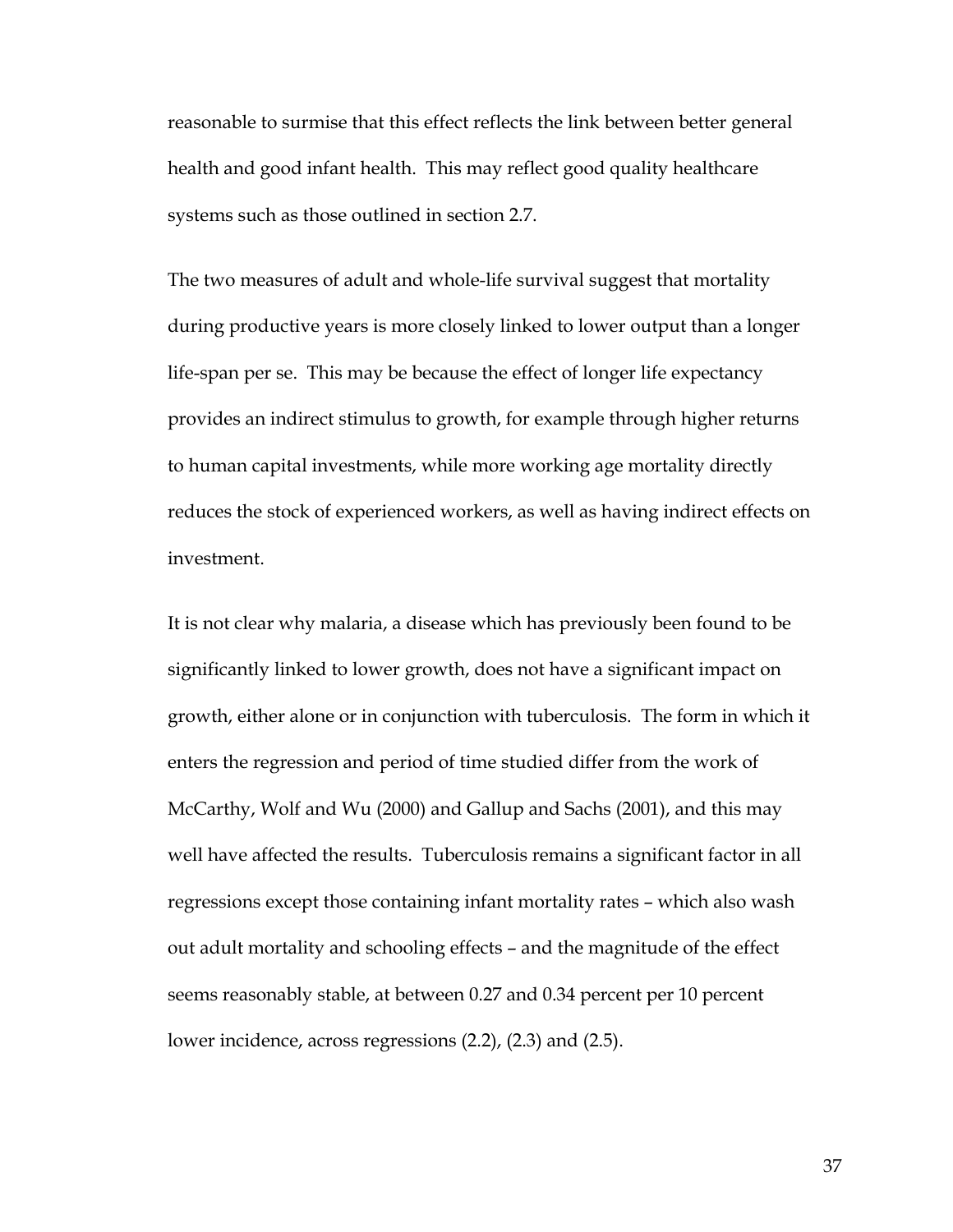One crucial health factor which is not controlled for in these regressions, and which may have a significant effect on the results, is incidence of HIV/AIDS. The impact of this disease in Africa over the second half of the period under study was huge, and since tuberculosis is often a co-infection of HIV it is quite likely that the tuberculosis coefficient is picking up some of the effects of HIV. Unfortunately at this time consistent reports of HIV incidence are not available. Concern over this matter may be somewhat tempered by considering that in the absence of a cure for HIV, infection leads to death in a relatively short and fixed period of time after the appearance of symptoms, particularly in the most heavily affected nations. This unfortunate truth means that HIV infection rates should be highly correlated with changes in life expectancy, and as was seen in regression (2.3), the inclusion of life expectancy as an explanitory variable did not significantly alter the original findings of table 4.1.

### **4.3 Tests for robustness**

In order to ascertain whether the results found in regression (1.3) and table 4.2 are a reflection of a robust and stable effect this section will test whether different data sources, different sample sizes, and different dynamics affect the results. In table 4.3 the first three regressions regress per person GDP from the WDI dataset over two reduced samples (regressions 3.1 and 3.2) and using Cohen-Soto instead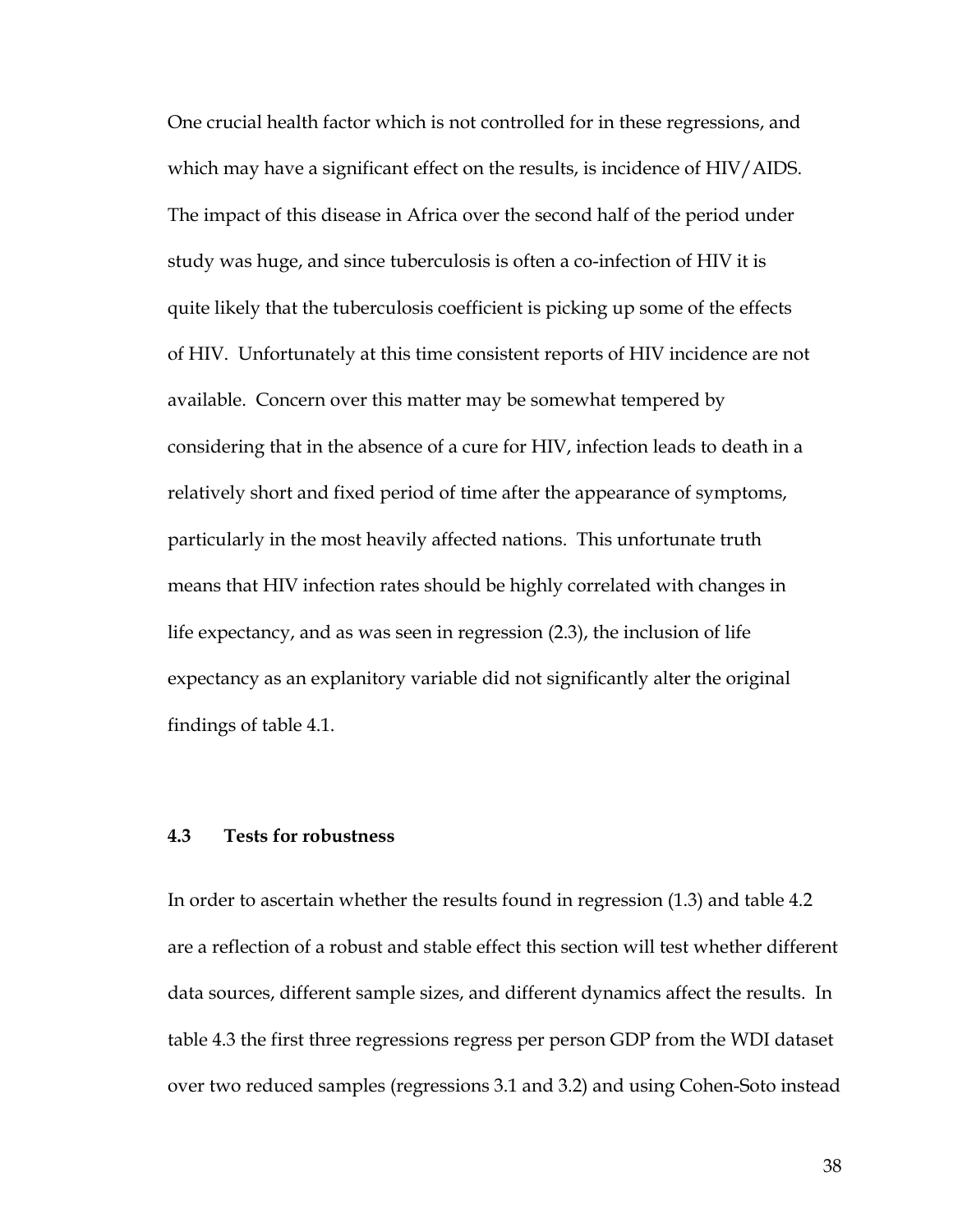of Barro-Lee for years of schooling (regression 3.3). The other two equations regress per worker GDP on variables from the PWT, first using Barro-Lee years

### **Table 4.3**

|                                                  | <b>WDI</b>               | <b>WDI</b>               | <b>WDI</b>               | <b>PWT</b>               | <b>PWT</b>               |
|--------------------------------------------------|--------------------------|--------------------------|--------------------------|--------------------------|--------------------------|
|                                                  | (3.1)                    | (3.2)                    | (3.3)                    | (3.4)                    | (3.5)                    |
| Log of Initial GDP per capita                    | $-0.289$<br>$(7.52)$ *** | $-0.284$<br>$(7.08)$ *** | $-0.295$<br>$(7.51)$ *** |                          |                          |
| Log of Gross Capital Formation                   | 0.170<br>$(4.84)***$     | 0.163<br>$(4.56)$ ***    | 0.155<br>$(4.44)***$     |                          |                          |
| Log of Gov't Consumption Exp.                    | $-0.099$<br>$(3.01)$ *** | $-0.133$<br>$(3.92)$ *** | $-0.121$<br>$(3.63)$ *** |                          |                          |
| Log of Trade                                     | 0.152<br>$(4.36)$ ***    | 0.136<br>$(3.81)***$     | 0.126<br>$(3.61)$ ***    |                          |                          |
| Ave. Annual Population Growth                    | 0.026<br>$(2.23)$ **     | $-0.001$<br>(0.08)       | 0.000<br>(0.02)          |                          |                          |
| Log of Initial GDP per worker                    |                          |                          |                          | $-0.409$<br>$(8.59)$ *** | $-0.419$<br>$(8.20)$ *** |
| Log of Gross Capital Formation                   |                          |                          |                          | 0.102<br>$(2.93)$ ***    | 0.164<br>$(3.69)$ ***    |
| Log of Gov't Expenditure                         |                          |                          |                          | $-0.116$<br>$(3.41)$ *** | $-0.093$<br>$(2.63)$ *** |
| Log of Trade                                     |                          |                          |                          | 0.105<br>$(2.77)$ ***    | 0.072<br>$(1.77)^*$      |
| Average Annual Pop. Growth                       |                          |                          |                          | 0.003<br>(0.18)          | $-0.046$<br>$(2.00)$ **  |
| Log of School Years (BL)                         | 0.114<br>$(2.61)$ ***    | 0.157<br>$(3.11)$ ***    |                          | 0.069<br>(1.16)          |                          |
| Log of School Years (CS)                         |                          |                          | 0.202<br>$(4.29)$ ***    |                          | 0.117<br>$(1.72)^{*}$    |
| Log of TB Incidence                              | $-0.036$<br>$(2.50)$ **  | $-0.042$<br>$(2.66)$ *** | $-0.048$<br>$(3.06)$ *** | $-0.024$<br>(1.22)       | $-0.027$<br>(1.20)       |
| Constant                                         | 1.347<br>$(4.10)$ ***    | 1.510<br>$(4.36)$ ***    | 1.544<br>$(4.55)$ ***    | 3.500<br>$(7.18)***$     | 3.513<br>$(6.51)$ ***    |
| Observations<br>Number of Countries<br>R-squared | 312<br>78<br>0.39        | 272<br>68<br>0.43        | 272<br>68<br>0.45        | 312<br>78<br>0.32        | 272<br>68<br>0.36        |

## **Regressions using other Datasets**

The dependent variable is GDP per capita from the WDI in regressions (1-3) and GDP per worker from the PWT in regressions (4-5). See text or appendix 2 for details.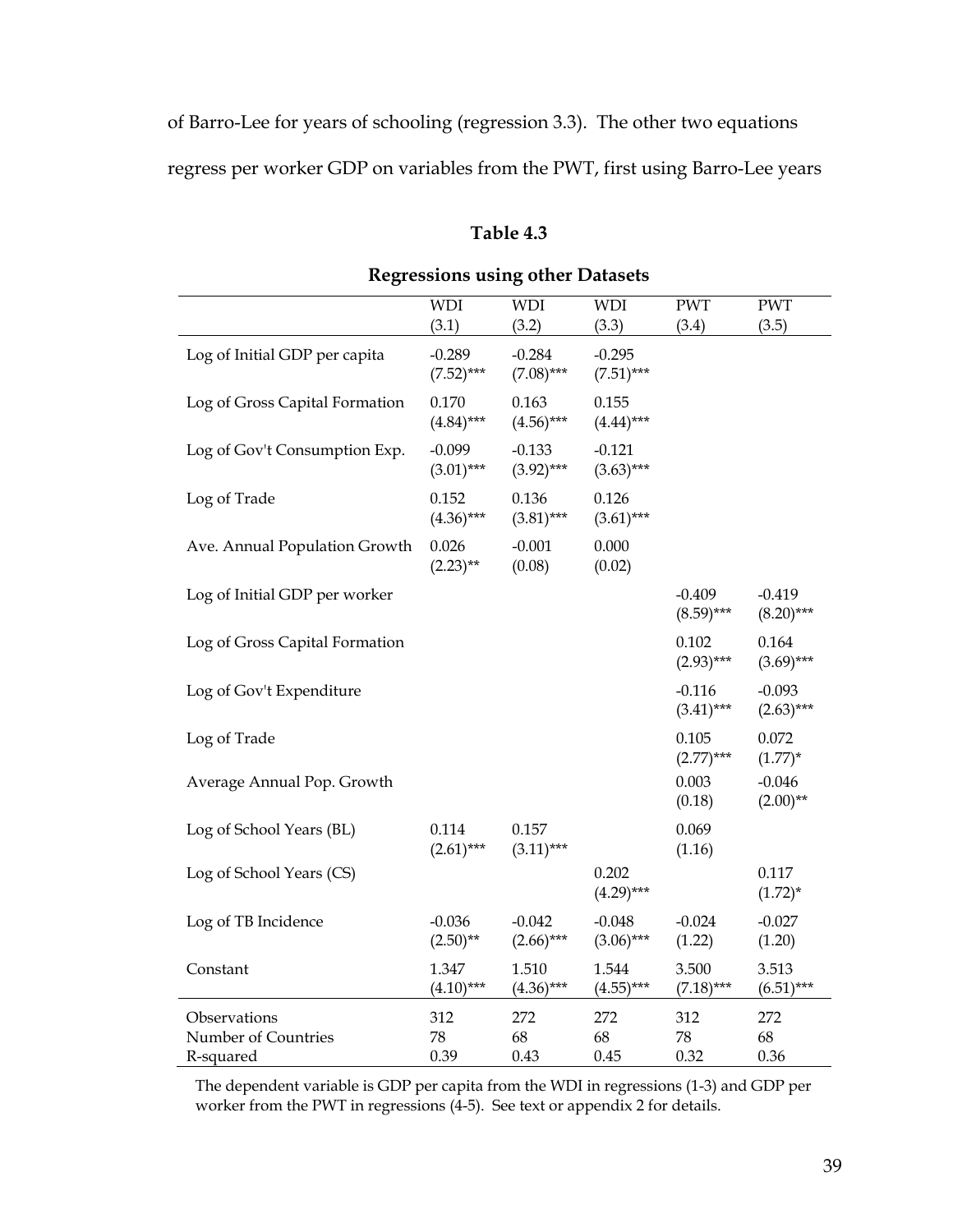of schooling, then the Cohen-Soto figures. In terms of schooling, neither measure appears to make a significant difference to coefficients on other variables, although the estimates for Cohen-Soto suggest a higher return to schooling itself. It is also noticeable that as the samples get smaller, the coefficient on tuberculosis rises. The major point to note in this table is that while effects are broadly similar between the WDI and the PWT for series drawn from within them, the two sets differ in the effect they find for tuberculosis. Although the coefficients are lower for PWT regressions than for WDI ones, the differing results are also due to higher standard error terms using per worker figures. While the tuberculosis coefficients in regressions (3.4) and (3.5) are not significantly different from zero, the magnitudes of the effects found are not far from those seen in previous regressions.

The panel nature of this dataset allows for the study of the dynamic effects of tuberculosis on economic growth, which is useful given the previously noted existence of two-way causality between health and income levels. Table 4.3 presents regressions of per person GDP on current and lagged tuberculosis notification rates over three periods from 1986-2000. This should pick up effects running from better health to higher growth, but not those which run in the opposite direction. In order to keep the regressions somewhat comparable across measures of schooling, sample sizes of 78 and 68 countries are used. It is unfortunate that regression (4.1), using WDI economic data

40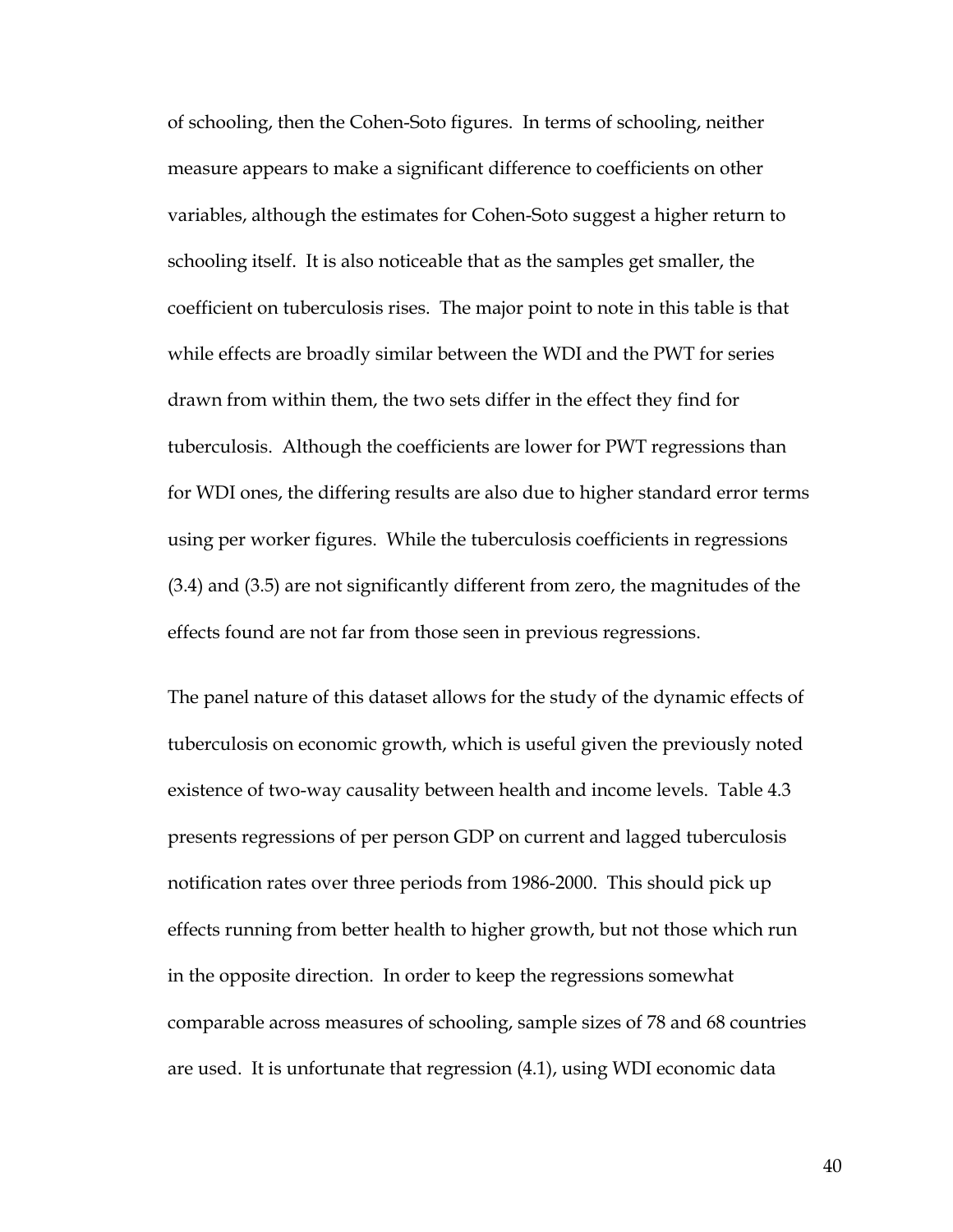and Barro-Lee schooling, does not produce a significant effect for tuberculosis over this fifteen year period, since this makes comparison with regression (4.2) less straightforward. For both Barro-Lee and Cohen-Soto data it can be seen however that using lagged values supports a hypothesis of tuberculosis having an effect of between 0.2 and 0.4 percent per 10 percent reduction in notified incidence, and that lagged values give more significant results for

### **Table 4.4**

|                                    | (1)                | (2)                 | (3)                    | (4)                    |
|------------------------------------|--------------------|---------------------|------------------------|------------------------|
| Log of Initial GDP per capita      | $-0.389$           | $-0.399$            | $-0.412$               | $-0.405$               |
|                                    | $(8.27)$ ***       | $(8.59)$ ***        | $(8.06)$ ***           | $(8.13)$ ***           |
| Log of Gross Capital Formation     | 0.160              | 0.160               | 0.147                  | 0.151                  |
|                                    | $(3.99)$ ***       | $(4.02)$ ***        | $(3.55)$ ***           | $(3.65)$ ***           |
| Log of Gov't Consumption Exp.      | $-0.090$           | $-0.094$            | $-0.104$               | $-0.099$               |
|                                    | $(2.12)$ **        | $(2.21)$ **         | $(2.39)$ **            | $(2.30)$ **            |
| Log of Trade                       | 0.195              | 0.198               | 0.145                  | 0.147                  |
|                                    | $(4.26)$ ***       | $(4.35)$ ***        | $(2.96)$ ***           | $(3.03)$ ***           |
| Average Annual Pop. Growth         | 0.033              | 0.032               | $-0.009$               | $-0.005$               |
|                                    | $(2.93)$ ***       | $(2.84)***$         | (0.50)                 | (0.26)                 |
| Log of School Years (BL)           | 0.100<br>(1.56)    | 0.110<br>$(1.73)^*$ |                        |                        |
| Log of School Years (CS)           |                    |                     | 0.210<br>$(2.55)$ **   | 0.227<br>$(2.71)$ ***  |
| Log of Average TB Incidence        | $-0.005$<br>(0.27) |                     | $-0.039$<br>$(1.66)^*$ |                        |
| Lagged Log of Average TB Incidence |                    | $-0.023$<br>(1.45)  |                        | $-0.032$<br>$(1.84)^*$ |
| Constant                           | 1.885              | 2.003               | 2.343                  | 2.192                  |
|                                    | $(4.70)$ ***       | $(5.13)***$         | $(5.38)***$            | $(5.44)***$            |
| Observations                       | 234                | 234                 | 204                    | 204                    |
| Number of Countries                | 78                 | 78                  | 68                     | 68                     |
| R-squared                          | 0.49               | 0.50                | 0.50                   | 0.51                   |

#### **Regressions using Lagged Tuberculosis Data**

These regressions cover three periods of five years from 1986 to 2000. See text for details.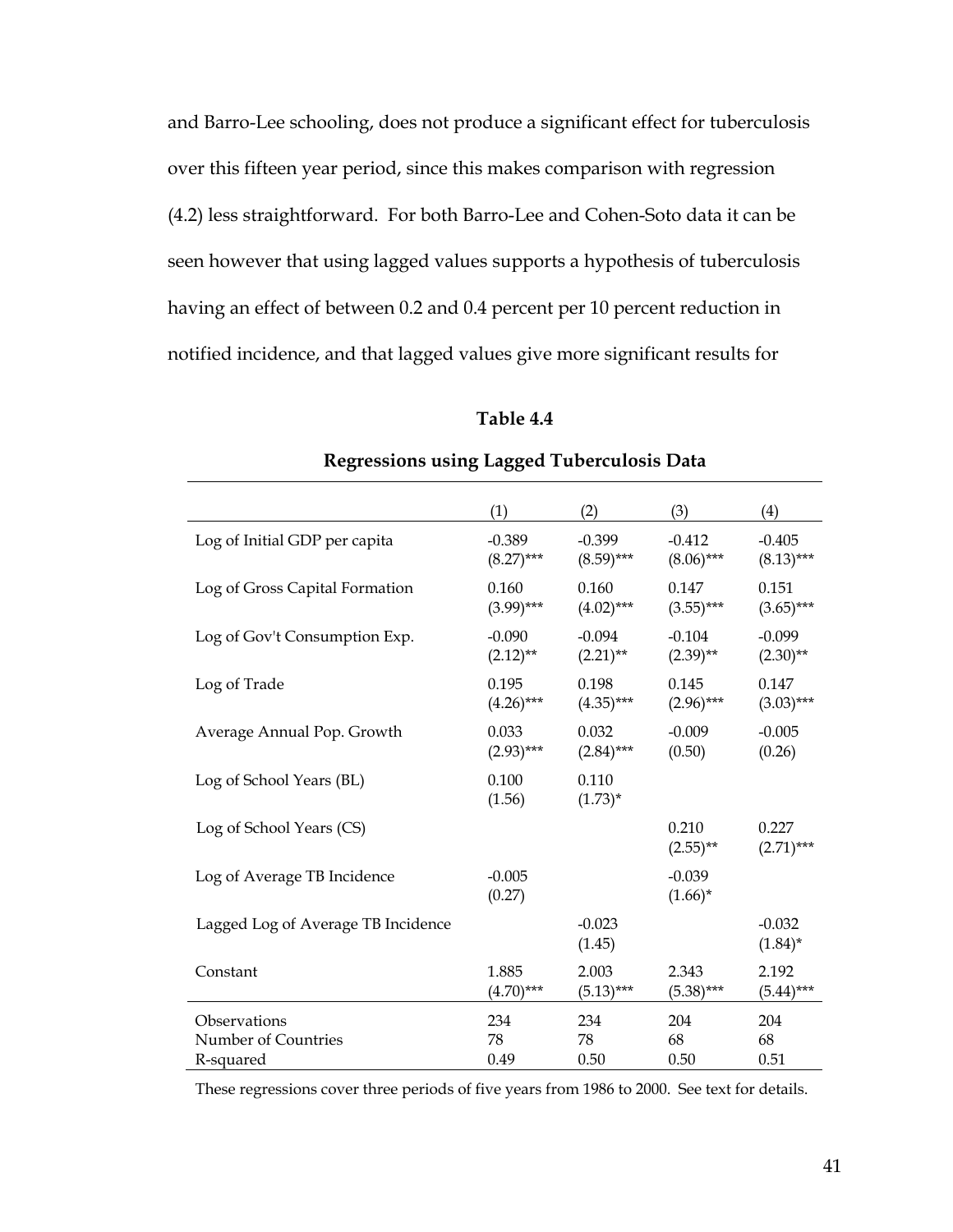tuberculosis than directly comparable regressions using contemporaneous data. Comparing regressions (3.1) and (4.2), and (3.3) and (4.4), which cover different time periods but include the same variables, it can be seen that in both cases the coefficient is reduced by around one-third when the lagged tuberculosis figure is used. This suggests that although some of the effect seen in earlier regressions is attributable to higher income lowering disease levels, the majority of the effect flows in the other direction.[37](#page-41-0)

### **4.4 Results by sub-groups**

 $\overline{a}$ 

Dividing the 91 countries into smaller sample, by geography (table 4.5), by income (table 4.6) or by health system performance (table 4.7), it is clear that these more limited samples make inference on the tuberculosis data difficult to conduct, since standard errors rise, and the significance of results diminish. Table 4.5 suggests that the strongest effect among the areas covered is for the richest group of nations, the OECD, and the weakest by some way for Africa. The former result may be an artefact of the variation found within what is relatively homogenous sample.<sup>38</sup> In Africa it may be that other health issues predominate, such as HIV/AIDS or malaria, or it may just be that investment in

<span id="page-41-0"></span><sup>37</sup> Cohen and Soto (2001) suggest that the effect of schooling on growth is a log-linear one and that schooling should therefore enter growth regressions in levels rather than in logs. Running regression (1.3) with levels of Barro-Lee schooling affects all the regressors' coefficients, but neither radically nor in a systematic manner. The absolute value of the coefficient on tuberculosis falls from 0.033 to 0.024, and the t-statistic falls from  $(2.31)$ <sup>\*\*</sup> to  $(1.77)$ <sup>\*</sup>.

<span id="page-41-1"></span><sup>38</sup> It should be noted that the maximum level of tuberculosis seen in the OECD over this twentyyear period was 234 cases per 100,000 population, a not inconsiderable figure, but the median figure is just 16.8 cases. The only country with more than 100 cases per 100,000 in any period across the OECD was South Korea, prior to 1996.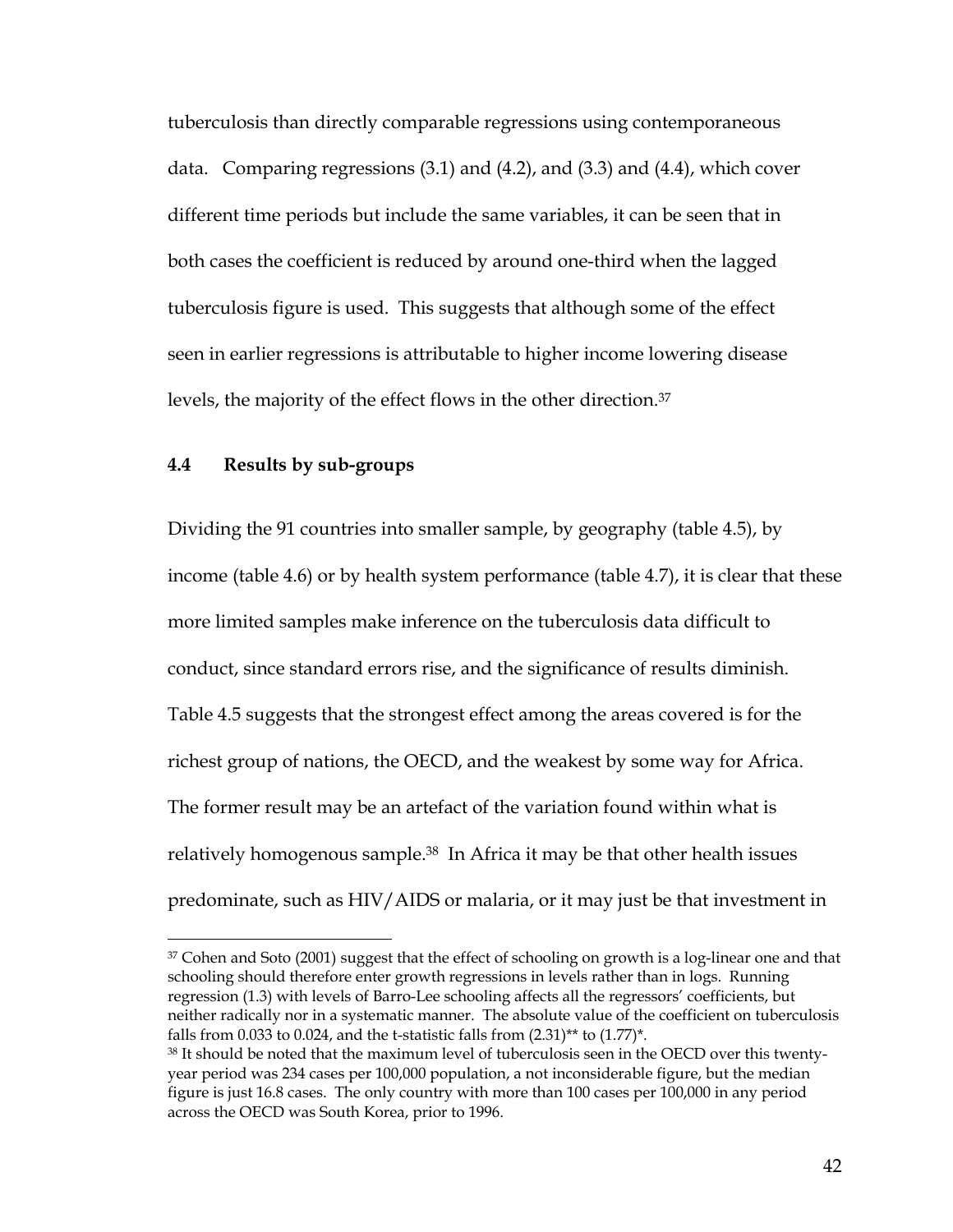human capital, in both its education and health forms, is not consistently met with a positive return. Across the less developed world, regression (5.3) suggests that the effect of tuberculosis is not clearly significant, and that the coefficient is markedly smaller than that which has previously been found for the full sample.

| Table 4.5 |
|-----------|
|-----------|

| Region                         | All<br>(5.1) | <b>OECD</b><br>(5.2) | Non-<br><b>OECD</b><br>(5.3) | Africa<br>(5.4) | Americas <sup>1</sup><br>(5.5) |
|--------------------------------|--------------|----------------------|------------------------------|-----------------|--------------------------------|
| Log of Initial GDP             | $-0.269$     | $-0.242$             | $-0.299$                     | $-0.391$        | $-0.352$                       |
|                                | $(7.53)$ *** | $(3.74)***$          | $(6.95***$                   | $(4.59)$ ***    | $(3.15)$ ***                   |
| Log of Gross Capital Formation | 0.154        | 0.180                | 0.153                        | 0.201           | 0.139                          |
|                                | $(4.81)***$  | $(2.88)***$          | $(4.11)***$                  | $(3.11)$ ***    | $(1.84)^*$                     |
| Log of Gov't Consumption Exp.  | $-0.126$     | $-0.490$             | $-0.117$                     | $-0.125$        | $-0.096$                       |
|                                | $(3.82)$ *** | $(4.88)$ ***         | $(3.12)$ ***                 | (1.57)          | (1.39)                         |
| Log of Trade                   | 0.160        | 0.096                | 0.152                        | 0.064           | 0.140                          |
|                                | $(4.90)$ *** | $(1.76)^*$           | $(3.88)$ ***                 | (0.86)          | (1.66)                         |
| Ave. Annual Pop. Growth        | 0.026        | $-0.071$             | 0.029                        | 0.031           | 0.036                          |
|                                | $(2.21)$ **  | $(2.44)$ **          | $(2.15)$ **                  | $(1.74)^*$      | (0.84)                         |
| Log of School Years (BL)       | 0.105        | 0.381                | 0.082                        | $-0.017$        | 0.301                          |
|                                | $(2.58)$ **  | $(2.92)$ ***         | $(1.73)^*$                   | (0.23)          | $(2.36)$ **                    |
| Log of Average TB Incidence    | $-0.033$     | $-0.041$             | $-0.015$                     | 0.003           | $-0.020$                       |
|                                | $(2.31)$ **  | (1.39)               | (0.89)                       | (0.08)          | (0.47)                         |
| Constant                       | 1.264        | 2.257                | 1.237                        | 1.861           | 1.450                          |
|                                | $(4.04)$ *** | $(3.14)***$          | $(3.58)$ ***                 | $(2.88)$ ***    | (1.55)                         |
| Observations                   | 364          | 104                  | 260                          | 88              | 84                             |
| Number of Countries            | 91           | 26                   | 65                           | 22              | 21                             |
| R-squared                      | 0.37         | 0.49                 | 0.40                         | 0.47            | 0.47                           |

### **Regressions by Geographic Region**

1 Available non-OECD nations in the Americas (not Mexico, Canada or the United States).

Taking a slightly less crude approach than physical location, table 4.6 divides countries according to their income per capita at the end of the period of study, and table 4.7 divides them according to their ranking in the World Health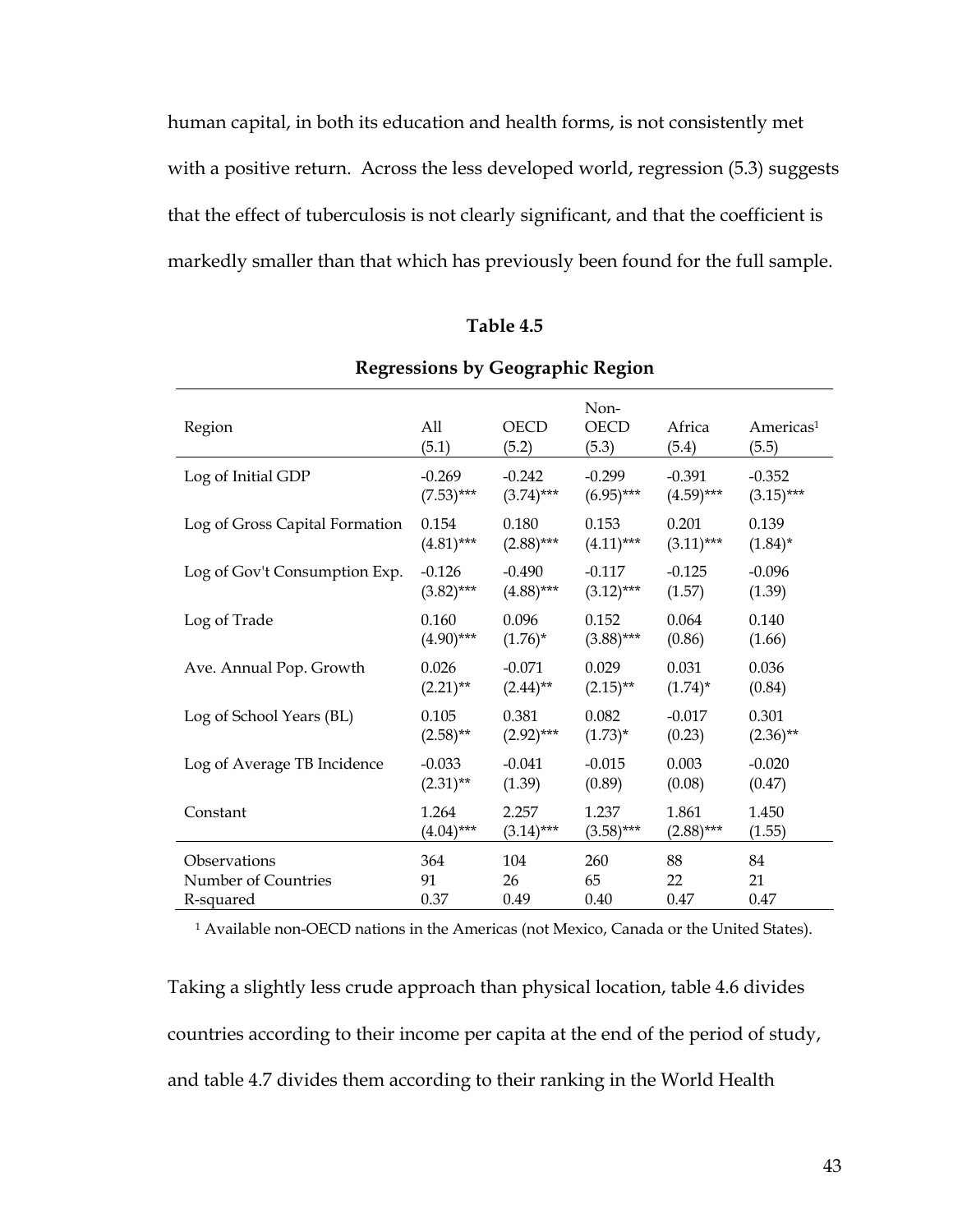Organization's (2001) health system performance index. Both tables suggest that the most significant effects of tuberculosis are felt among higher performing economies. In table 4.6 more tuberculosis incidence is associated with higher growth, although not significantly so, among the first two

### **Table 4.6**

| World Bank Income Category     | Low<br>(6.1) | Lower-<br>Middle<br>(6.2) | Upper-<br>Middle<br>(6.3) | High<br>(6.4) |
|--------------------------------|--------------|---------------------------|---------------------------|---------------|
| Log of Initial GDP             | $-0.385$     | $-0.385$                  | $-0.360$                  | $-0.250$      |
|                                | $(5.48)$ *** | $(5.27)$ ***              | $(3.74)$ ***              | $(4.47)$ ***  |
| Log of Gross Capital Formation | 0.241        | 0.104                     | 0.235                     | 0.181         |
|                                | $(4.55)$ *** | (1.64)                    | $(2.54)$ **               | $(2.71)$ ***  |
| Log of Gov't Consumption Exp.  | $-0.107$     | $-0.122$                  | $-0.178$                  | $-0.503$      |
|                                | $(1.84)^*$   | $(2.27)$ **               | $(1.85)^*$                | $(5.75)$ ***  |
| Log of Trade                   | 0.052        | 0.221                     | 0.143                     | 0.098         |
|                                | (0.89)       | $(3.95)$ ***              | (1.48)                    | $(1.77)^*$    |
| Ave. Annual Pop. Growth        | 0.038        | 0.036                     | $-0.067$                  | $-0.063$      |
|                                | $(2.40)$ **  | (1.35)                    | (0.99)                    | $(2.80)$ ***  |
| Log of School Years (BL)       | $-0.048$     | 0.186                     | 0.185                     | 0.559         |
|                                | (0.75)       | $(2.15)$ **               | (1.01)                    | $(4.11)***$   |
| Log of Average TB Incidence    | 0.016        | 0.027                     | $-0.149$                  | $-0.031$      |
|                                | (0.72)       | (0.86)                    | $(2.81)$ ***              | (1.19)        |
| Constant                       | 1.520        | 1.426                     | 2.422                     | 1.995         |
|                                | $(3.23)$ *** | $(2.49)$ **               | $(2.50)$ **               | $(3.17)$ ***  |
| Observations                   | 100          | 104                       | 52                        | 108           |
| Number of Countries            | 25           | 26                        | 13                        | 27            |
| R-squared                      | 0.55         | 0.48                      | 0.57                      | 0.48          |

### **Regressions by World Bank Income Category**

income categories, and with lower growth among richer nations. This effect is most significant in upper-middle income nations, where the point estimate is four to five times what was seen in earlier regressions. In table 4.7 the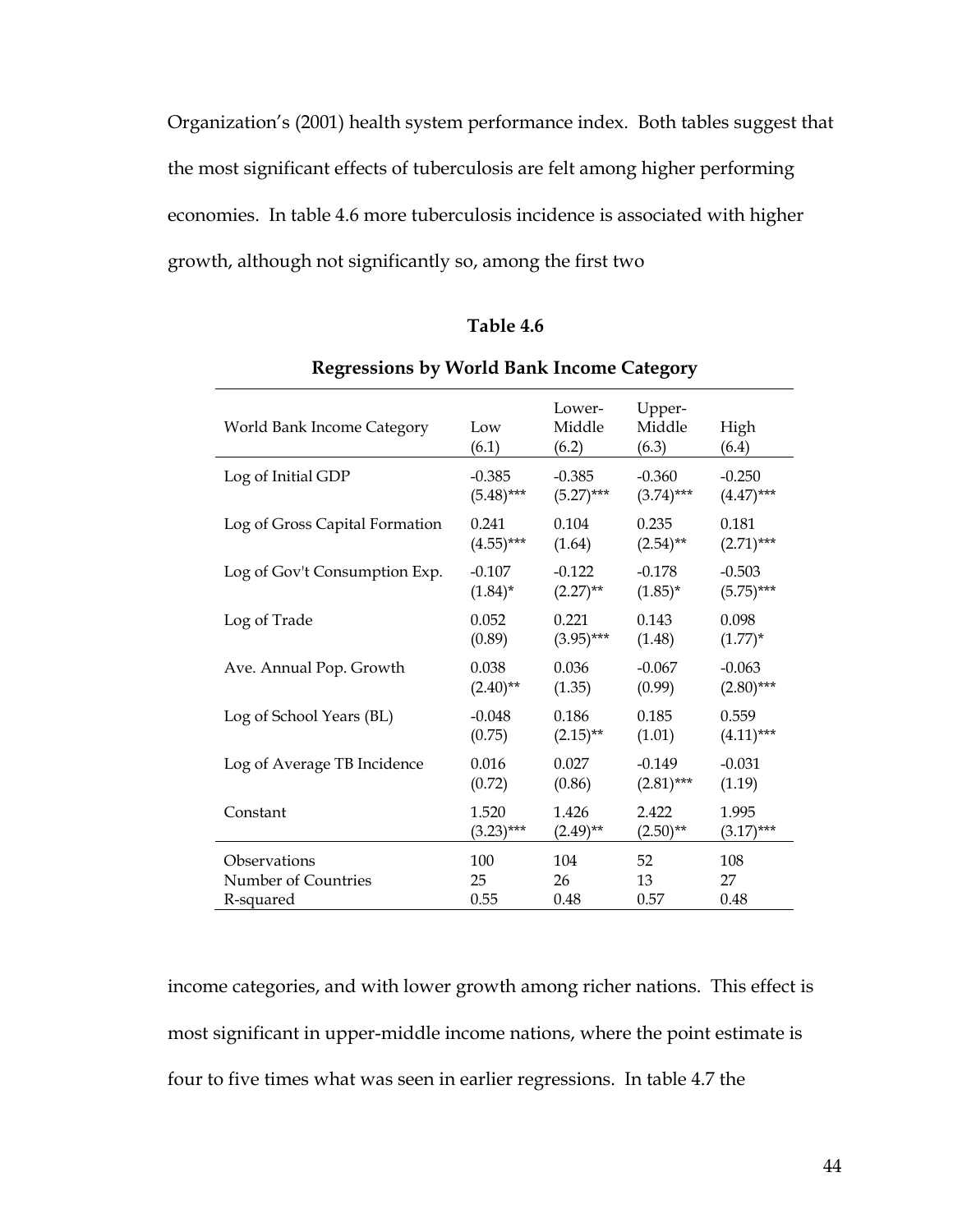coefficients in regressions (7.2) and (7.3) are close to those seen in the core regressions, while countries with poorly performing health systems show little response to tuberculosis, and those with high incomes show rather more.

| Table 4.7 |  |
|-----------|--|
|-----------|--|

| <b>WHO System Performance</b>  | Quartile 1   | Quartile 2   | Quartile 3   | Quartile 4   |
|--------------------------------|--------------|--------------|--------------|--------------|
|                                | (7.1)        | (7.2)        | (7.3)        | (7.4)        |
| Log of Initial GDP             | $-0.448$     | $-0.329$     | $-0.266$     | $-0.230$     |
|                                | $(4.45)$ *** | $(4.51)$ *** | $(4.13)$ *** | $(3.68)$ *** |
| Log of Gross Capital Formation | 0.206        | 0.147        | 0.213        | 0.234        |
|                                | $(2.57)$ **  | $(2.95)$ *** | $(2.80)$ *** | $(3.83)$ *** |
| Log of Gov't Consumption Exp.  | $-0.103$     | $-0.113$     | $-0.047$     | $-0.363$     |
|                                | (1.07)       | $(2.01)^*$   | (0.80)       | $(5.59)$ *** |
| Log of Trade                   | 0.067        | 0.146        | 0.173        | 0.115        |
|                                | (0.67)       | $(2.40)$ **  | $(3.00)$ *** | $(1.98)^*$   |
| Ave. Annual Pop. Growth        | 0.032        | 0.051        | 0.012        | $-0.070$     |
|                                | (1.62)       | (1.46)       | (0.41)       | $(2.79)$ *** |
| Log of School Years (BL)       | $-0.009$     | 0.151        | 0.143        | 0.537        |
|                                | (0.09)       | $(1.96)^*$   | (1.38)       | $(3.87)$ *** |
| Log of Average TB Incidence    | 0.008        | 0.046        | 0.037        | $-0.068$     |
|                                | (0.21)       | (1.34)       | (1.12)       | $(2.79)$ *** |
| Constant                       | 2.032        | 1.036        | 0.409        | 1.282        |
|                                | $(2.69)$ *** | $(1.85)^{*}$ | (0.65)       | $(2.00)$ **  |
| Observations                   | 72           | 76           | 96           | 116          |
| Number of Countries            | 18           | 19           | 24           | 29           |
| R-squared                      | 0.46         | 0.57         | 0.44         | 0.51         |

**Regressions by Health System Performance Rating** 

The results in this section make clear the fragility of the effects found for tuberculosis, although variability is also seen in the effects of other variables included in the regressions, especially among the poorest, and poorest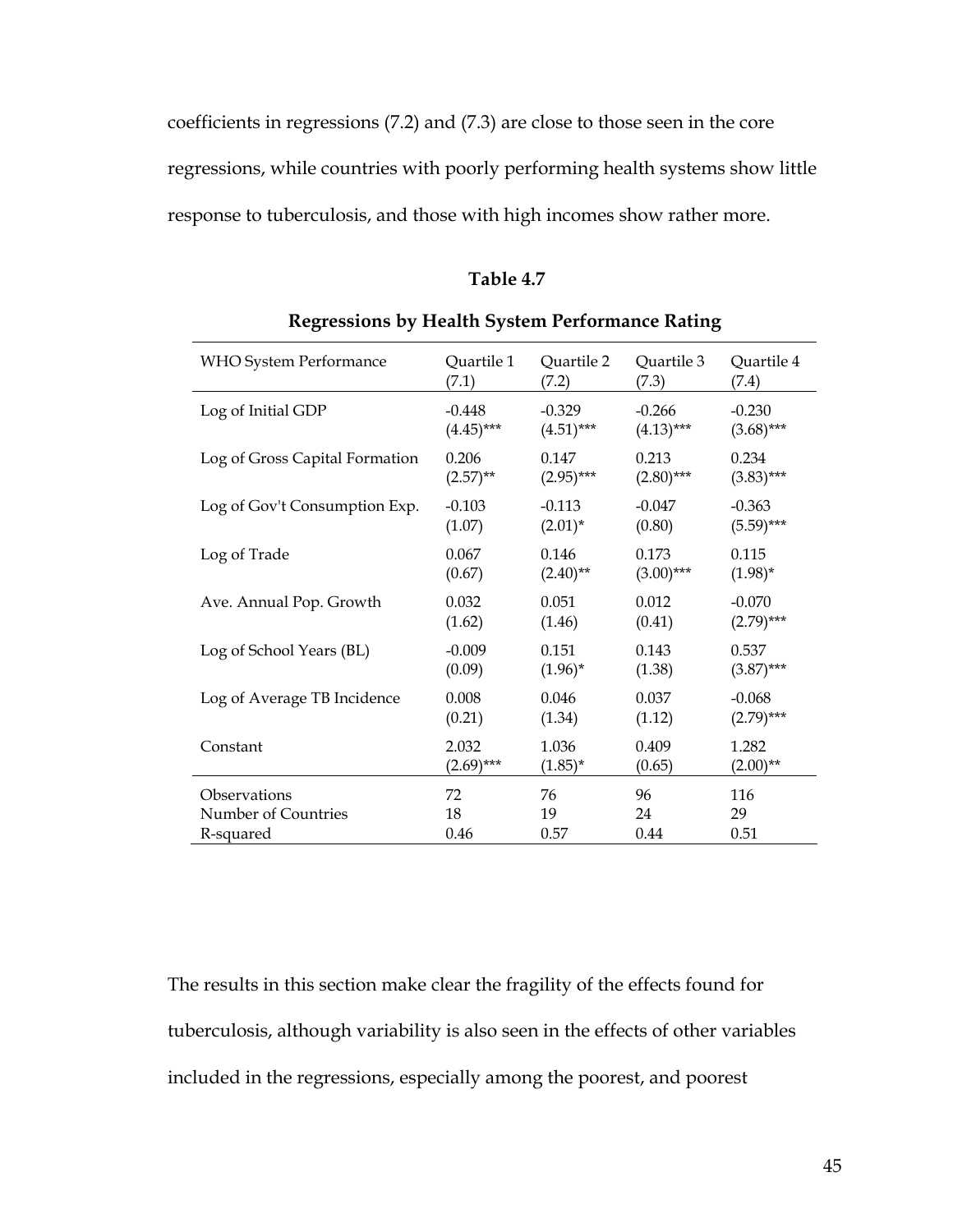performing, nations. Some of this variation may be the result of the more limited sample sizes, but it also acts as a reminder that caution should be exercised in conducting 'convergence club' analysis – it is often the differences between such clubs which allow causal relationships to be identified.

These regressions appear to show that the effect of tuberculosis is most strongly felt in middle to high performance nations. This might be because incidence of tuberculosis in these countries reflects specific weaknesses in the healthcare system, weaknesses which are not reflected in other data.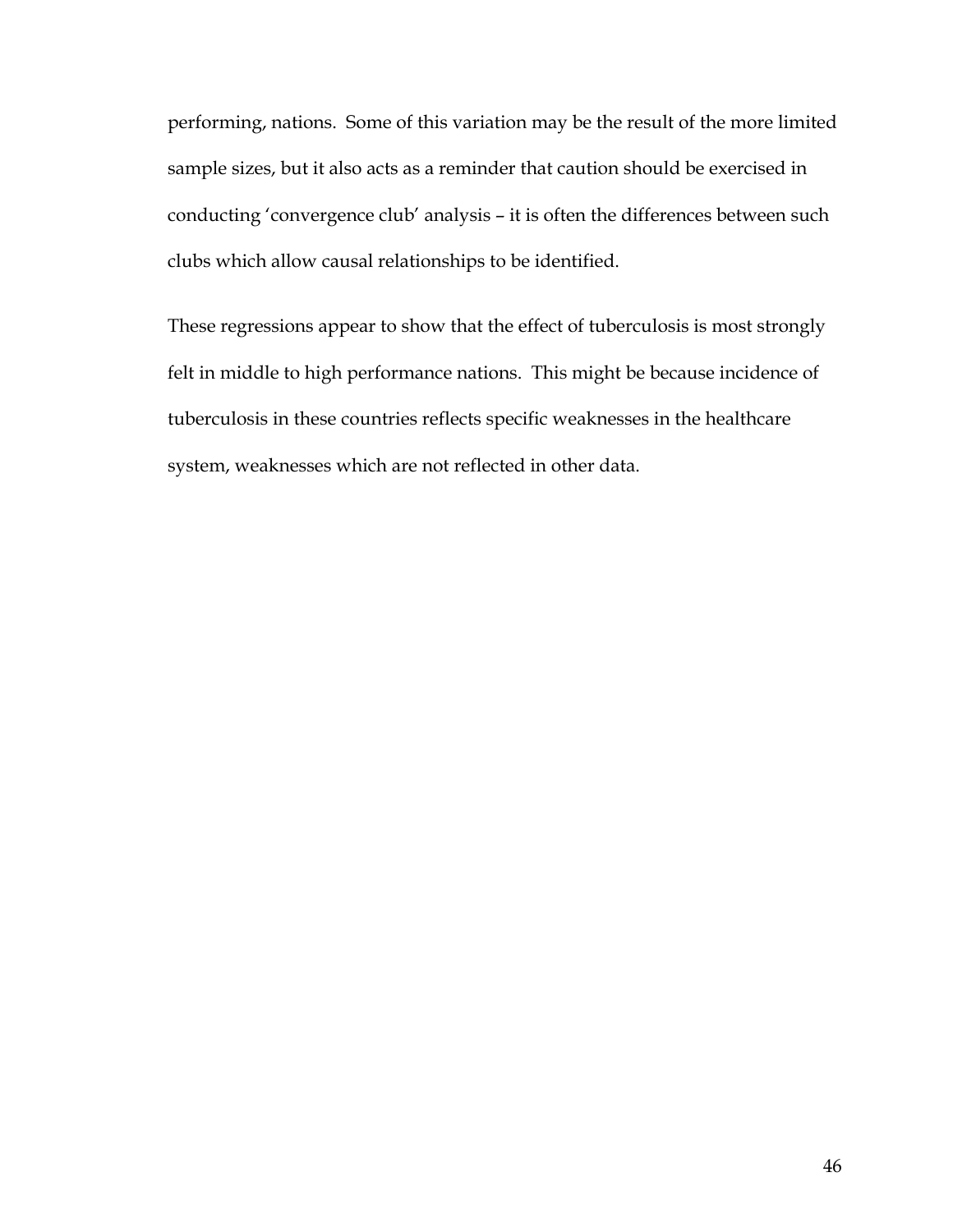### **5. CONCLUSION**

 $\overline{a}$ 

The literature on factors affecting economic growth has in recent years supported the result that better health leads to higher productivity, and thus at a macroeconomic level to higher levels of economic well-being. Previous empirical findings that disease burden has a significant impact on economic growth are supported in the paper in the case of tuberculosis. The magnitude of the effect appears to be in the range of a 0.2 to 0.4 percent increase in the rise of per capita income for a ten percent lower level of notified incidence of tuberculosis. This would amount to between US\$ 1.8 and US\$ 3.6 billion per annum in increased output, if this figure is representative of the whole world's population.[39](#page-46-0) 

This result should however be tempered by findings using other data sources such as the PWT, and using lagged values of tuberculosis, which suggest that these results are not very robust, although the result that higher notified incidence of tuberculosis reduces growth appears to remain while the sample is considered as a whole. When the sample is divided according to various criteria the effect of disease, and that of other variables, becomes rather harder to distinguish. More reliable data on tuberculosis incidence, and on co-infections, particularly HIV/AIDS, would allow stronger conclusions to be drawn.

<span id="page-46-0"></span> $39$  This is not an unreasonable assumption: the estimated average national tuberculosis incidence for the period 1996-2000 (World Health Organization, 2002) for the 91 countries included in regression (1.3) was 56.9 cases per 100,000 population. The figure for the 98 countries outside the sample the average was 53.9.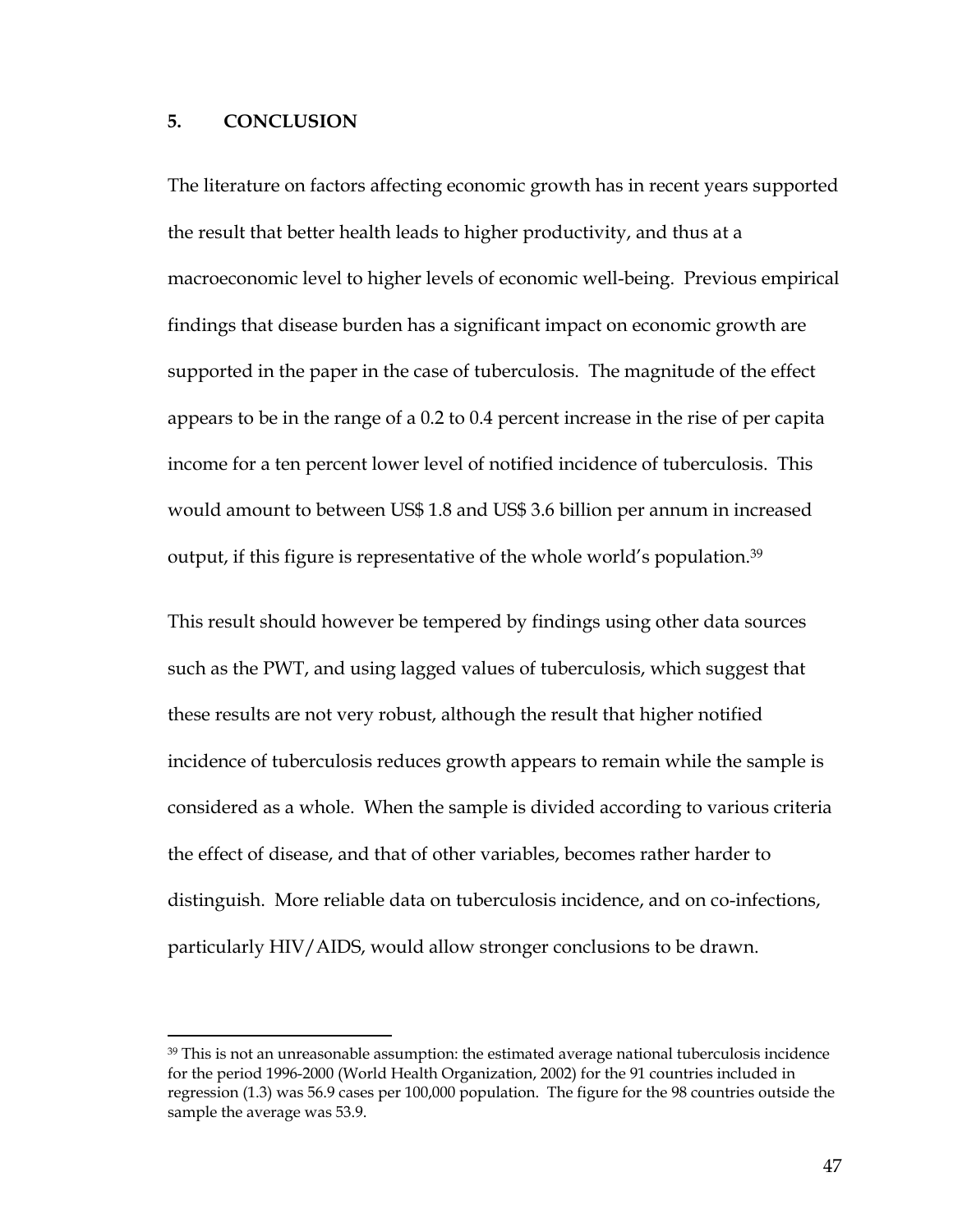The link between tuberculosis and diminished growth suggests that there is a role for health programmes such as DOTS in improving not only the health of those living in the developing world, but also such individual's wealth. Any policy would need to take into account the problems involved in scaling-up treatments in countries with limited healthcare staff and health infrastructure, as outlined by Filmer, Hammer and Pritchett, and the Commission on Macroeconomics and Health. Both sets of guidelines appear to support a dedicated programme to treat tuberculosis using community based methods such as those of DOTS, which do not require long periods of hospitalisation or high-level infrastructure.

While it must be borne in mind that there are potential problems both with the theoretical grounding and empirical estimation of growth equations such as those undertaken in this study, particularly given the measurement error present in the notification data used as the core of this study, a tentative conclusion that further funding for tuberculosis treatment is worthwhile can be drawn. Given that the worldwide implementation of a DOTS style treatment programme is believed require only an additional US\$ 300 million per annum, as outlined by Floyd et al (2002), the benefits appear to considerably outweigh the costs of such a programme by some considerable margin.

48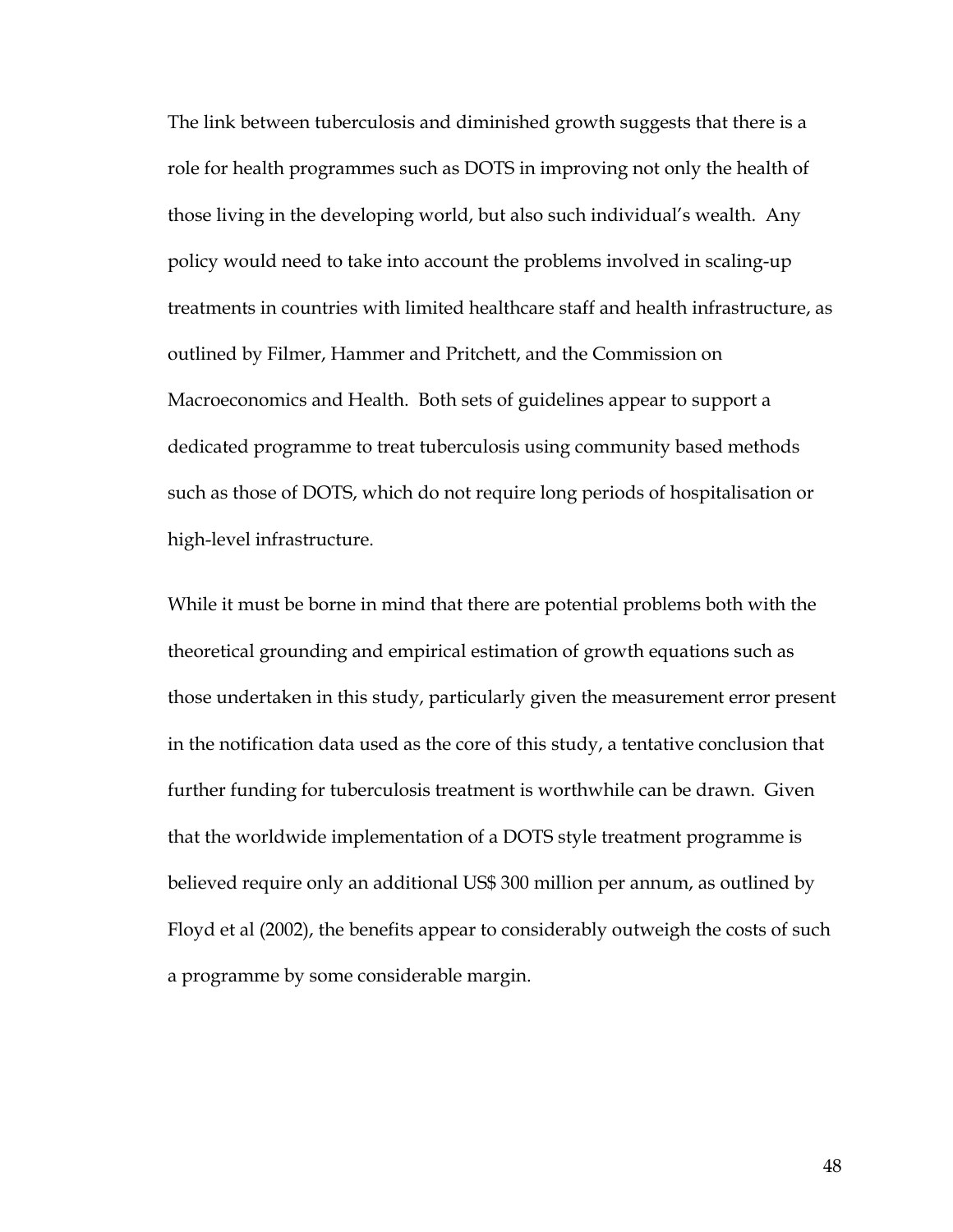### **BIBLIOGRAPHY**

'Processed' refers to documents not usually available through libraries.

Baer, Werner, Campino, A and Cavalcanti, T (2001) "Health in the development process: The case of Brazil" *Quarterly Review of Economics and Finance* Vol 41, p 405-25

Barro, Robert J (1991) "Economic Growth in a Cross Section of Countries" *Quarterly Journal of Economics* Vol 106 (2), p 407-43

Barro, Robert J and Lee, J (1993) "International Comparisons of Educational Attainment" *Journal of Monetary Economics* Vol 32, p 363-94

Barro, Robert J (1997) *Determinants of Economic Growth: an Cross-Country Empirical Study* Cambridge, Mass: MIT Press

Barro, Robert J and Lee, J (2001) "International Comparisons of Educational Attainment: Updates and Implications" *Oxford Economic Papers* Vol 3, p 541-63

Bhargava, Alok, Jamison, DT, Lau, J and Murray, CJL (2001) "Modeling the Effects of Health on Economic Growth" *Journal of Health Economics* Vol 20, p 423- 40

Bloom, David E, Canning, D and Sevilla, J (May 2002) *Health, Worker Productivity, and Economic Growth* processed

Bloom, David E, Canning D and Sevilla, J (2001) *Economic Growth and the Demographic Transition* National Bureau of Economic Research Working Paper, No 8685

Bloom, David E and Mahal, AS (1997) "Does the AIDS Epidemic Threaten Economic Growth?" *Journal of Econometrics* Vol 77, p 105-124

Borgdorff, Martien W, Floyd, K and Broeckmans, JF (2001) *Interventions to Reduce Tuberculosis Mortality and Transmission in Low and Middle-Income Countries: Effectiveness, Cost-Effectiveness, and Constraints to Scaling Up* Commission on Macroeconomics and Health Working Papers, Working Group 5; Paper 8

Cohen, Daniel and Soto, M (2001) *Growth and Human Capital: Good Data, Good Results* OECD Development Centre Technical Papers, No 179

Commission on Macroeconomics and Health (2001) *Macroeconomics and Health: Investing in Health for Economic Development* Geneva: World Health Organization; Available from http://www.cmhealth.org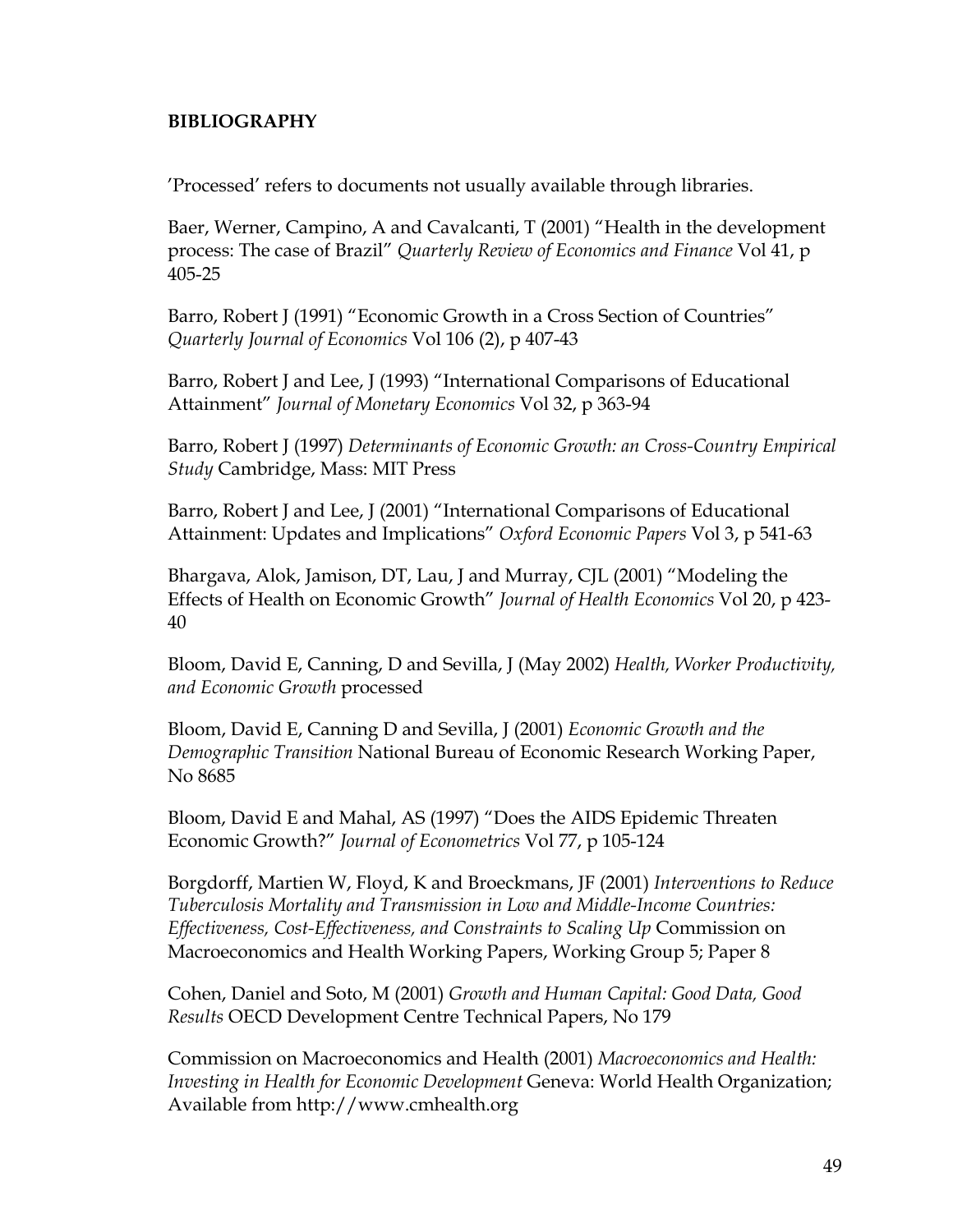Corbett, Elizabeth L, Watt, CJ, Walker, N, Maher, D, Williams, BG, Raviglione, MC, and Dye C (2002) *The Growing Burden of Tuberculosis: Global Trends and Interactions with the HIV Epidemic* processed

Croft, RA and Croft, RP (1998) "Expenditure and Loss of Income incurred by Tuberculosis patients before reaching effective treatment in Bangladesh" *International Journal of Tuberculosis and Lung Disease* Vol 2 (3) p 252-4

Cuddington, John T (1993) "Modeling the Macroeconomic Effects of AIDS, with an Application to Tanzania" *World Bank Economic Review* Vol 7 (2), p 173-89

De Long, J Bradford (1988) "Productivity Growth, Convergence, and Welfare: Comment" *American Economic Review* Vol 78 (5) p 1138-54

Dye, Christopher, Scheele, S, Dolin, P, Pathania, V and Raviglione, MC (1999) "Global Burden of Tuberculosis: Estimated Incidence, Prevalence, and Mortality by Country" *Journal of the American Medical Association* Vol 282 (7) p 677-86

Dye, Christopher, Espinal, MA, Watt, CJ, Mbiaga, C and Williams, BG (2002) "Worldwide Incidence of Multidrug-Resistant Tuberculosis" *Journal of Infectious Diseases* Vol 185, p 1197-202

Filmer, Dean, Hammer JS and Pritchett, LH (2000) "Weak Links in the Chain: A Diagnosis of Health Policy in Poor Countries" *World Bank Research Observer* Vol 15 (2), p 199-224

Filmer, Dean, Hammer JS and Pritchett, LH (2002) "Weak Links in the Chain II: A Prescription for Health Policy in Poor Countries" *World Bank Research Observer* Vol 27 (1), p 47-66

Floyd, Katherine, Blanc, L, Raviglione, M and Lee, J-W (2002) "Resources Required for Global Tuberculosis Control" *Science* Vol 295 (March 15th), p 2040-1

Fogel, Robert W (1994) "Economic Growth, Population Theory, and Physiology: The Bearing of Long-Term Processes on the making of Economic Policy" *American Economic Review* Vol 84 (3), p 369-95

Gallup, John L and Sachs, JD (2001) *The Economic Burden of Malaria* Commission on Macroeconomics and Health Working Papers, Working Group 1; Paper 10

Gallup, John Luke and Sachs JD (1999) *Geography and Economic Development* Center for International Development at Harvard University, CID Working Paper, No 1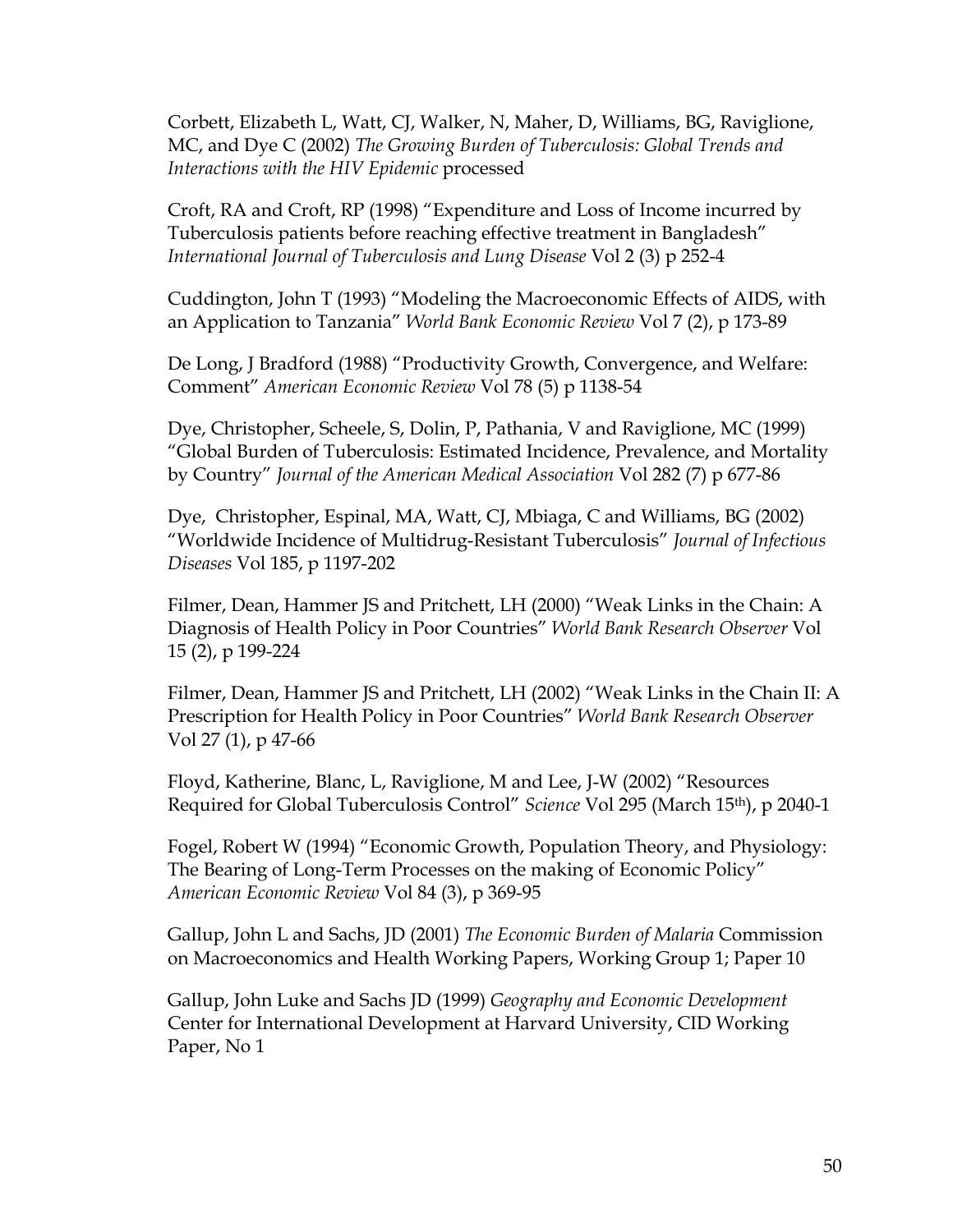Heston, Alan, Summers, R and Aten, B (2002) *Penn World Table Version 6.1* Centre for International Comparisons at the University of Pennsylvania; Available from http://pwt.econ.upenn.edu

Islam, Nazrul (1995) "Growth Empirics: a panel data approach" *Quarterly Journal of Economics* Vol 110, p 1127-70

Kalemli-Ozcan, Sebnem, Ryder, HE, Weil, DN (2000) "Mortality Decline, Human Capital Investment, and Economic Growth" *Journal of Development Economics* Vol 62, p 1-23

Kamolratanakul, P, Sawert, H, Kongsin, S, Lermaharit, S, Sriwongsa, J, Na-Songkhla, S, Wangmanee, S, Jittimanee, S and Payanandana, V (1999) "Economic Impact of Tuberculosis at the Household Level" *International Journal of Tuberculosis and Lung Disease* Vol 3 (7) p 596-602

Lucas, Robert (1988) "On the Mechanics of Economic Development" *Journal of Monetary Economics* Vol 22, p 3-42

Mankiw, Gregory N, Romer, D and Weil, DN (1992) "A Contribution to the Empirics of Economic Growth" *Quarterly Journal of Economics* Vol 107, p 407-37

Mathers, CD, Stein, C, Fat, DM, Rao, C, Inoue, M, Tomijima, N, Bernard, C, Lopez, AD and Murray, CJL (2002) *Global Burden of Disease 2000: Version 2 Methods and Results* Global Programme on Evidence for Health Policy Discussion, Paper No. 50

McCarthy, F Desmond, Wolf, H and Wu, Yi (2000) *Malaria and Growth* World Bank Working Papers, No 2303

McDonald, Scott and Roberts, J (2002) "Growth and multiple forms of human capital in an augmented Solow model: a panel data investigation" *Economic Letters* Vol 74, p 271-6

Murray, Christopher JL, Styblo, K and Rouillon, A (1993) "Tuberculosis" in Jamison, JT, Mosley, WH, Measham, AR and Bobadila, JL (eds.) *Disease Control Priorities in Developing Countries* New York: Oxford University Press

Murray, Christopher JL and Lopez, AD (eds.) (1996) *The Global Burden of Disease: a comprehensive assessment of mortality and disability from diseases, injuries and risk factors in 1990 and projected to 2020* Cambridge, Mass: Harvard University Press, 2 Volumes

Murray, Christopher JL, Lopez, AD, Mathers, CD and Stein, C (2001) *The Global Burden of Disease 2000 project: aims, methods and data sources* World Health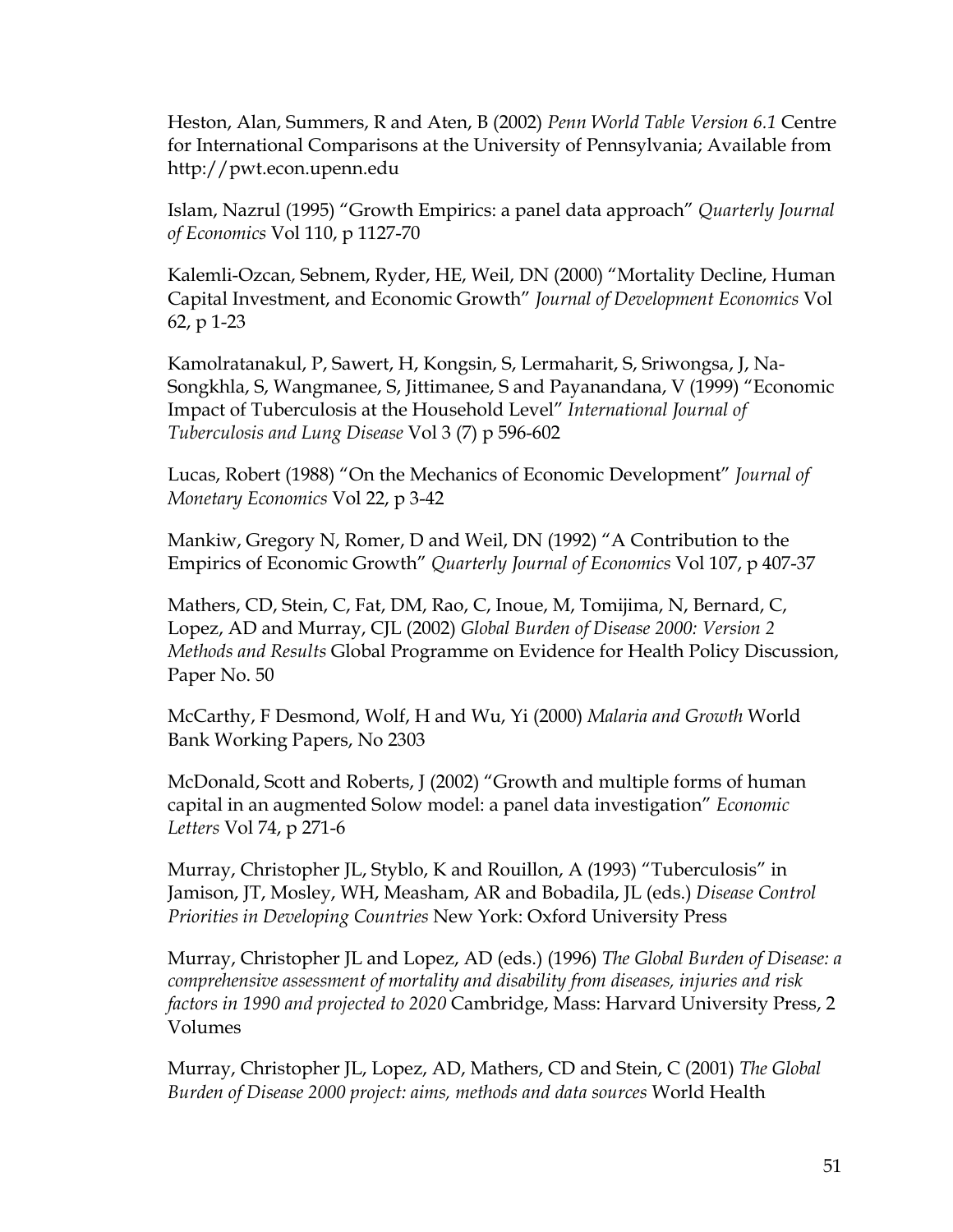Organization: Global Programme on Evidence for Health Policy, Discussion Paper No. 36

Pritchett, Lant (2001) "Where has all the Education gone?" *World Bank Economic Review* Vol 15 (3), p 367-91

Pritchett, Lant and Summers, LH (1996) "Wealthier is Healthier" *Journal of Human Resources* Vol 31 (4), p 841-868

Romer, Paul M (1986) "Increasing Returns and Long-Run Growth" *Journal of Political Economy* Vol 94 (5), p 1002-37

Sawert, Holger, Kongsin, S, Payanandan, V, Akarasewi, P, Nunn, PP, and Raviglione, MC (1997) "Costs and Benefits of Improving Tuberculosis Control: the Case of Thailand" *Social Science and Medicine* Vol 44 (12) p 1805-16

Schultz, T Paul (1999) "Health and Schooling Investments in Africa" *Journal of Economic Perspectives* Vol 13 (3), p 67-88

Schultz, T Paul and Tansel, A (1997) "Wage and labor supply effects of illness in Côte D'Ivoire and Ghana: instrumental variable estimates for days disabled" *Journal of Development Economics* Vol 53, p 251-86

Solow, Robert M (1956) "A Contribution to the Theory of Economic Growth" *Quarterly Journal of Economics* Vol 52, p 65-94

Solow, Robert M (2001) "Applying Growth Theory across Countries" *World Bank Economic Review* Vol 15 (2) p 283-8

Soto, Marcelo (2002) *Rediscovering Education in Growth Regressions* OECD Development Centre Technical Papers, No 202

Strauss, John and Thomas, D (1998) "Health, Nutrition and Economic Development" *Journal of Economic Literature* Vol 36, p 766-817

Suárez, Pedro G, Floyd, K, Portocarrero, J, Alarcón, E, Rapti, E, Ramos, G, Bonilla, C, Sabogal, I, Aranda, I, Dye, C, Raviglione, M and Espinal, MA (2002) "Feasibility and cost-effectiveness of standardised second-line drug treatment for chronic tuberculosis patients: a national cohort study in Peru" *The Lancet* Vol 359 (March 8th) p 1980-9

Summers, Robert and Heston, A (1991) "The Penn World Table (Mark 5): An Expanded Set of International Comparisons, 1950-1988" *Quarterly Journal of Economics* Vol 106 (2), p 327-68